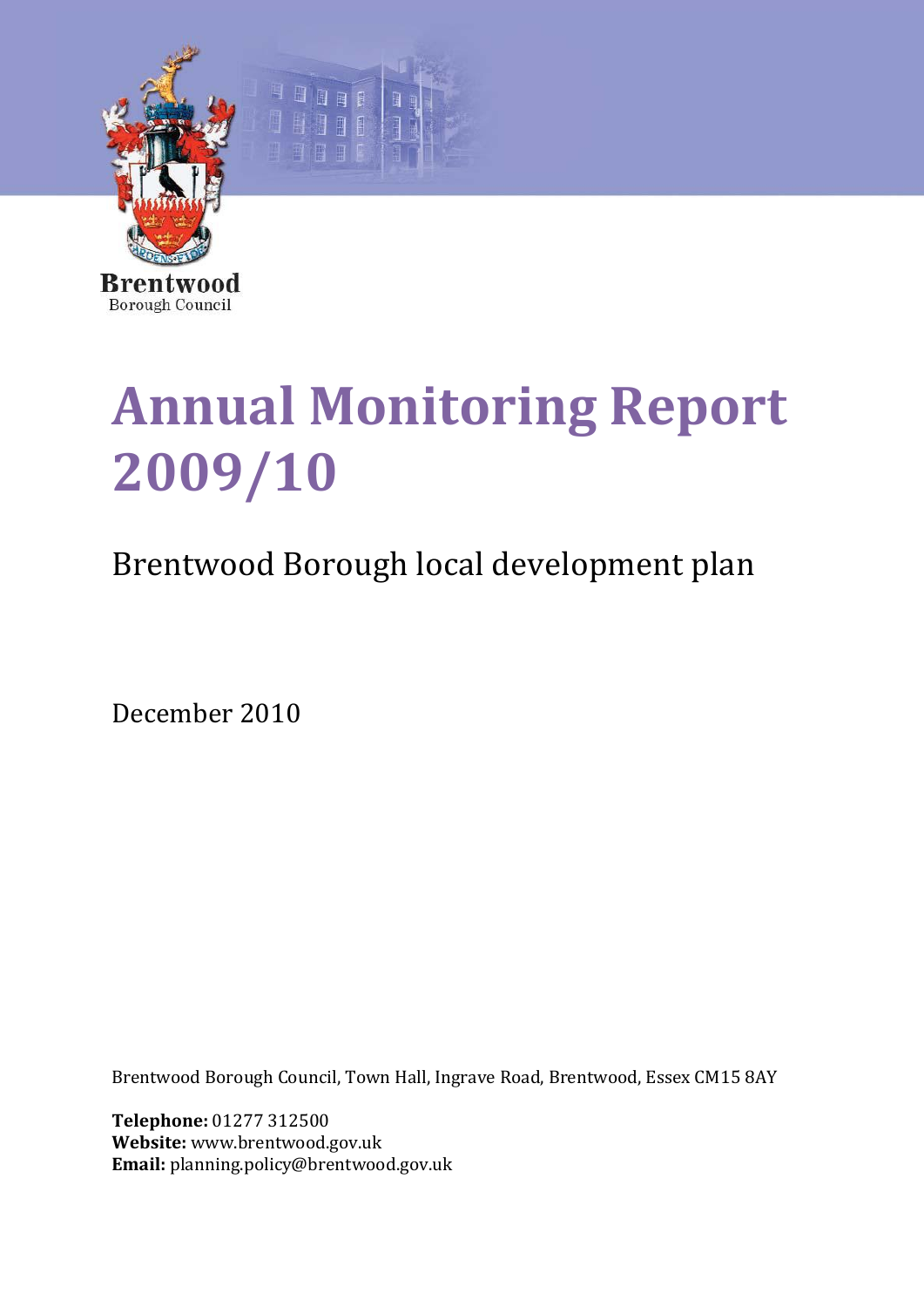## **We can provide this document in other formats, such as large print, audio tape, or a translation. For more information, please call 01277 312629.**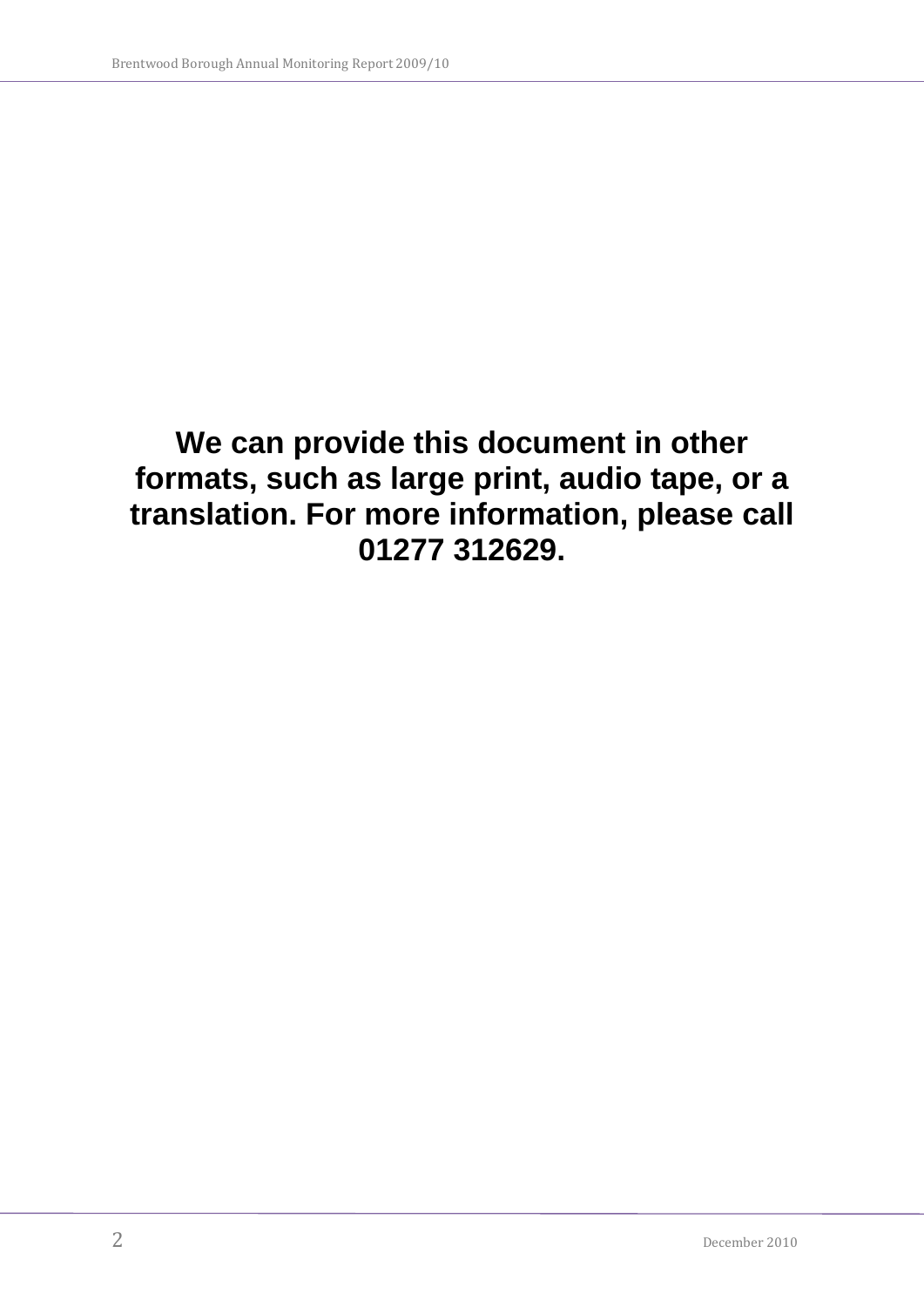## **Contents**

| 1              |  |
|----------------|--|
|                |  |
|                |  |
|                |  |
| $\overline{2}$ |  |
|                |  |
|                |  |
| 3              |  |
|                |  |
|                |  |
|                |  |
| $\overline{4}$ |  |
|                |  |
|                |  |
|                |  |
|                |  |
|                |  |
| 5              |  |
| 6              |  |
|                |  |
|                |  |
|                |  |
|                |  |
|                |  |
|                |  |
|                |  |
|                |  |
|                |  |
|                |  |
|                |  |
|                |  |
|                |  |
|                |  |
|                |  |
|                |  |
| $\mathbf{7}$   |  |
|                |  |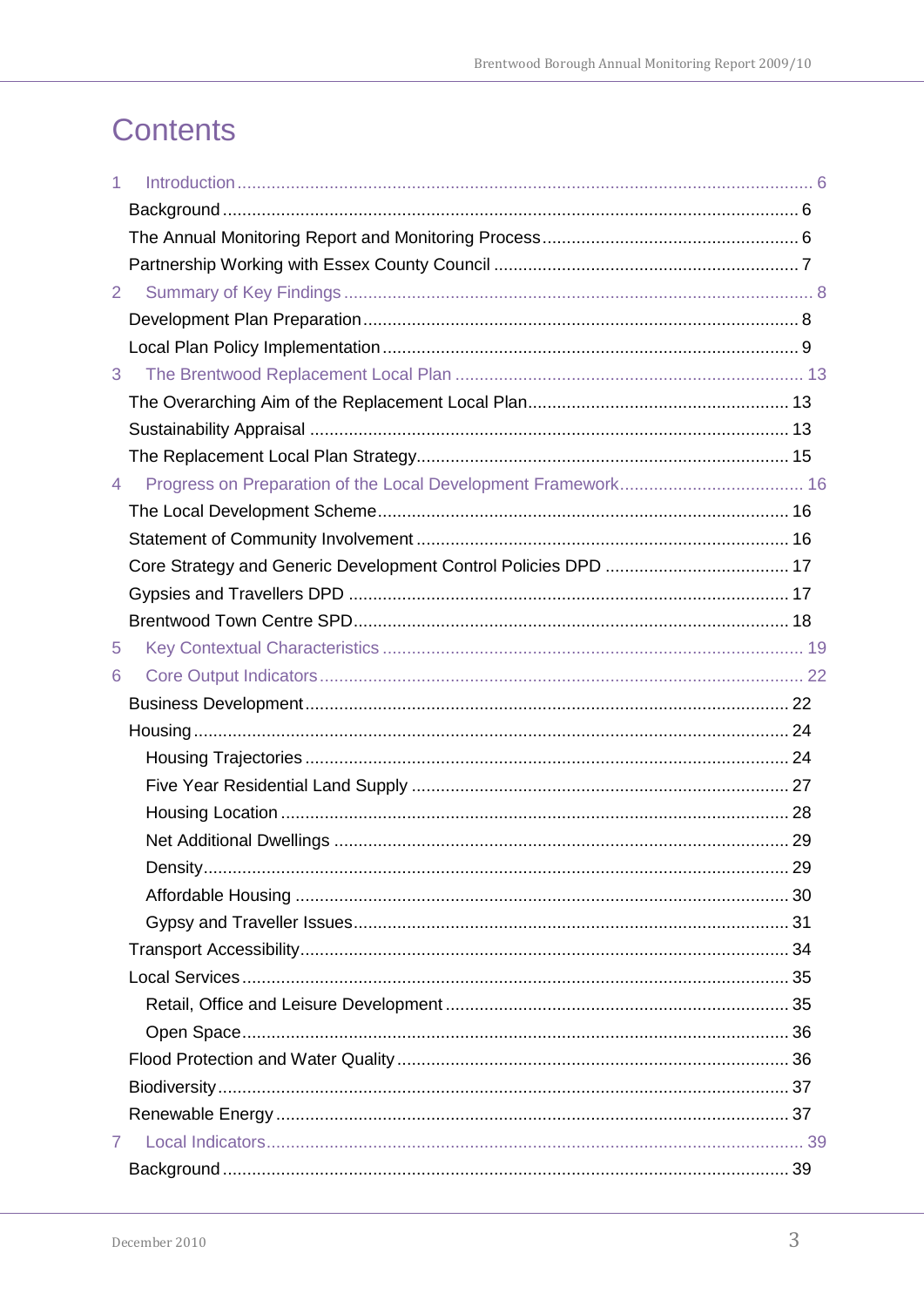| Re-use and Adaptation of Rural Buildings - Residential Conversions 41                 |  |
|---------------------------------------------------------------------------------------|--|
|                                                                                       |  |
|                                                                                       |  |
| Development Affecting County Wildlife Sites, Local Nature Reserves and Other Habitats |  |
| Use of Upper Floors above Commercial Premises in the Town Centre  44                  |  |
|                                                                                       |  |
|                                                                                       |  |
|                                                                                       |  |
|                                                                                       |  |
|                                                                                       |  |
| Brentwood Local Development Scheme: Summary Timetable January 2006 - December         |  |
|                                                                                       |  |
| Brentwood Borough Housing Trajectory 2001-2025: comparison of cumulative completion   |  |
|                                                                                       |  |
|                                                                                       |  |
|                                                                                       |  |
| Brentwood Replacement Local Plan Detailed Policy Targets and Indicators  49           |  |
|                                                                                       |  |
|                                                                                       |  |
|                                                                                       |  |
|                                                                                       |  |
|                                                                                       |  |
|                                                                                       |  |
|                                                                                       |  |
|                                                                                       |  |
|                                                                                       |  |
|                                                                                       |  |
|                                                                                       |  |
|                                                                                       |  |
|                                                                                       |  |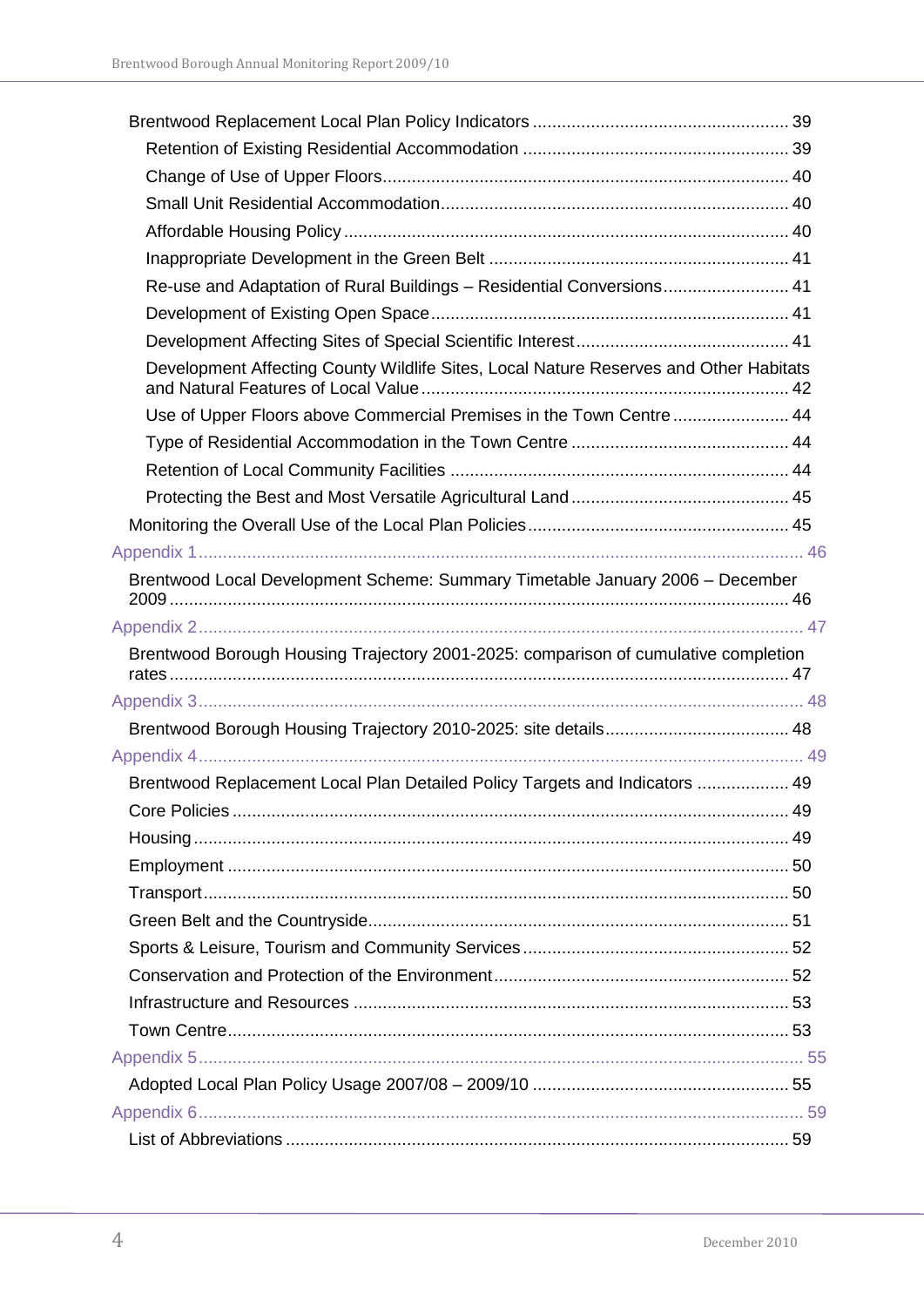## List of Tables and Charts

| Chart 1: Brentwood Borough housing trajectory - comparison of cumulative housing            |    |
|---------------------------------------------------------------------------------------------|----|
|                                                                                             |    |
| Chart 2: Brentwood Borough housing trajectory – managed delivery target, 2001-2025  27      |    |
|                                                                                             |    |
|                                                                                             |    |
|                                                                                             |    |
|                                                                                             |    |
|                                                                                             |    |
|                                                                                             |    |
| Table 10: Additional Gypsy and Traveller pitches delivered in 2009/10 32                    |    |
| Table 11: Residential development within 30 minutes public transport time of local services |    |
|                                                                                             | 34 |
|                                                                                             |    |
|                                                                                             |    |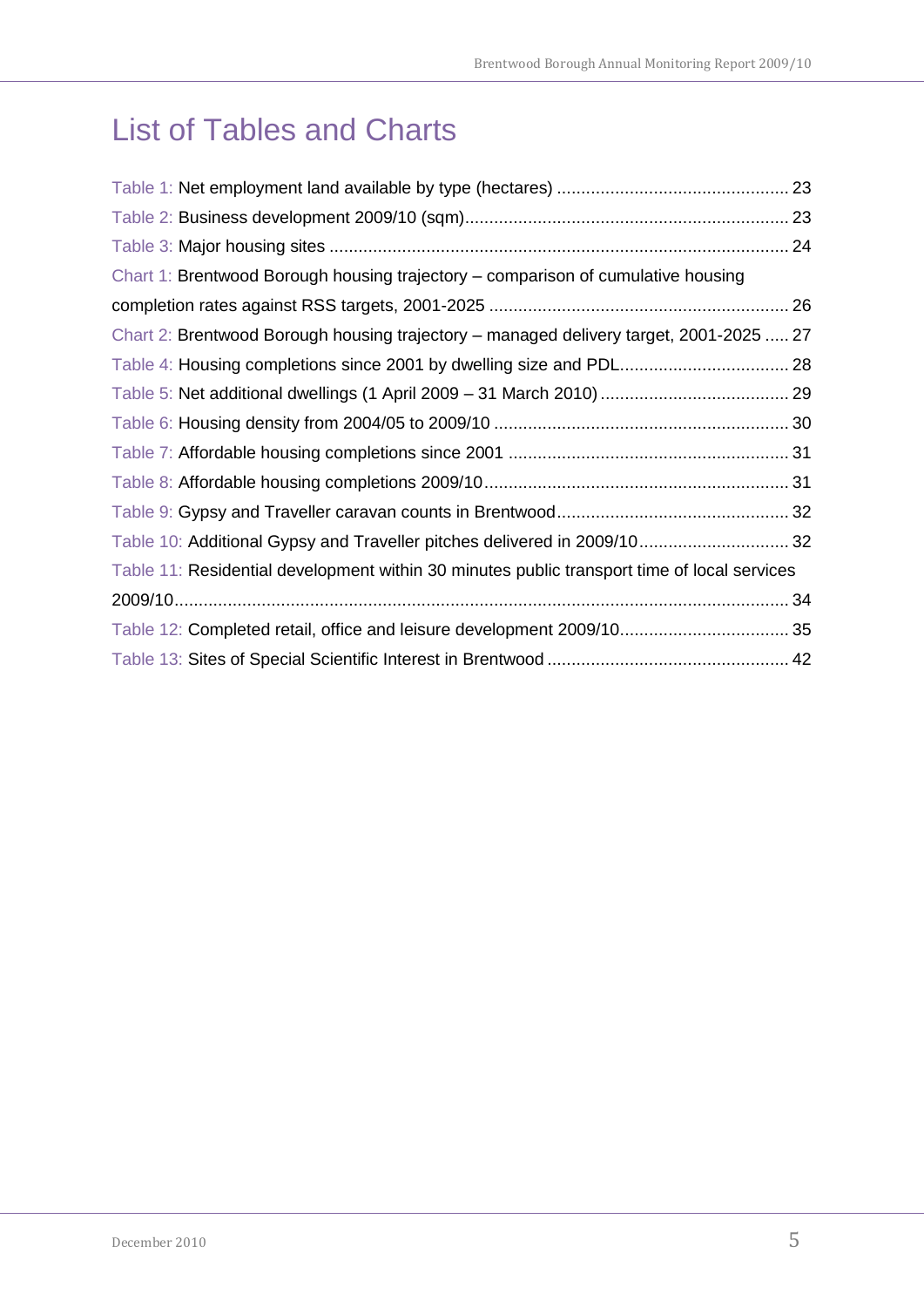## <span id="page-5-0"></span>1 Introduction

### **Background**

- <span id="page-5-1"></span>1.1 The Planning and Compulsory Purchase Act 2004 (The Act) requires every local planning authority to make an annual report to the Secretary of State containing information on the implementation of their Local Development Scheme (LDS) and the extent to which policies set out in the adopted development plan are being achieved. The LDS sets out a three year programme for preparing Local Development Framework (LDF) Development Plan and Supplementary Planning Documents (DPDs and SPDs) under The Act.
- 1.2 The Council has yet to complete any DPDs under the above process and this AMR, therefore, monitors decisions against policies in Brentwood Replacement Local Plan (RLP), adopted in August 2005 in order to assess:
	- $\bullet$ Whether objectives, and in particular the delivery of sustainable development, are being achieved;
	- Whether policy targets are being achieved;
	- Whether any actions are needed in order to achieve policies and targets; and
	- Whether assumptions and policy objectives need to be reviewed.

The Annual Monitoring Report and Monitoring Process

- <span id="page-5-2"></span>1.3 This is the sixth Annual Monitoring Report (AMR) to be produced by the Council under the Act and the Town and Country Planning (Local Development) (England) (Amendment) Regulations 2008 (The Regulations) and covers the period 1 April 2009 to 31 March 2010. Each AMR is published in December following the monitoring period.
- 1.4 The AMR has been produced by the Planning Policy Team. Information and statistics used have been collated from the following sources:
	- (i) Essex County Council Residential and Non-Residential Development Progress System;
	- (ii) The Brentwood Council Planning Services Planning Application Progress System;
	- (iii) Other Borough Council services" databases and monitoring e.g. Countryside Management Service;
	- (iv) Available national statistics e.g. the Neighbourhood Statistics website; and
	- (v) The Regional Spatial Strategy Annual Monitoring Report.
- 1.5 The content of this report builds upon information published in previous AMRs. It is intended to seek continued improvement to existing monitoring systems, including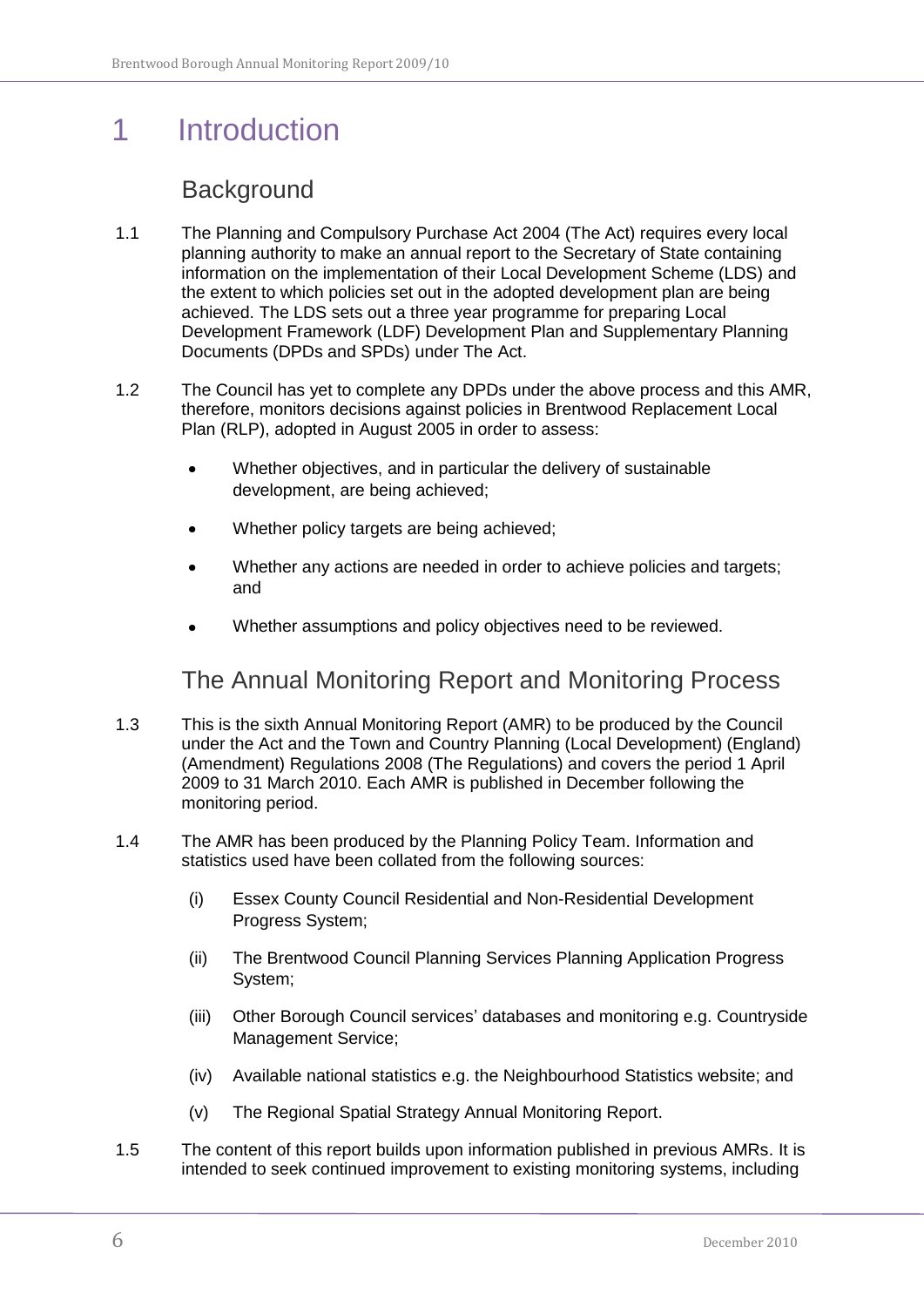those developed with Essex County Council through further development of the monitoring Service Level Agreement (SLA) and Geographical Information Systems (GIS); improved partnership working with other relevant bodies; and the development of the sustainability appraisal of LDDs as they are produced over the next three years and beyond.

1.6 Preparation of this sixth AMR has sought to cover matters required as set out in legislation and Planning Policy Statements, and to reflect national indicators set out in DCLG"s "Regional Spatial Strategy and Local Development Framework Core Output Indicators – Update 2/2008". However, there remain monitoring issues that, as yet, have not been covered or will require better, or more comprehensive coverage in future AMRs.

Partnership Working with Essex County Council

- <span id="page-6-0"></span>1.7 Essex County Council has considerable experience in plan and policy monitoring developed over a number of years. As referred to above, the Council has entered into a SLA with Essex County Council, whereby the County Council monitors specific policies and development types for the Borough Council. The scope and content of the SLA continues to be developed to provide additional monitoring information for the AMR. The current SLA runs for three years up to 31 March 2013.
- 1.8 The County Council co-ordinated input of monitoring information for the Regional Spatial Strategy (RSS) Annual Monitoring Report.
- 1.9 These arrangements are overseen through a countywide monitoring group, which meets regularly throughout the year; chaired by the County Council with representatives from each of the district authorities.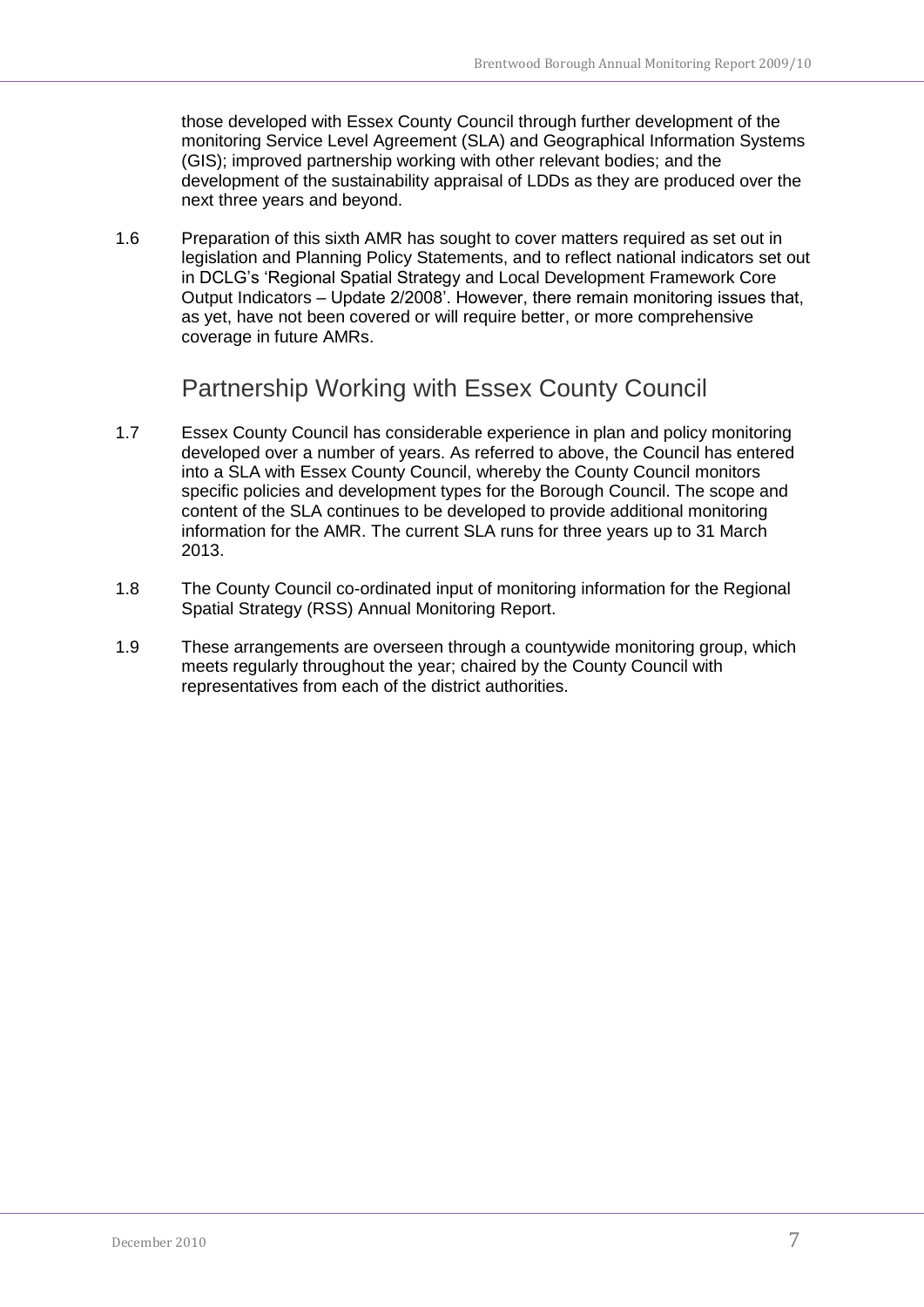## <span id="page-7-0"></span>2 Summary of Key Findings

### Development Plan Preparation

- <span id="page-7-1"></span>2.1 Brentwood Replacement Local Plan (RLP) was adopted in August 2005. Under the Act, the RLP is automatically saved for three years from adoption unless it is replaced by Local Development Documents (LDDs) or becomes redundant and is withdrawn by the Council. Prior to the end of the three year period, the Council made a request to the Secretary of State to extend the "saved" period. The Secretary of State responded, issuing a direction setting out which RLP policies were saved beyond the three year period. The majority of local plan policies have been saved and are listed in Appendix 5.
- 2.2 Each Local Planning Authority is required to prepare and maintain a Local Development Scheme (LDS), which sets out a three-year timetable for preparing LDF Documents which will eventually replace the RLP. The First LDS, approved by the Secretary of State on 1 August 2006, was formally brought into effect on 12 October 2006. However, following approval, the programme for document preparation set out in the LDS was delayed for a number of reasons. Following discussions with the government office (GO-East) during 2007 a Second LDS was approved by the Secretary of State on 25 July 2007 and formally brought into effect on 27 September 2007. The Second LDS timetable is set out in Appendix 1. However, the preparation of Local Development Documents has continued to slip and the Second LDS itself is also now out of date and in need of review.
- 2.3 The first LDF document produced by the Council was the Statement of Community Involvement (SCI), formally adopted in February 2007, in line with the Second LDS. The Council is presently reviewing the SCI to reflect changes to regulations on LDF preparation [The Town and Country Planning (Local Development) (England) (Amendment) Regulations 2008] and the emerging localism agenda.
- 2.4 Work on the LDF evidence base has continued, some in partnership with other Essex authorities, publishing a Strategic Housing Market Assessment (commissioned and published jointly with five other "London Commuter Belt" authorities) in January 2010. Further work completed during 2010 includes an Employment Land Review, with Epping Forest District Council, published September 2010 and a Viability Study, again commissioned with four of the previous five Commuter Belt authorities, (August 2010). Other studies carried out include a Strategic Housing Land Availability Assessment, Strategic Flood Risk Assessment, Water Cycle Study, and a Retail and Leisure Study. These are nearing completion and due to be published early in 2011.
- 2.5 A full list of documents currently adopted can be viewed on the Council"s website Planning pages at [www.brentwood.gov.uk/index.php?cid=966.](http://www.brentwood.gov.uk/index.php?cid=966)
- 2.6 This work, together with other pre-production and survey work previously or yet to be undertaken, will inform the preparation of the Brentwood Local Development Plan and Development Control Policies. Due to priority being given to the Gypsy and Traveller DPD and the capacity of the policy team, progress on the Core Strategy DPD continued to slip. However, an "Issues and Options" consultation, took place in November and December 2009. Six focus groups were held in January 2010 to facilitate in depth discussion with a range of stakeholders. Detailed analysis of responses to this consultation together with feedback from the focus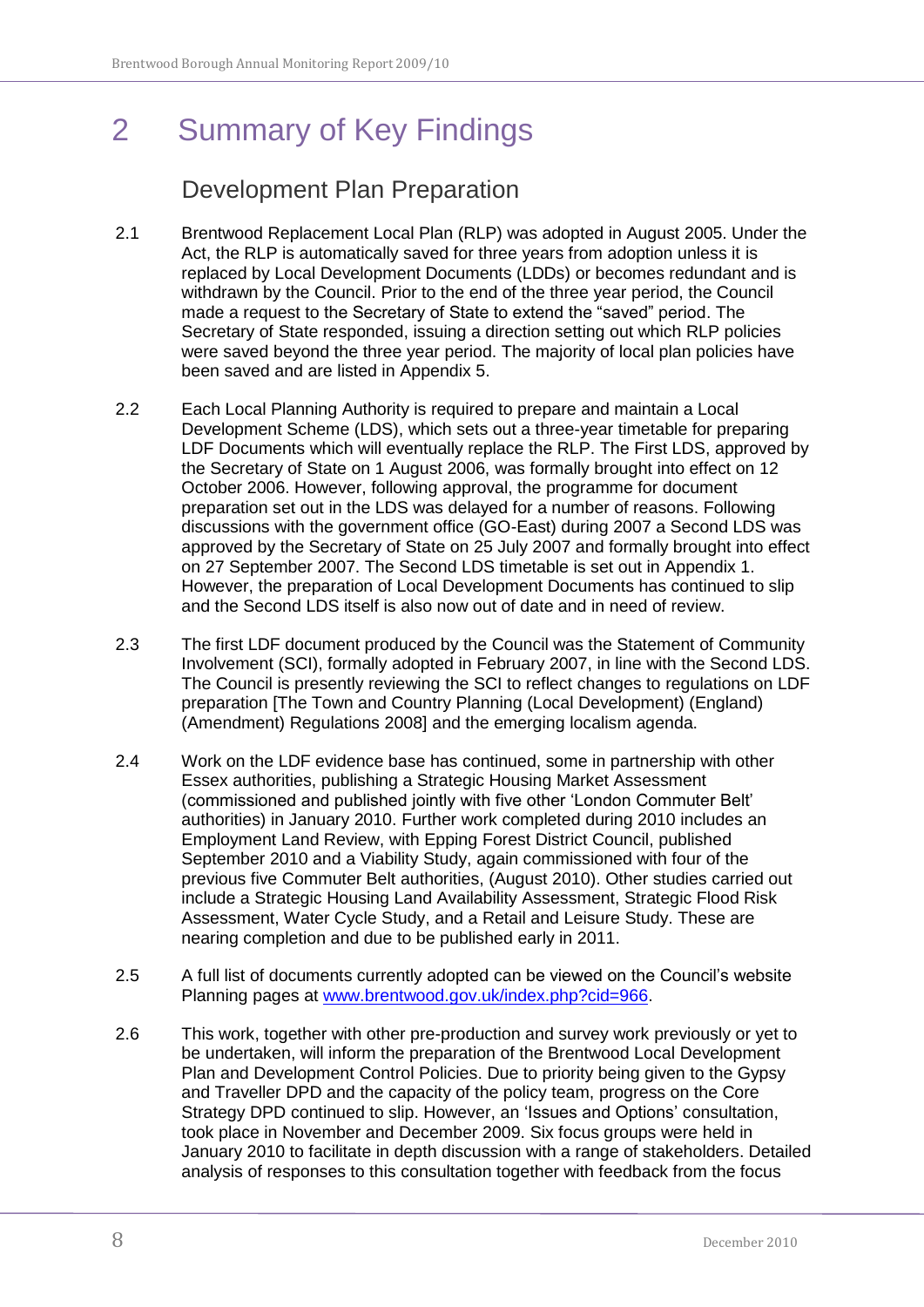groups was carried out during Spring 2010 (*Pathway to a Sustainable Brentwood Analysis* Part 1 and 2).

- 2.7 As set out in previous AMRs work on the Gypsy and Traveller DPD initially continued as programmed with an "Issues and Options" consultation during July to September 2007. An additional "Issues and Options Stage 2" consultation on sites suggested to the Council as potential permanent residential Gypsy and Traveller sites took place between May and July 2008. Following detailed analysis of the consultation, in March 2009, the Council accepted the need to provide for 15 additional authorised permanent residential Gypsy and Traveller sites in the Borough By 2011 (as set out in the review to the East of England Plan referred to below). The Council identified five sites to meet the 15 pitch provision, and consultation on the proposed sites took place from December 2009 to January 2010.
- 2.8 While the Council was preparing the Gypsy and Traveller DPD, the East of England Regional Assembly (EERA) were progressing the RSS Single Issue Review on Gypsy and Traveller accommodation needs. Following an examination into the Draft Policy in October 2008, the Secretary of State approved the policy review in May 2009. Essex local authorities commissioned a further Essex Gypsy and Traveller Accommodation Assessment (GTAA) to assess need at a district level. This was completed in December 2009.
- 2.9 In December 2009, the Council consulted on two draft SPDs: Brentwood Town Centre Regeneration Strategy and Shopfront Guidance. In March 2010 The Council agreed to adopt the latter as an SPD but adopted the Regeneration Strategy as part of the evidence base for the Core Strategy.

### Local Plan Policy Implementation

- <span id="page-8-0"></span>2.10 Brentwood"s location on the edge of the Greater London area and wholly within the Metropolitan Green Belt has and will continue to be a significant factor influencing future development in the Borough. Pressures for development will continue as a result of the proximity to London and access to the major road and rail connections that radiate from London and, in terms of the M25, orbit the capital. Whilst the Borough is well served by the strategic road network, the local road network in severely congested, particularly at peak times.
- 2.11 Proximity to London also has a significant impact on employment structure and high levels of commuting, particularly into the City.
- 2.12 The only sizeable settlement is the town of Brentwood, but all settlements are constrained by the Green Belt, which provides an attractive setting to the main town and smaller villages.
- 2.13 Strategic planning, as set out in both the previous County Structure Plan (RSP), now largely deleted in September 2007, and the approved Regional Spatial Strategy (RSS), has and continues to recognise the important function of the Green Belt in the Borough.
- 2.14 The RSS, the East of England Plan, approved in May 2008, provides for a minimum of 3,500 additional dwellings (net) to be built in the Borough between 2001 and 2021: an annual average of 175 dwellings. This is a significant increase on the annual average of 97 dwellings set out in the previous RSP for the period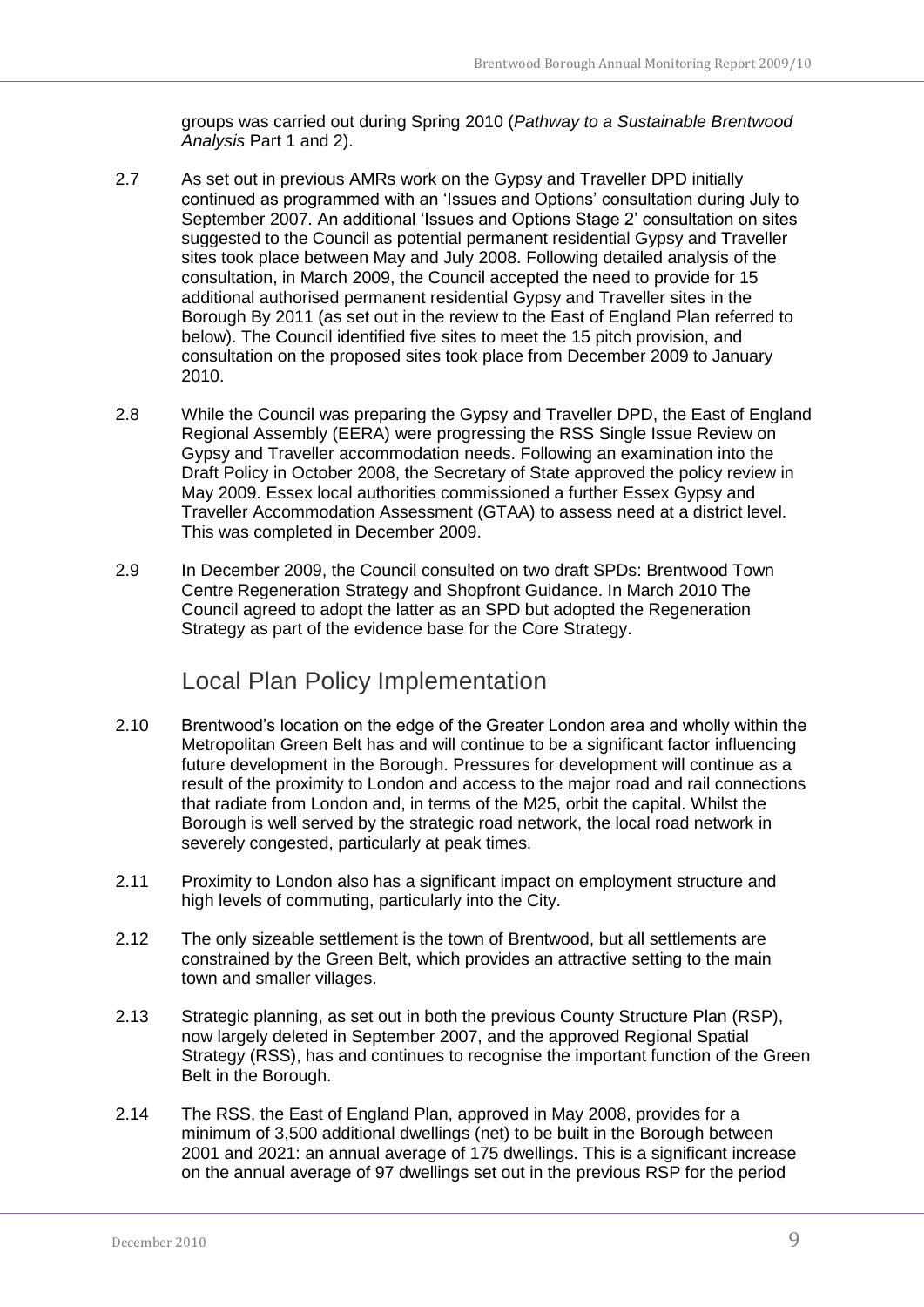1996 to 2011, and provides a challenging figure for the Borough. However, it is the second lowest provision figure across the whole of the Eastern Region and reflects Brentwood"s location within an area of Green Belt restraint. In the Autumn of 2009, The East of England Regional Assembly undertook a review of the East of England Plan which proposed to roll forward of the plan period to 2031. A consultation on 4 growth scenarios was completed on 23 November 2009.

- 2.15 Since 2001, annual net dwelling completions have been above the RSS average annual requirement, apart from 2004/05, 2005/06 and this monitoring year. 166 dwellings were completed in 2009/10, resulting in a total of 1795 dwelling completions since 2001, which is 220 dwellings above the RSS cumulative completion rate of 1575 dwellings. Annual completions are forecast to continue to exceed the RSS annual rate until 2013, but thereafter to fall below the rate, such that if projected completions materialise as estimated, the supply of new dwellings at 2021 will fall short of the RSS 3,500 dwelling provision figure by some 81dwellings. However, additional windfalls continue to materialise year on year and the trajectory figures will continue to monitor the actual and projected outcomes.
- 2.16 The housing trajectory also continues to show a 5 year supply of deliverable residential land to meet the requirement set out in Planning Policy Statement (PPS) 3 "Housing", i.e. 796 dwellings on identified sites (equivalent to 5.13 years" supply) and 844 dwellings (5.45 years" supply) taking into account windfall numbers based on historic completion rates.
- 2.17 Brentwood has consistently achieved high proportions of development on previously developed land (pdl), and the monitoring year has been no different with 100% of completions on pdl.
- 2.18 In line with government objectives, housing development in the Borough continues to make more efficient use of urban land through higher densities, with 60.8% of new housing completed during 2009/10 being built at more than 50 dwellings to the hectare. The average density of outstanding housing permissions is 48.6 dwellings per hectare. These figures are a reflection of the government"s objectives being followed by the housing industry and a large proportion of sites being located within highly accessible central areas, combined with a continuing high proportion of small units; 152 units of the 188 gross dwellings completed in 2009/10 were 1 or 2 bedroom properties (81%).
- 2.19 Accessibility of residential development to local services (schools, GPs, shopping, employment, etc) is a key component of sustainable communities. 100% of all residential completions during 2009/10 were located within 30 minutes public transport time of all key services.
- 2.20 Pressure also continues to be averted for the release of greenfield land for housing by retaining existing residential units. During 2009/10, there was one site with a net loss of one residential unit due to the demolition of two properties and replacement with one dwelling at Fryerngate and Chestnut Cottage, Mill Lane, Fryerning. Whilst the proposal conflicted with the policy to prevent the net loss of residential units, it was considered that the development represented a net gain to the character, appearance and openness of the Green Belt and adjacent Fryerning Conservation Area.
- 2.21 Whilst affordable housing is a significant issue within the Borough, provision is severely constrained by the availability and size of housing sites. Supply tends to vary considerably from one year to the next. However, a gross total of 67 affordable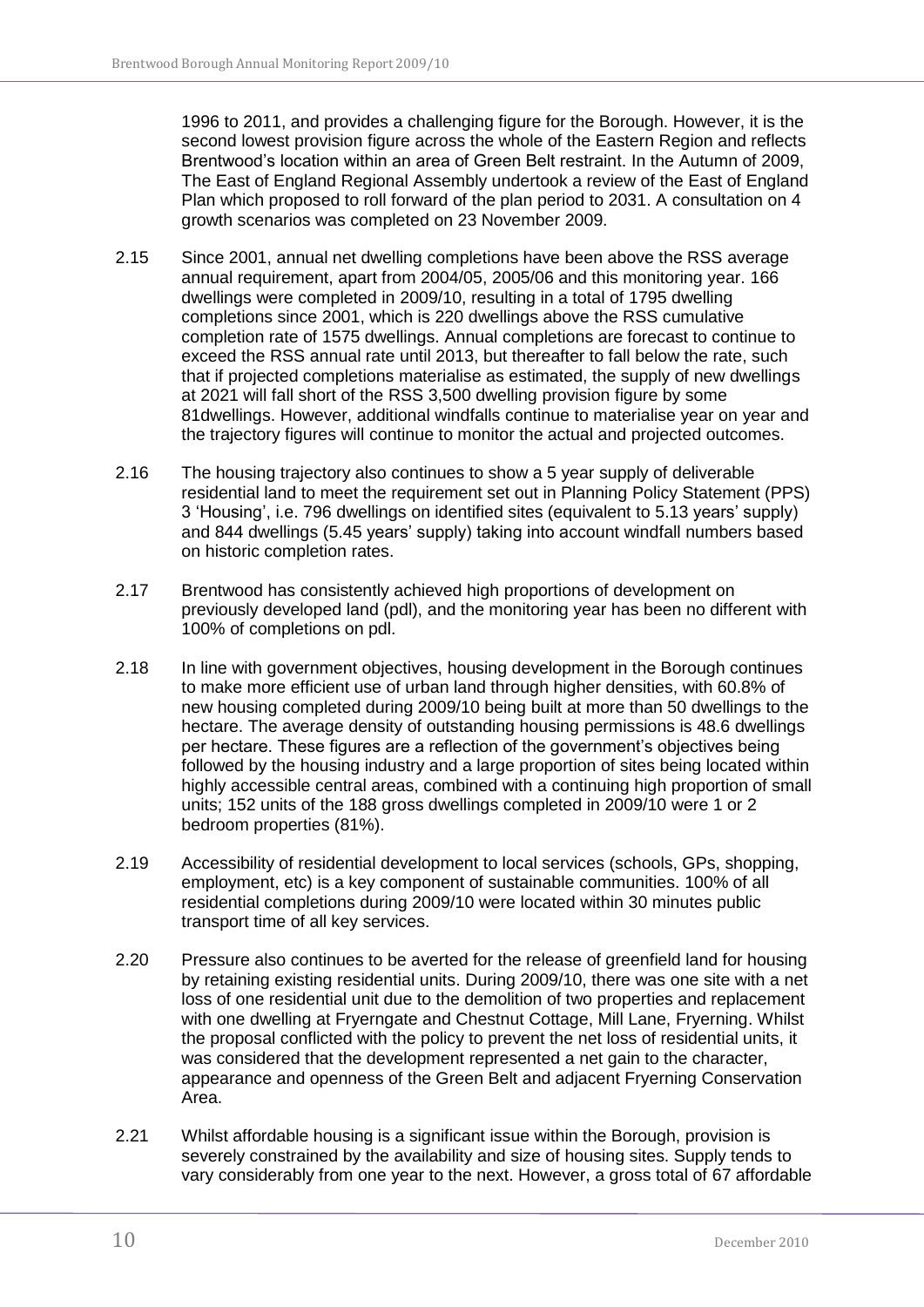housing completions took place in the monitoring year, comprising 42 units at the former St Charles Youth Treatment Centre, Weald Road, Brentwood, 9 units at Merrymeade House, Merrymeade Chase, Brentwood, 14 units at land adjacent Britannia Road, Brentwood and 2 units at land adjacent to 14 Lancaster Close, Pilgrims Hatch. This amounts to 35.6% of the gross dwelling completions for the monitoring year. Of these completions, 48 units (72%) were social rented homes.

- 2.22 Gypsy and Traveller accommodation is a particular issue for the East of England. The number of residential gypsy caravans in the Borough remained fairly constant to July 2007, but since that date the number has risen significantly. Between 2007 and 2009 the number of authorised caravans increased due to temporary permissions being granted, generally on appeal. Since January 2009 there has been a further significant increase of unauthorised caravans due to further illegal incursions in to the Borough. In July 2010 there were 56 caravans with either temporary or permanent permission with 34 caravans on unauthorised sites. During the monitoring year, 5 additional pitches on four sites were granted either permanent or temporary permission.
- 2.23 Employment development is also constrained by the Borough"s Green Belt. The now deleted RSP provided for just 1 hectare of new employment land within the Borough over the period 1996 to 2011. Vacant employment land allocations in the RLP total some 2.87 hectares, which, together with some 2.6 hectares of extant planning permissions, provides a total of 5.47 hectares (net) of available employment land.
- 2.24 Future availability of employment land will be a key issue for the emerging LDF, with the RSS providing for some 56,000 additional jobs within the 'Rest of Essex' (Braintree, Brentwood, Chelmsford, Epping Forest, Harlow, Maldon and Uttlesford) for the period 2001 to 2021. Local employment opportunities continue to increase through intensification, change of use and redevelopment. However, in 2009/10 there was no B1(a) office completions (over the 1,000 sqm threshold) and, largely due to the demolition of 3,190 sqm of buildings on the former Danish Bacon site at Tallon Road without any commencement of the replacement buildings, there was an overall net loss of 2,154 sqm of business. There are outstanding planning permissions for 8,172 sqm of business floorspace, largely consisting of 7,907 sqm (net) of B1(a) office floorspace
- 2.25 All of this new business development is on pdl.
- 2.26 Policies seek to direct new shopping, office and leisure development to town centres (including district centres) in order to maintain the vitality and viability of existing shopping centres and in line with government policy advice. Following the significant qualitative and quantitative improvement in shopping provision in the town centre in 2006/07 (12,294 sqm) with the completion of the Baytree Centre refurbishment, there have been no retail, office or leisure completions in the town centre during this monitoring year. There is, however, further potential from the proposed redevelopment of the William Hunter Way car park.
- 2.27 In addition to accommodating new housing and business development in the most sustainable manner, policies in the local plan continue to successfully conserve and protect the natural environment, both within the Green Belt and with urban areas.
- 2.28 During the monitoring year there were no permissions for development within an existing urban open space.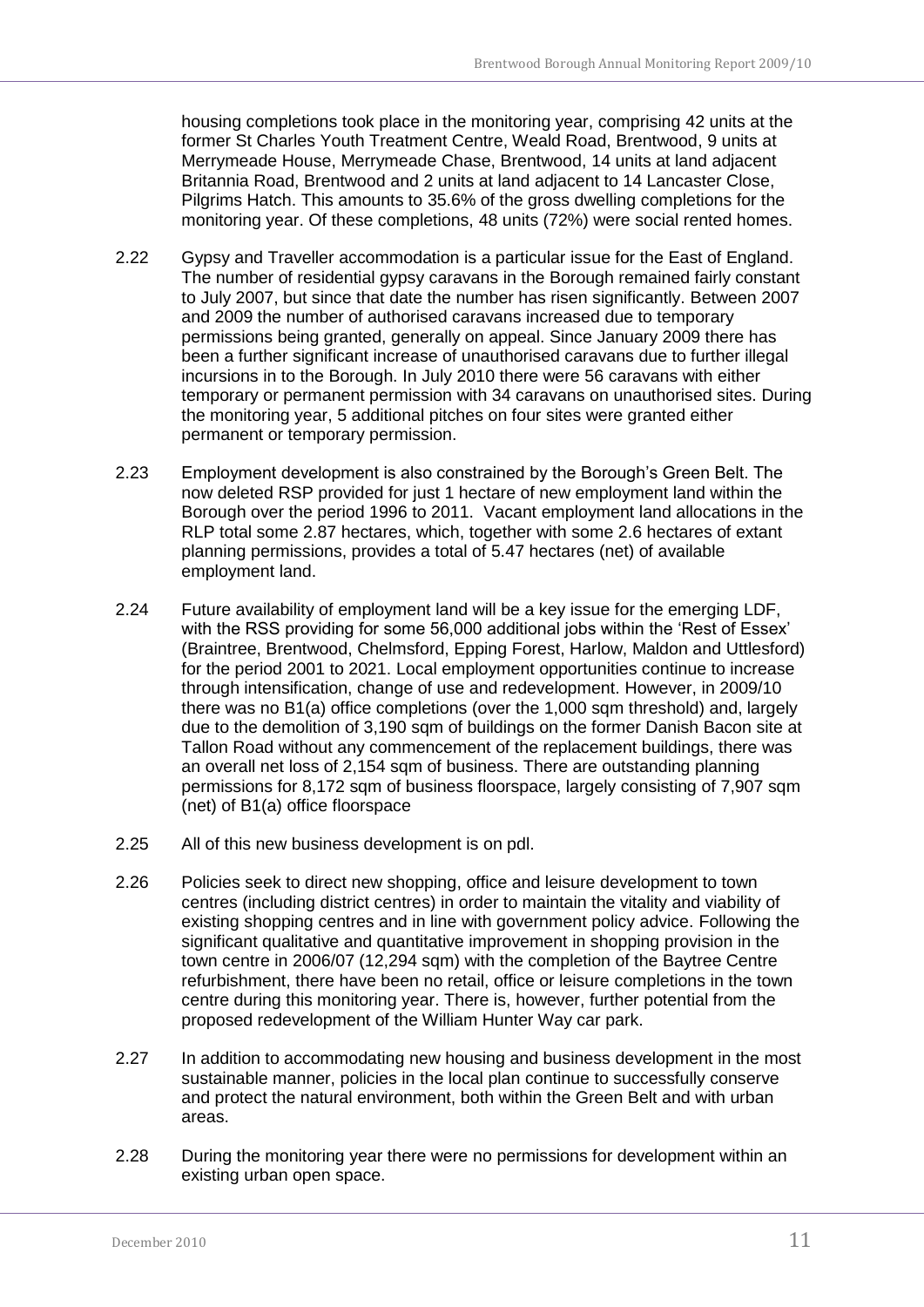- 2.29 There were also no permissions granted for inappropriate development in the Green Belt during 2009/10.
- 2.30 Local Plan policies seek to prevent harm to Sites of Special Scientific Interest (SSSI) and other protected flora, fauna and their habitats and to sites of nature conservation value (e.g. Local Nature Reserves and County Wildlife Sites). The Council, therefore, monitors the number of permissions for development adversely affecting species and habitats covered by the Essex Biodiversity Action Plan and County Wildlife Sites/Local Nature Reserves.
- 2.31 There were no permissions affecting the Borough"s SSSIs. There were ten other applications with potential biodiversity impacts. Two applications were refused due to insufficient survey information regarding the effect on legally protected species; two applications were refused due to the detrimental impact on badger foraging ground; two applications were refused, not on biodiversity grounds but unacceptable form of development; one application was approved as complying with policy; and three applications were approved subject to conditions regarding protected species.
- 2.32 Further and more specific monitoring information is set out in the AMR but, generally, development in the Borough has been in line with the overall aims and objectives of the Local Plan and its detailed polices, and consistent with the principles of sustainable development.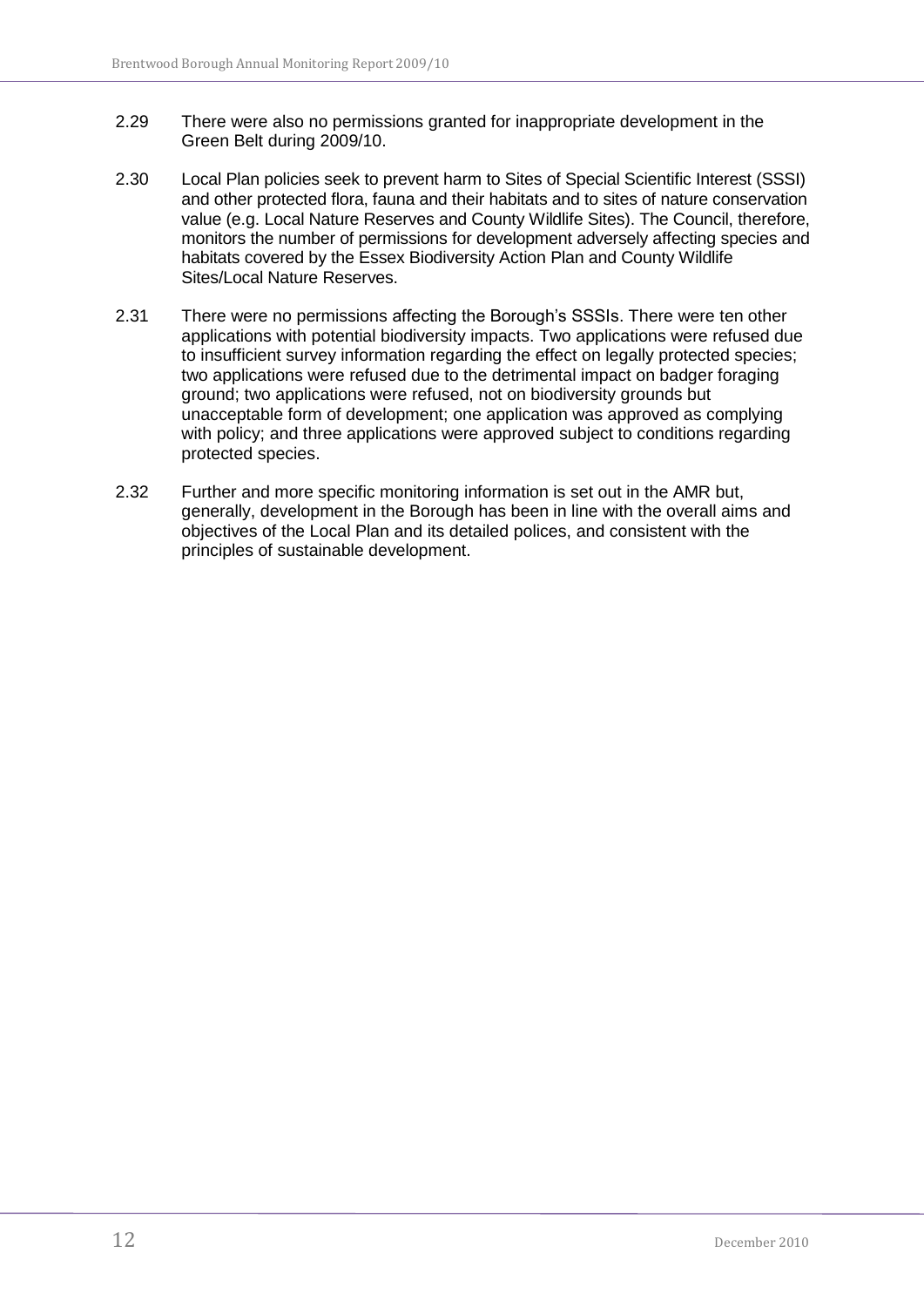## <span id="page-12-0"></span>3 The Brentwood Replacement Local Plan

- 3.1 This AMR monitors the overall strategy, policies and proposals set out in the Brentwood Replacement Local Plan (RLP) and their contribution to national policy objectives. This is achieved, through monitoring in light of both prescribed national "Core Output Indicators" and locally set policy indicators and targets.
- 3.2 Under the Act, the RLP is automatically saved for three years from adoption in (August 2005), although in May 2008 the Council sought and received the Secretary of State's approval to extend the 'saved' period beyond the three years.
- 3.3 In August 2008 the Secretary of State issued a direction setting out which RLP policies have been saved beyond the 3 year period. 127 of the original 155 adopted local plan policies have been saved as set out at Appendix 5. Policies not saved can also be viewed on the Council"s website at [www.brentwood.gov.uk/index.php.cid=49.](http://www.brentwood.gov.uk/index.php.cid=49)
- 3.4 Policies and proposals set out in the RLP seek to implement an overarching aim and strategy for the plan, conforming to national and strategic policy objectives. By setting policy indicators and targets for specific policies, monitoring can assess the success or otherwise in achieving key strategic objectives, which in turn describe how the "vision" for the Borough over the plan period is to be achieved.
- 3.5 The government believes that the planning system, and development plans in particular, can make a major contribution to the achievement of national objectives for sustainable development. The Council is equally committed to ensuring that the Replacement Local Plan and future development plan documents provide for development in a sustainable manner. These link with and reflect other corporate strategies as set out, for example, in the Brentwood Community Strategy (2004- 2009), currently being reviewed, and the Corporate Strategic Plan 2010-2013.

### The Overarching Aim of the Replacement Local Plan

<span id="page-12-1"></span>3.6 The Council"s overarching aim for the RLP integrates the Planning Service"s adopted "Mission Statement" with the Council"s corporate objectives and the need for sustainable development as follows:

To protect, conserve and enhance the character and appearance of the Borough"s natural and built environment whilst promoting the economic, social and cultural well-being of the Borough and seeking to make provision for the development and other needs of the Borough within the context of strategic planning guidelines and the principles of sustainable development.

### Sustainability Appraisal

<span id="page-12-2"></span>3.7 Under the LDF process, Local Planning Authorities are expected to carry out a full Sustainability Appraisal and Strategic Environmental Assessment of their development plan documents at every stage of the development plan process. The process enables the environmental, social and economic consequences of plan objectives and policies to be taken into account in formulating the final plan and thus ensure that development is sustainable.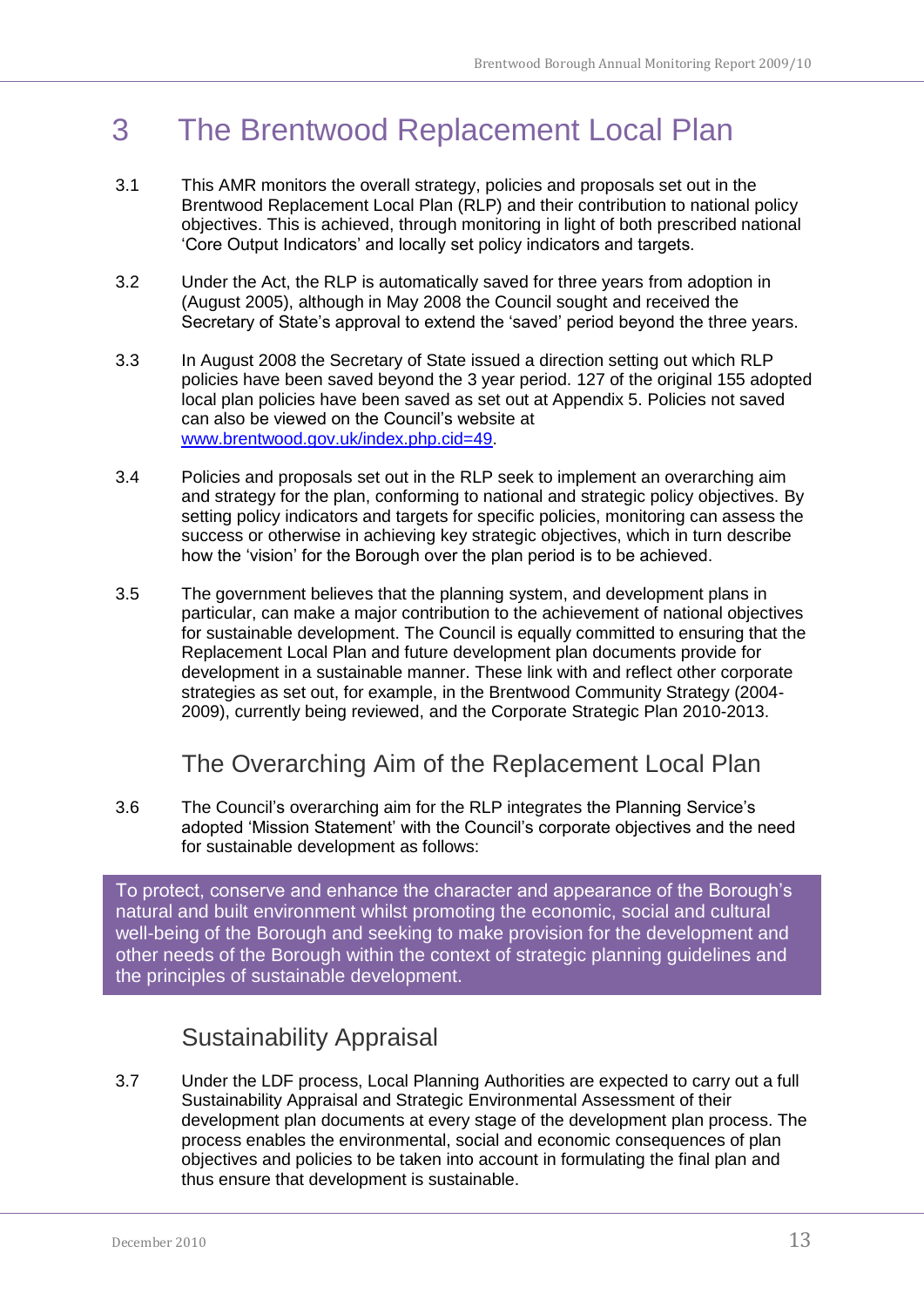3.8 The Council undertook an appraisal of the Replacement Local Plan and, in doing so, adopted a set of 'Sustainability Principles' against which the Plan policies were assessed. These were set out in regard to environmental, social and economic issues, as follows:

### Sustainability Principles

#### Environmental:

- To conserve and protect natural resources
- To conserve and protect the built heritage
- To make best use of existing urban land and buildings
- To minimise the impact of pollution on the environment and upon public health and  $\bullet$ safety
- To enhance the quality of the urban and rural environment
- To minimise the need to travel and the use of private vehicles
- To promote waste minimisation and maximise the reuse and recovery of waste
- To minimise the consumption of energy
- To maximise biodiversity  $\bullet$

#### Social:

- To encourage choice of transport mode, particularly non-car modes  $\bullet$
- To maximise the choice of housing
- To increase accessibility to employment, services, facilities etc.  $\bullet$
- To increase accessibility to open space
- To secure a more accessible environment for those with disabilities

#### Economic:

- To provide for local economic development
- To provide local employment opportunities
- To locate development in areas accessible by a choice of transport modes, particularly public transport, cycling and walking
- To improve infrastructure provision  $\bullet$
- To enhance the vitality and viability of existing town centres
- 3.9 The content and conclusions of the appraisal are set out and published in "The Sustainability Appraisal of the Draft Replacement Local Plan" and will continue to provide a basis for assessing the contribution to sustainable development in monitoring policy implementation until, again, superseded through the Sustainability Appraisal of new Local Development Documents.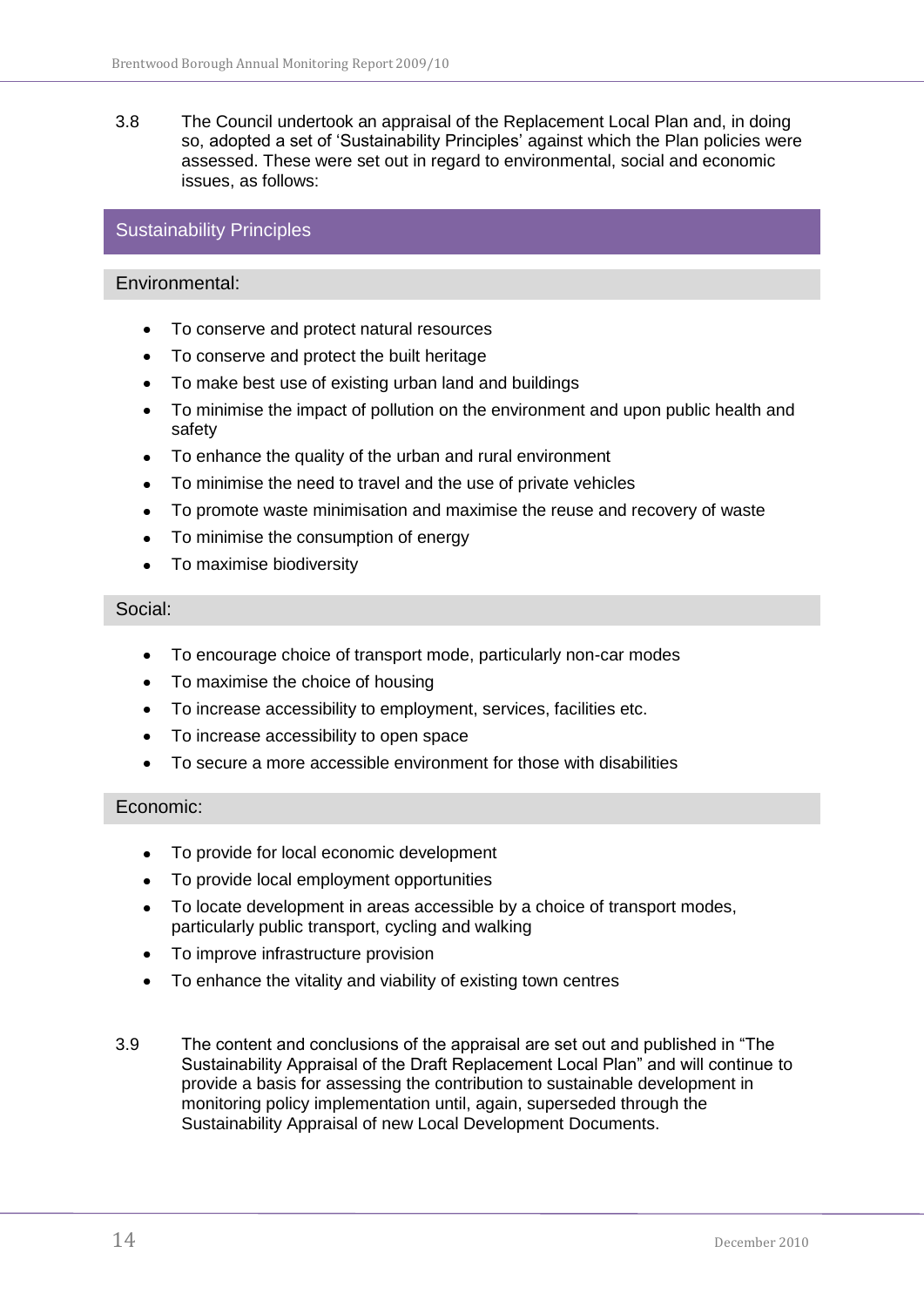### The Replacement Local Plan Strategy

- <span id="page-14-0"></span>3.10 The Council"s Corporate Strategic Plan 2005-2010 set out a number of Core Values of which those relating to Equality of Opportunity, Countering Poverty and Inequality, The Environment and Sustainable Development, Community Safety and Economic Development were directly relevant to and reflected in the Replacement Local Plan. The Community Plan 2000-2005, now superseded by the Corporate Strategy, also set out strategic objectives for the Council and the interrelationship of these with the RLP is identified under each Local Plan chapter heading.
- 3.11 The RLP seeks to implement an overall strategy for future development of the Borough, based on planning for sustainable development and taking into account these Community Plan Core Values and Strategic Objectives.
- 3.12 The strategic aims of the Plan are to:
	- Direct development towards locations that provide the greatest opportunities for the use of transport modes other than the private motor car
	- Make best use of previously developed land within urban areas  $\bullet$
	- Seek to improve the quality of public transport and facilities for pedestrians and cyclists
	- Improve the relationship between where people live and their place of work or their proximity to community facilities and shopping
	- Enhance the economic prosperity of the area
	- Direct shopping development towards the town centre and other shopping areas
	- Extend equality of opportunity and social integration
	- Protect the character and openness of the Borough"s countryside, together with existing urban open spaces
	- Enhance the character and quality of the built environment
	- Help to create sustainable rural communities
	- Protect the environment and the amenities of those living, working and visiting the area from the potential negative impacts of development
	- Enhance the quality of life, increase community safety and reduce the fear of crime
- 3.13 Achievement of this strategy is not within the sole control of the Council. It will require the Council to work in partnership with other authorities, agencies and bodies as well as the private sector, who have historically delivered the majority of development in the Borough and will probably continue to do so for the foreseeable future, and/or influencing their programmes and investment decisions.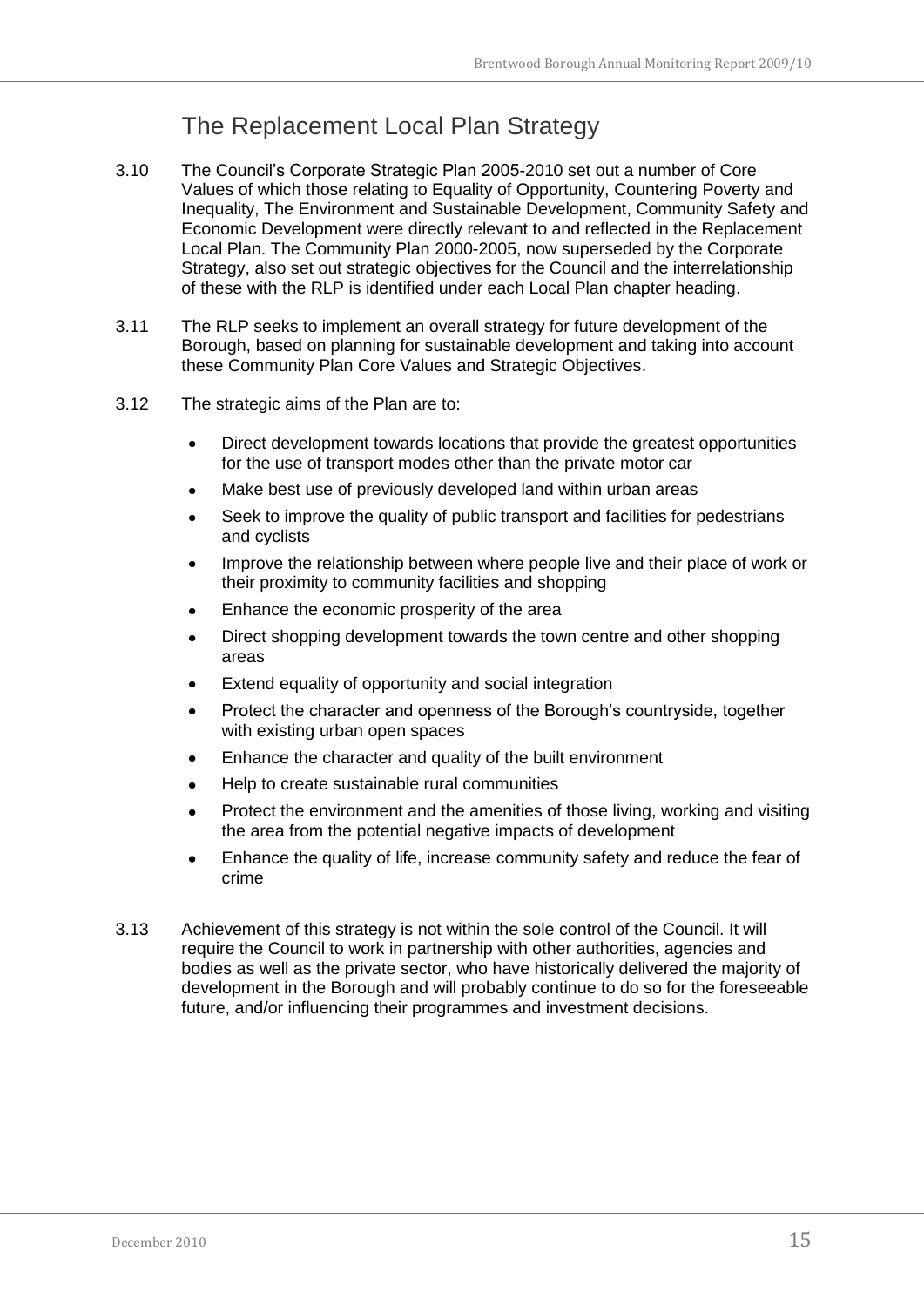## <span id="page-15-0"></span>4 Progress on Preparation of the Local Development Framework

4.1 As set out in the introduction, a key component of the AMR is the requirement to monitor progress on the preparation of development plan documents as set out in the Local Development Scheme (LDS).

### The Local Development Scheme

- <span id="page-15-1"></span>4.2 Each Local Planning Authority is required to prepare and maintain a Local Development Scheme (LDS). This sets out a three-year timetable for the preparation of various Local Development Documents (LDDs) that make up the LDF. The First Brentwood LDS was approved by the Secretary of State in August 2006 and formally brought into effect on 12 October 2006.
- 4.3 Following approval, the programme for document preparation set out in the LDS was subject to slippage for a number of reasons. Following discussions with the Government Office for the East of England (GO-East) during the first half of 2007 on revisions to the LDF timetable a Second LDS was approved by the Secretary of State on 25 July 2007 and formally brought into effect on 27 September 2007, covering the period January 2007 to December 2009. The Second LDS timetable is set out in Appendix 1, and can be viewed on the Council's website at [http://www.brentwood.gov.uk/pdf/pdf\\_1374.pdf.](http://www.brentwood.gov.uk/pdf/pdf_1374.pdf)
- 4.4 The programme for LDD preparation has continued to suffer from slippage, in large part due to capacity within the policy section and the additional requirement to prioritise a Gypsy and Traveller DPD. In March 2009 the Council recognised the need to prioritise work on the Core Strategy DPD (together with the review of the Sustainable Community Strategy) and agreed to expand the planning policy team by two additional staff. The additional posts were not filled, however, until August 2009.
- 4.5 In 2008, the government amended regulations with regard to LDF preparation. This affected the process of public consultation and requirement to list SPD in the LDS [The Town and Country Planning (Local Development) (England) (Amendment) Regulations 2008].
- <span id="page-15-2"></span>4.6 In light of the above factors, the Council is now reviewing the LDS.

### Statement of Community Involvement

- 4.7 The first LDF document to be prepared was the Statement of Community Involvement (SCI). This document sets out how the Council will engage and involve the wider community in the preparation and review of the LDF and in the consideration and determination of planning applications throughout the Borough.
- 4.8 The Council formally adopted the SCI in February 2007, in line with the Second LDS. (The SCI can be viewed on the Council"s website at [http://www.brentwood.gov.uk/pdf/pdf\\_1201.pdf\)](http://www.brentwood.gov.uk/pdf/pdf_1201.pdf).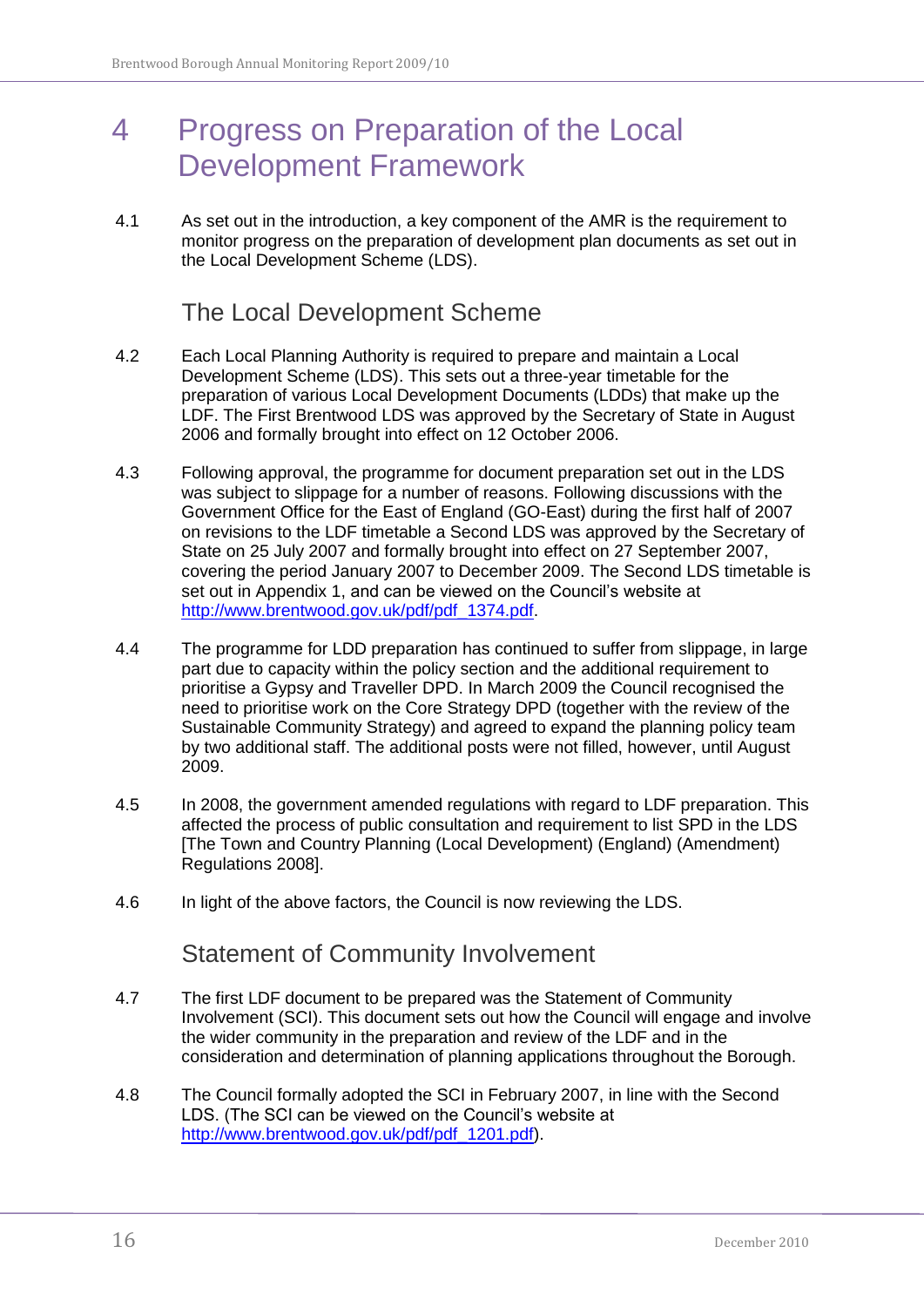<span id="page-16-0"></span>4.9 In the light of the amended regulations, the Council is undertaking a review of the adopted SCI.

Core Strategy and Generic Development Control Policies **DPD** 

- 4.10 An Issues and Options consultation was undertaken between 11 November 2009 and 23 December 2009. This was a joint consultation with Brentwood Local Strategic Partnership. Following the formal consultation the Council convened six focus groups in January 2011 with a range of different stakeholders to facilitate indepth discussion on the issues and options. Analysis of the consultation and focus groups was published in February 2010.
- 4.11 The Council has continued to develop the evidence base for the Core Strategy and wider LDF, with some studies undertaken in partnership with other Essex authorities.
- 4.12 During the monitoring year, the Council published a Strategic Housing Market Assessment (SHMA). This study was prepared by consultants (ORS Savills) on behalf of a partnership of authorities in the London Commuter Belt (Brentwood, Epping Forest, Harlow, Uttlesford, East Herts. and Broxbourne). The study commenced in April 2008 and was completed published in January 2010.
- 4.13 Studies undertaken during 2010 include a Strategic Housing Land Availability Assessment (SHLAA), an Employment Land Review (in partnership with Epping Forest DC), a Viability Assessment (in partnership with four of the SHMA London Commuter Belt authorities), Strategic Flood Risk Assessment and Water Cycle Study and Retail and Leisure Study. The Viability Study and Employment Land Review were published in 2010. The remaining studies are nearing completion and expected to be published early in 2011.
- <span id="page-16-1"></span>4.14 These and other earlier studies can be viewed on the Council"s website at [www.brentwood.gov.uk/index.php?cid=966.](http://www.brentwood.gov.uk/index.php?cid=966)

Gypsies and Travellers DPD

- 4.15 The Council is required by the government to address the issue of Gypsy and Traveller accommodation in the Borough through the preparation of a Gypsies and Travellers DPD as part of the Brentwood LDF.
- 4.16 The first formal consultation stage, the "Issues and Options", was published in July 2007 for a six week consultation, in line with the Second LDS. This document sets out the background and context for the consideration of the issues and options, provides links to more detailed sources of information and asks a number of specific questions and can still be viewed on the Council"s website at [www.brentwood.gov.uk/pdf/pdf\\_1321.pdf.](http://www.brentwood.gov.uk/pdf/pdf_1321.pdf)
- 4.17 As a result of this consultation, 18 sites or general locations were suggested to the Council as potential permanent residential Gypsy and Traveller sites. The Council made clear in the consultation document that it would advertise any suggested sites and publish them for further public comment, before progressing to the next stage of the DPD production.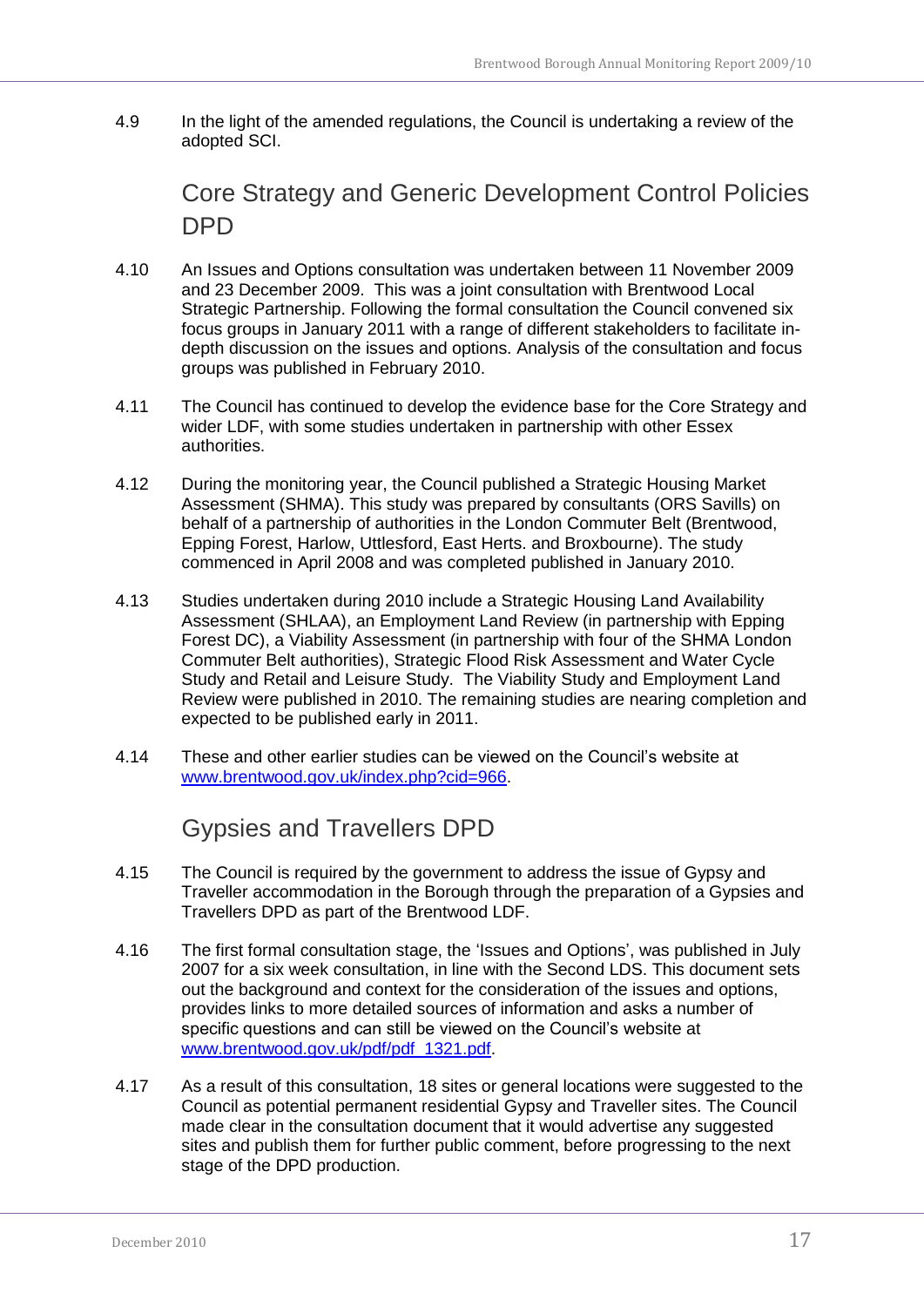- 4.18 This "Issues and Options Stage 2" consultation was undertaken between May and July 2008 (and can viewed on the Council"s web site at [www.brentwood.gov.uk/pdf/27052008114305u.pdf\)](http://www.brentwood.gov.uk/pdf/27052008114305u.pdf). The consultation gave rise to more than 2250 responses. The analysis of these comments was completed and reported to the LDF Member Working Group and Policy Board in March 2009. The Council resolved that it is in the best interest of the Borough to accept that 15 additional authorised permanent residential pitches be provided by 2011 as set out in the approved Regional Spatial Strategy Policy H3 (Policy Board 11 March 2009 Min 610). It was further agreed that it would be preferable to consider meeting that requirement from the existing sites with temporary permission or existing unauthorised sites.
- 4.19 The Council, therefore, identified five preferred sites to meet the 15 pitch requirement to 2011and published these for consultation commencing on 16 December 2009 (Pre-Submission Plan). Following analysis of the representations received, further work on the DPD was put on hold whilst the Council considers how best to take forward the issue, reflecting on the new coalition government"s proposed changes to the Development Plan process.
- 4.20 In addition to the preparation of this DPD, the Council, together with other Essex authorities, commissioned further work on an Essex–wide Gypsy and Traveller Accommodation Assessment (GTAA). This was completed and published in November 2009.

### Brentwood Town Centre SPD

<span id="page-17-0"></span>4.21 In November 2009, Brentwood Town Centre Renaissance Group considered a draft Town Centre Regeneration Strategy, which sets out a plan for change and improvement for the town centre over the next 10 years. The document was prepared by the Essex Design Initiative together with the Council. A separate document on Shopfront Guidance for Brentwood Town Centre was also prepared. Both documents were recommended to the Council"s Policy Board to be published as draft SPD. This was agreed at Policy Board on 1 December 2009, and consultation commenced for six weeks on 16 December 2009. The Council adopted the Shopfront Guidance as a Supplementary Planning Document in March 2010 but resolved not to adopt the Town Centre Regeneration Strategy as an SPD but as part of the evidence base for the emerging Core Strategy DPD.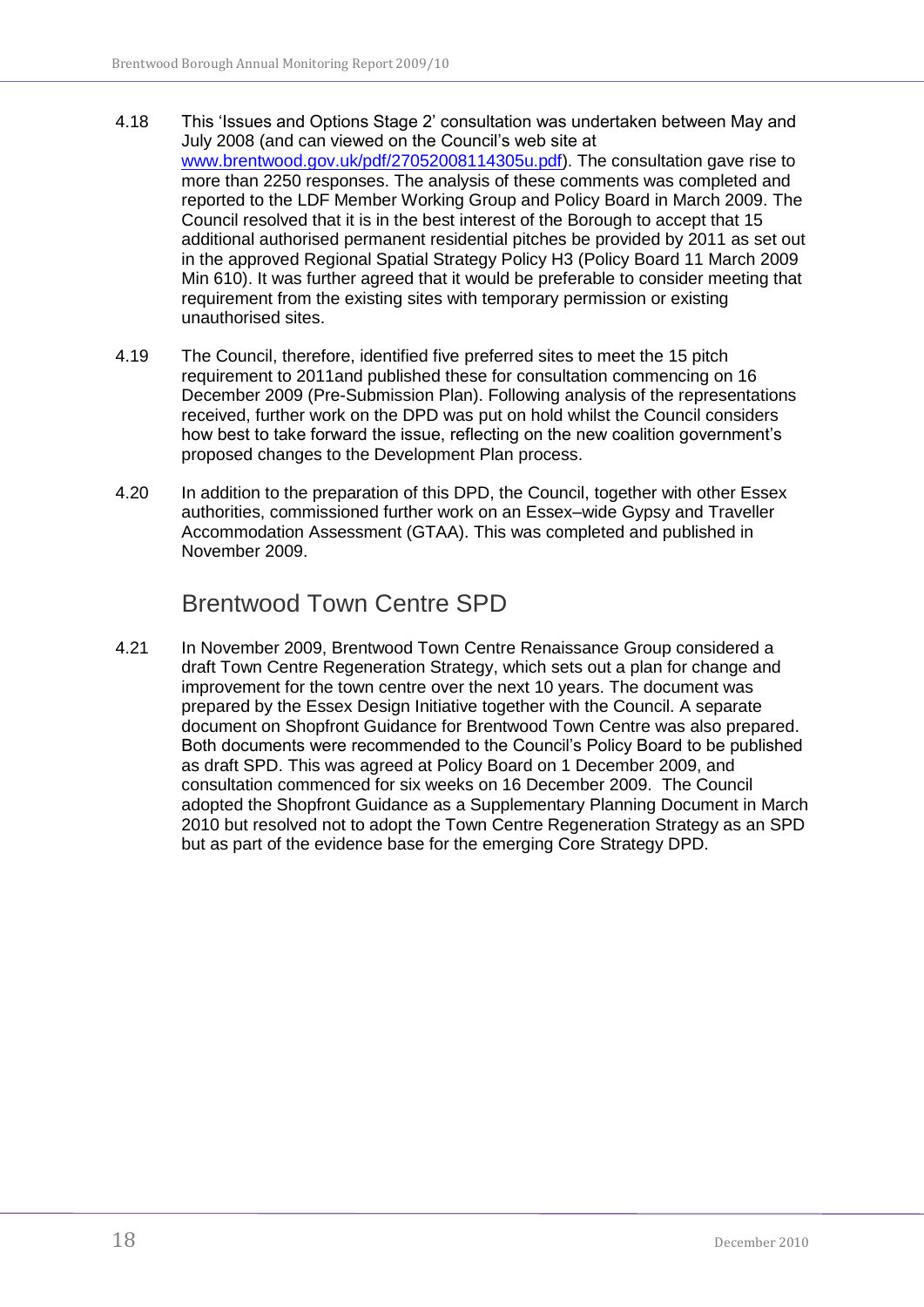## <span id="page-18-0"></span>5 Key Contextual Characteristics

- 5.1 Key contextual characteristics of the Borough provide a backdrop against which the effects of policies can be considered and inform the interpretation of output and indicators.
- 5.2 The following characteristics have been taken from existing published data, most notably from the Office for National Statistics "Neighbourhood Statistics", and have been divided into the broad themes set out in the government's good practice guide.
- 5.3 The Borough of Brentwood is situated in the south west of the county of Essex, immediately to the east of the Greater London Metropolitan area, and is located entirely within the Metropolitan Green Belt.
- 5.4 The proximity to London and its location immediately adjacent the eastern side of the M25 provides good accessibility to the national and regional road and rail networks; airports at Stansted, City, Southend, Gatwick and Heathrow; and port facilities at Tilbury, Harwich and Felixstowe, as well as the south coast ports via the Dartford Crossing.
- 5.5 Such locational advantages have meant that Brentwood has been, and will continue to be, an attractive choice for both business and housing.
- 5.6 The Green Belt, however, acts as a significant constraint on development, whilst at the same time maintaining an attractive setting to the Borough"s main town and smaller settlements. Brentwood itself has a well-landscaped character, with few areas of poor quality housing.
- 5.7 London and the Borough"s Green Belt setting are, therefore, significant influential factors on the character of the area. Brentwood is a relatively affluent Borough, with residents able to enjoy a high quality of both built and rural environment, good accessibility to shops, services and leisure facilities, and heavily influenced by the economy and employment opportunities in London. However, there are problems associated with, for example, affordability of housing, an aging population, out commuting for employment and skills to jobs mismatch.
- 5.8 The following statistics provide an overview of the key contextual characteristics of the Borough:

| Characteristic                  | <b>Brentwood</b> | England    |
|---------------------------------|------------------|------------|
| Demographic Structure           |                  |            |
| Population Size: 2001 (Census)  | 68,456           | 49,138831  |
| Population Size 2009 (ONS MYE)  | 73,800           | 51,809,700 |
| Population Change 2001 to 2009: | 7.8%             | 5.4%       |
| Population Aged 60+             | 23.9%            | 20.9%      |
| <b>Pensioner Households</b>     | 27.1%            | 23.8%      |
| Household Size                  | 2.4              | 2.4        |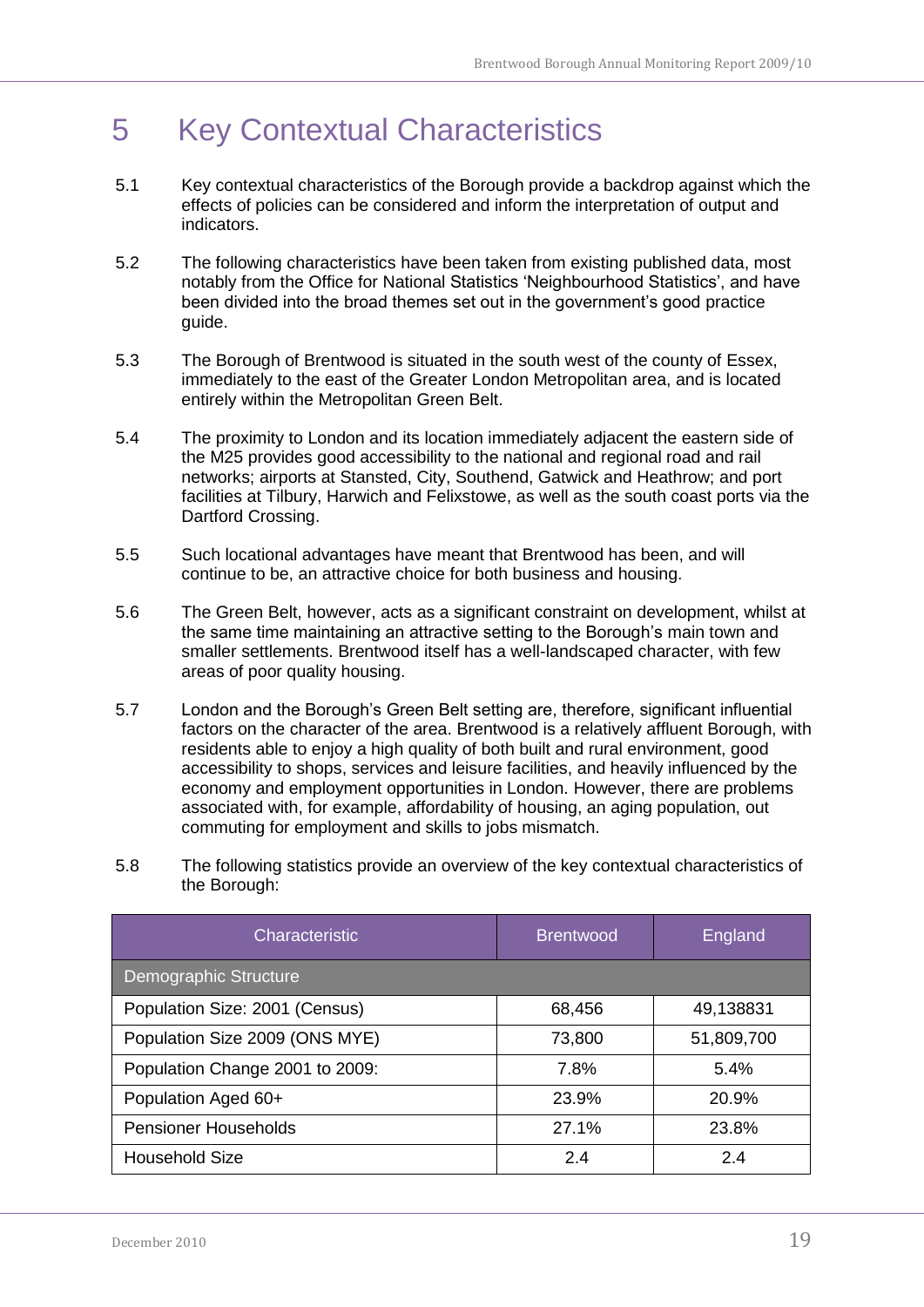| <b>Ethnic Composition - White</b>                              | 96.4%    | 90.9%                    |  |  |  |  |
|----------------------------------------------------------------|----------|--------------------------|--|--|--|--|
| Socio-cultural Issues                                          |          |                          |  |  |  |  |
| Crime Rates: (Rates per 1000 population):                      |          |                          |  |  |  |  |
| Violence against the Person                                    | 4.4%     | 11.4%                    |  |  |  |  |
| <b>Sexual Offences</b>                                         | 0.3%     | 0.7%                     |  |  |  |  |
| Robbery                                                        | 0.4%     | 1.8%                     |  |  |  |  |
| Burglary from a Dwelling                                       | 2.9%     | 7.6%                     |  |  |  |  |
| Theft of a Motor Vehicle                                       | 3.3%     | 6.4%                     |  |  |  |  |
| Theft from a Motor Vehicle                                     | 7.3%     | 1.9%                     |  |  |  |  |
| <b>Unemployment Levels</b>                                     | 1.9%     | 3.4%                     |  |  |  |  |
| <b>Retired</b>                                                 | 16.0%    | 13.6%                    |  |  |  |  |
| No Qualifications                                              | 23.4%    | 29.1%                    |  |  |  |  |
| Deprivation (Out of 354 Local Authorities):                    |          |                          |  |  |  |  |
| Rank of Average Score (Jan 2001)                               | 315      | -                        |  |  |  |  |
| Rank of Average Score (Jan 2004)                               | 312      |                          |  |  |  |  |
| Rank of Income Score (Jan 2001)                                | 320      | $\overline{\phantom{0}}$ |  |  |  |  |
| Rank of Income Score (Jan 2004)                                | 321      |                          |  |  |  |  |
| Rank of Employment Score (Jan 2001)                            | 321      |                          |  |  |  |  |
| Rank of Employment Score (Jan 2004)                            | 323      | -                        |  |  |  |  |
| Health - "Good"                                                | 72.9%    | 68.6%                    |  |  |  |  |
| Life Expectancy at Birth (Jan 04-Dec 06):                      |          |                          |  |  |  |  |
| <b>Males</b>                                                   | 79.7     | 77.3                     |  |  |  |  |
| Females                                                        | 83.3     | 81.5                     |  |  |  |  |
| Economy                                                        |          |                          |  |  |  |  |
| <b>Economically Active</b>                                     | 68.3%    | 66.9%                    |  |  |  |  |
| Median Gross Annual Pay (2006)                                 | £29,387  | £19,712                  |  |  |  |  |
| Social Grade:                                                  |          |                          |  |  |  |  |
| Higher & Intermediate<br>Managerial/Admin/Professional         | 31.6     | 22.2                     |  |  |  |  |
| Supervisory, Clerical, Junior<br>Managerial/Admin/Professional | 33.9     | 29.7                     |  |  |  |  |
| <b>Skilled Manual</b>                                          | 10.0     | 15.1                     |  |  |  |  |
| Semi-Skilled & Unskilled Manual                                | 10.1     | 17.0                     |  |  |  |  |
| On State Benefit, Unemployed, Lowest Grade                     | 14.3     | 16.0                     |  |  |  |  |
| House Price Indicator (mean):                                  |          |                          |  |  |  |  |
| All Dwellings 2001                                             | £192,251 | £121,769                 |  |  |  |  |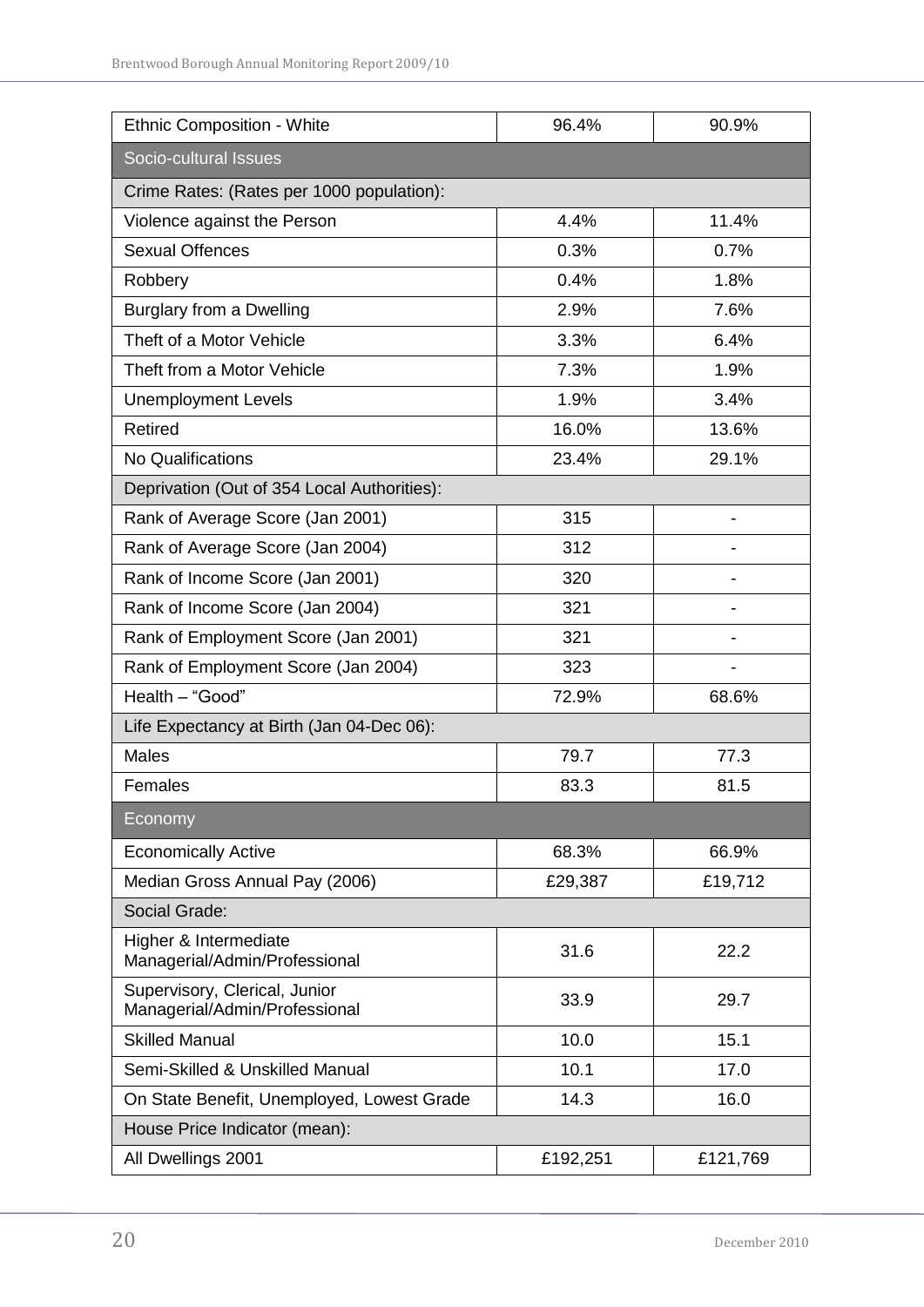| All Dwellings 2006                           | £315,781 | £206,715 |
|----------------------------------------------|----------|----------|
| Detached                                     | £537,240 | £314,542 |
| Semi-Detached                                | £275,498 | £186,950 |
| Terraced                                     | £216,604 | £165,031 |
| Flat                                         | £217,614 | £188,227 |
| Housing and the Built Environment            |          |          |
| House Types:                                 |          |          |
| Detached                                     | 32.6%    | 22.8%    |
| Semi                                         | 33.2%    | 31.6%    |
| Terraced                                     | 16.5%    | 26.0%    |
| Flat                                         | 17.5%    | 19.2%    |
| Total Unfit Dwellings (2006)                 | 2.3%     | 4.2%     |
| <b>Housing Tenure:</b>                       |          |          |
| <b>Owner Occupied</b>                        | 79.2%    | 68.9%    |
| <b>Rented from Council/RSL</b>               | 11.6%    | 19.2%    |
| <b>Private Rented</b>                        | 9.1%     | 11.9%    |
| Population Density (Persons per Hectare)     | 4.47     | 3.45     |
| Quality and Assets of the Built Environment: |          |          |
| Number of Listed Buildings                   | 512      | -        |
| <b>Number of Conservation Areas</b>          | 13       |          |
| Transport                                    |          |          |
| Car Ownership:                               |          |          |
| No Car                                       | 16.0%    | 26.8%    |
| 2 or more Cars                               | 40.2%    | 29.4%    |
| Travel Mode to Work:                         |          |          |
| Train                                        | 20.1%    | 4.1%     |
| <b>Bus</b>                                   | 2.3%     | 7.4%     |
| Car                                          | 56.72%   | 61.48%   |

**Source:** 2001 Census, Office for National Statistics unless otherwise stated

**Note:** These characteristics will be monitored, reviewed and amended in future AMRs to reflect changes in information and its sources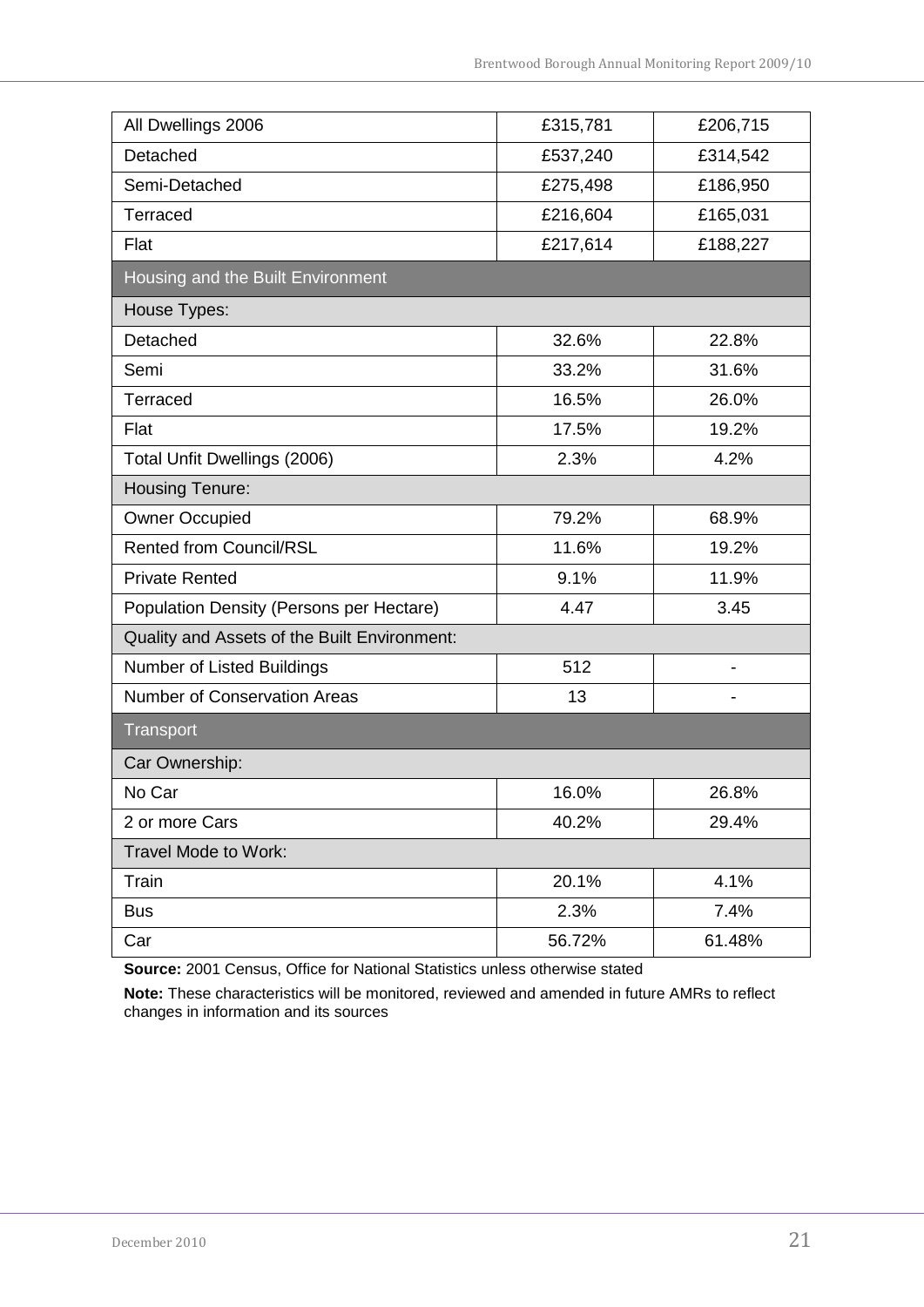## <span id="page-21-0"></span>6 Core Output Indicators

- 6.1 Local authorities are required to monitor a set of local development framework core output indicators. These are defined by government and divided up into a number of "Key Policy Themes" as set out below. Whilst coverage of these indicators has been improved since the first AMR, there are still indicators set out in the good practice guide that require further improvement, but these will be developed, as referred to previously, in future AMRs.
- 6.2 The government amended the core output indicators in 2008 (Regional Spatial Strategy and Local Development Framework Core Output Indicators – Update 2/2008), and these changes have been incorporated into successive AMRs as far as possible.

### Business Development

- <span id="page-21-1"></span>6.3 The provision of new employment land in the Borough is constrained by its Green Belt location and was reflected in the, now expired, Replacement Structure Plan"s new employment land provision figure for the period 1996 to 2011, being just 1 hectare for the whole Borough. This is provided for in the Brentwood Replacement Local Plan, with new employment land identified at:
	- Land adjacent to the Council"s Highways Depot, Warley (approximately 0.65  $\bullet$ hectares). This land, together with the adjacent Highways Depot and car parking areas (total area of 1.71 hectares) was granted outline planning permission in May 2004 for a mixed B1(a), B1(b) and Highways Depot development (BBC/BRW/0003/04). This permission has now expired.
	- Hallsford Bridge Industrial Estate extension land, Stondon Massey (approximately 0.58 hectares). The land is owned by the Council and is currently being disposed of for a mixed B1, B2 and B8 use.
	- West Horndon Industrial Estate (approximately 1.05 hectares). The land was part of a larger area of some 10 hectares granted outline permission in 1989, but has remained largely undeveloped, although partly used for open storage of motor vehicles.
	- $\bullet$ Childerditch Industrial Park (approximately 0.59 hectares of vacant land within the area allocated for employment buildings rather than open storage).
- 6.4 These land allocations total some 2.87 hectares of vacant land, which, together with some 2.6 hectares of land available from extant planning permissions, provides a total of 5.47 hectares (net) of land available for employment development (see Table 1 below).
- 6.5 There was no loss of allocated employment land to other uses during the monitoring year.
- 6.6 The future availability of employment land within the Borough will become a significant issue to be considered through the LDF process. The approved East of England Plan includes Brentwood within a "Rest of Essex (Braintree, Brentwood,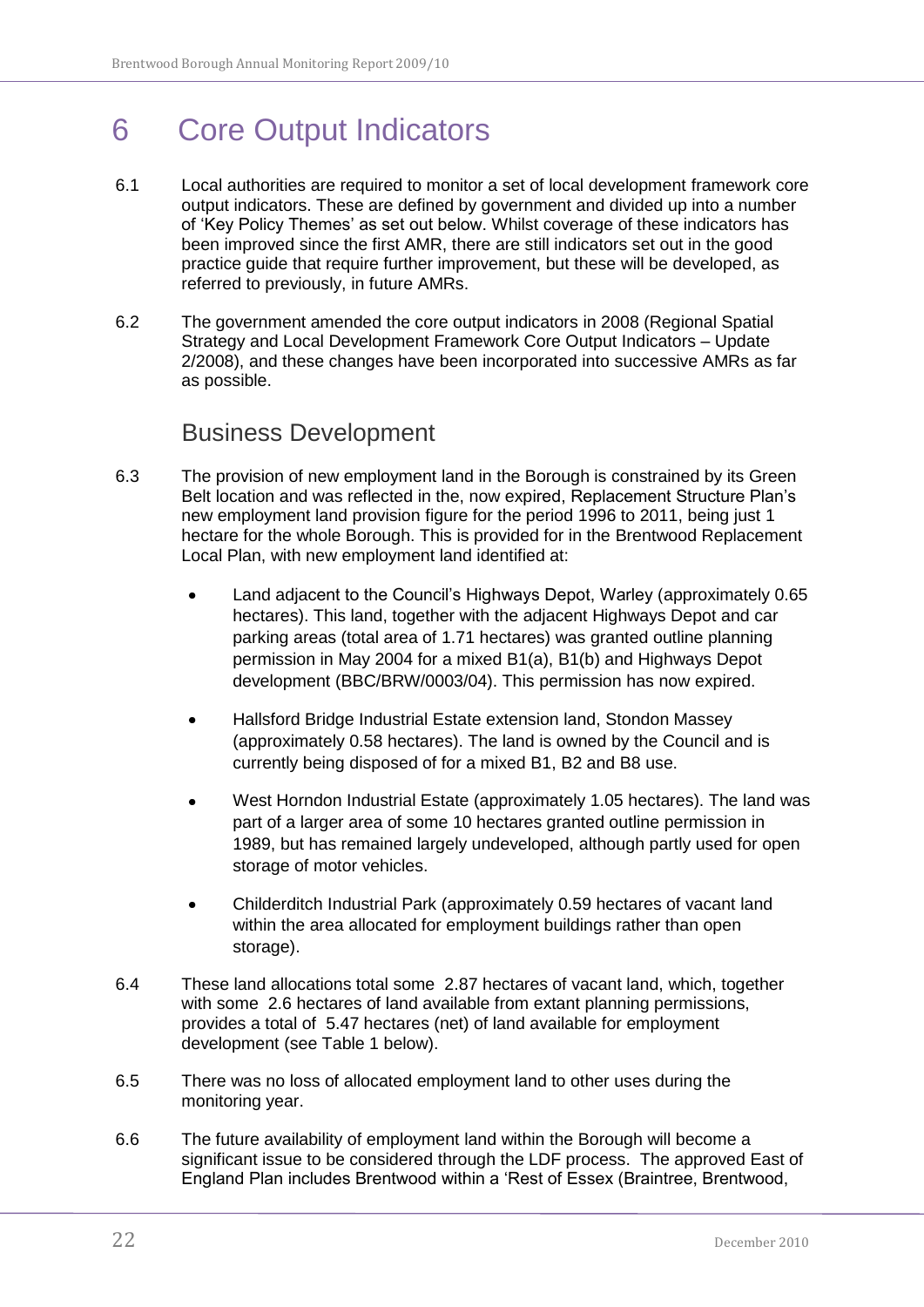Chelmsford, Epping Forest, Harlow, Maldon, Uttlesford)" indicative growth target of 56,000 jobs (net) for the period 2001-2021.

6.7 The Council commissioned a joint employment land review with Epping Forest District Council in December 2009, in order to inform the LDF process. The study was completed in September 2010 and is available to view on the Council"s website at [http://www.brentwood.gov.uk/pdf/13102010165639u.pdf.](http://www.brentwood.gov.uk/pdf/13102010165639u.pdf)

|                                    | B1(a) | B1(b) | B1(c) | <b>B2</b> | <b>B8</b> | <b>Mixed</b><br><b>B1/B2/</b><br><b>B8</b> | $\overline{\mathsf{T}}$ otal $\overline{\mathsf{N}}$ |
|------------------------------------|-------|-------|-------|-----------|-----------|--------------------------------------------|------------------------------------------------------|
| <b>Extant Planning Permissions</b> | 1.06  | 0.00  | 0.40  | 0.03      | 0.46      | 0.65                                       | 2.60                                                 |
| <b>Extant Allocations</b>          | 0.00  | 0.00  | 0.00  | 0.00      | 0.00      | 2.87                                       | 2.87                                                 |
| <b>Total</b>                       | 1.06  | 0.00  | 0.40  | 0.03      | 0.46      | 3.52                                       | 5.47                                                 |

<span id="page-22-0"></span>

**This information corresponds to National Core Output Indicator BD3**

- 6.8 Due to the existing constraints on new employment land, the Council seeks to provide additional business floorspace through better use of existing employment land and the change of use/redevelopment of previously developed land.
- 6.9 Table 2 sets out figures on the amount of employment floorspace both completed during the year 2009/10 and the amount of floorspace with outstanding unimplemented planning permission.

<span id="page-22-1"></span>**Table 2:** Business development 2009/10 (sqm)

| <b>Land Use Type</b>           | Gross<br>Floorspace | Floorspace<br>Loss | Net<br>Floorspace | Floorspace<br>PDL<br>Gross | % Gross<br>Floorspace<br>PDL | Development<br>Plan<br>Allocated in |
|--------------------------------|---------------------|--------------------|-------------------|----------------------------|------------------------------|-------------------------------------|
| Completions                    |                     |                    |                   |                            |                              |                                     |
| B1(a)                          | $\overline{0}$      | $\overline{0}$     | $\overline{0}$    | $\mathbf 0$                | N/A                          | N/A                                 |
| B1(b)(c)                       | 790                 | 810                | $-20$             | 790                        | 100.0                        | N/A                                 |
| <b>B2</b>                      | 810                 | 0                  | 810               | 810                        | 100.0                        | N/A                                 |
| B <sub>8</sub>                 | 246                 | $\overline{0}$     | 246               | 246                        | 100.0                        | N/A                                 |
| Mixed B1/B2/B8                 | $\Omega$            | 3,190              | $-3.190$          | N/A                        | N/A                          | N/A                                 |
| <b>Total</b>                   | 1,846               | 4,000              | $-2,154$          | 1,846                      | 100.0                        | N/A                                 |
| <b>Outstanding Permissions</b> |                     |                    |                   |                            |                              |                                     |
| B1(a)                          | 7,907               | $\mathbf 0$        | 7,907             | 7,907                      | 100.0                        | N/A                                 |
| B1(b)(c)                       | 721                 | 331                | 390               | 721                        | 100.0                        | N/A                                 |
| <b>B2</b>                      | 250                 | 4,912              | $-4,662$          | 250                        | 100.0                        | N/A                                 |
| B <sub>8</sub>                 | 884                 | $\mathbf 0$        | 884               | 884                        | 100.0                        | N/A                                 |
| Mixed B1/B2/B8                 | 3,653               | $\mathbf 0$        | 3,653             | 3,653                      | 100.0                        | N/A                                 |
| <b>Total</b>                   | 13,415              | 5,243              | 8,172             | 13,415                     | 100.0                        | N/A                                 |

#### **This information corresponds to Core National Indicators BD1 and BD2**

**Note:** Figures in the table relate to developments involving a gain or loss of 100 sqm or more of B1(b) and (c), B2 and B8, and  $1,000$  sqm or more of B1(a)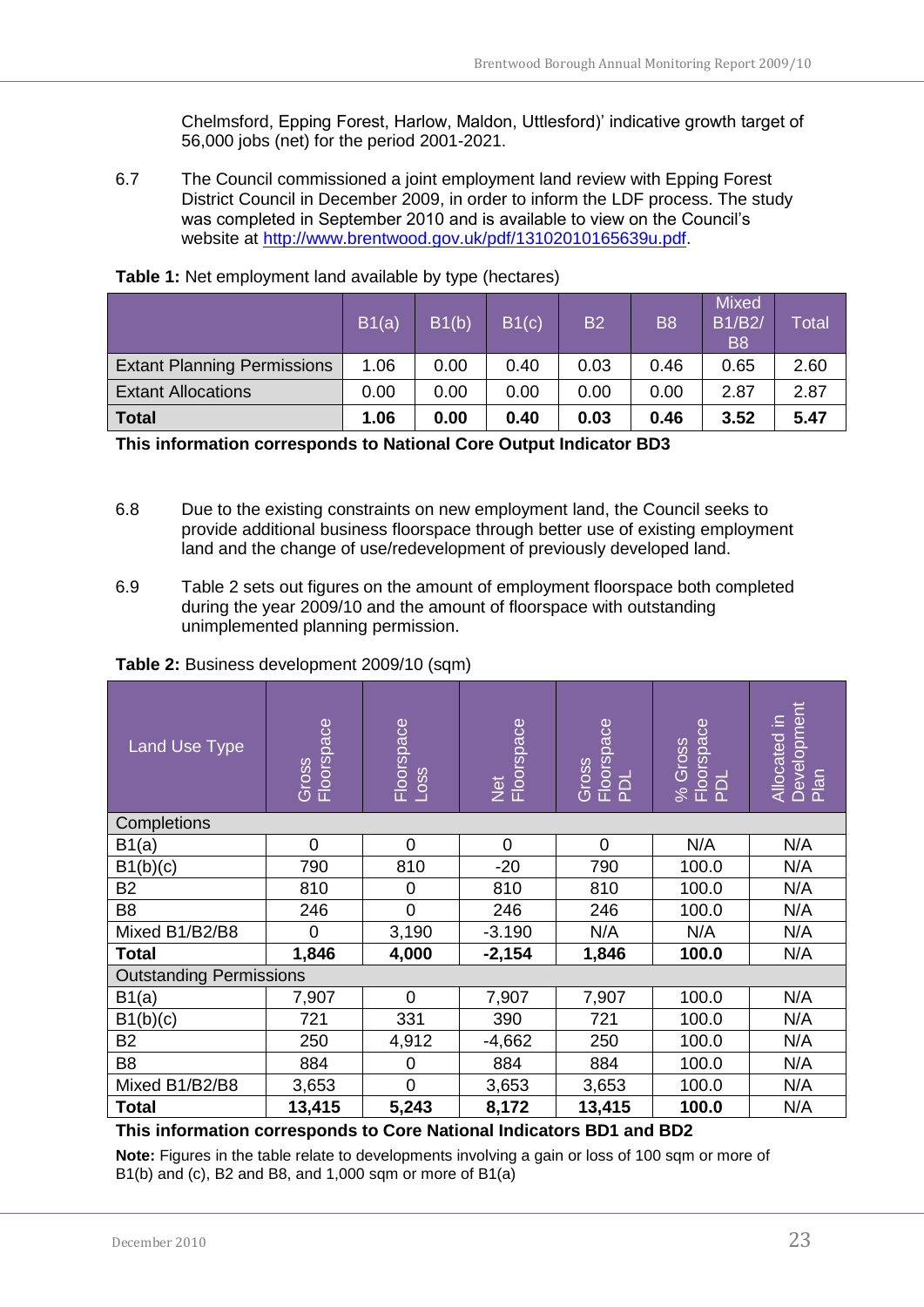- 6.10 A total of 1,846 sqm (gross) of business floorspace was completed in 2009/10. The monitoring year shows a net loss of 2,154 sqm (due largely to the demolition of 3,190 sqm on the former Danish Bacon site at Tallon Road with, as yet, no commencement of the replacement buildings). Whilst none of this development was within the new employment land allocations referred to above it was within existing employment areas identified on the Replacement Local Plan Proposals Map, and all was on previously developed land.
- 6.11 There has been no B1(a) floorspace completed during the year.
- 6.12 There is still a significant amount of floorspace with outstanding planning permission, a total of 2.6 ha for all business uses, which shows that there is potential for a considerable amount of further employment provision in the Borough. The largest component of this commitment is for B1(a) use (7,907 sqm). This is made up from the former NV Tools site (4,934 sqm) and the former British Gas site (2,973 sqm). However, since the end of the monitoring year the office permission on the British Gas site has been replaced with a residential permission (in conformity with the site"s allocation on the Local Plan). All of these outstanding permissions are on previously developed land.

### <span id="page-23-0"></span>**Housing**

#### **Housing Trajectories**

- <span id="page-23-1"></span>6.13 One of the most important core output indicators, required by government of local authorities, is to monitor the delivery of new housing against the Borough's agreed provision figures set out in strategic policies, particularly through "Housing Trajectories", which show past and estimated future performance.
- 6.14 In May 2008 the Regional Spatial Strategy (RSS), titled the East of England Plan, was approved by the government and forms part of the current development plan. The approved RSS provides for a minimum of 3,500 additional dwellings (net) for the period 2001 to 2021, an annual average requirement of 175 dwellings.
- 6.15 The major housing sites (i.e. sites with planning permission, both implemented and unimplemented, or with potential capacity [at an average density assumption] for 12 or more dwellings), contributing to the RSS housing provision figure to 2021 are identified below:

| Large sites completed by 1 April 2010                                   | Number of units<br>(gross) |
|-------------------------------------------------------------------------|----------------------------|
| Land bounded by Hart Street and Kings Road, Brentwood                   | 65                         |
| Land rear of the Robin Hood Public House, Ongar Road, Brentwood         | 15                         |
| Former BT Depot, Hatch Road, Pilgrims Hatch                             | 16                         |
| The Limes, Ingatestone                                                  | 15                         |
| Land rear of former Warley Hospital site, Warley Hill, Brentwood        | 332                        |
| Former Anglia Polytechnic University site, Sawyers Hall Lane, Brentwood | 70                         |
| Farrell Ward, Warley Hospital, Brentwood                                | 26                         |
| 101-105 High Street, Brentwood                                          | 15                         |
| Land at Eastfield Road, Brentwood                                       | 27                         |

#### <span id="page-23-2"></span>**Table 3:** Major housing sites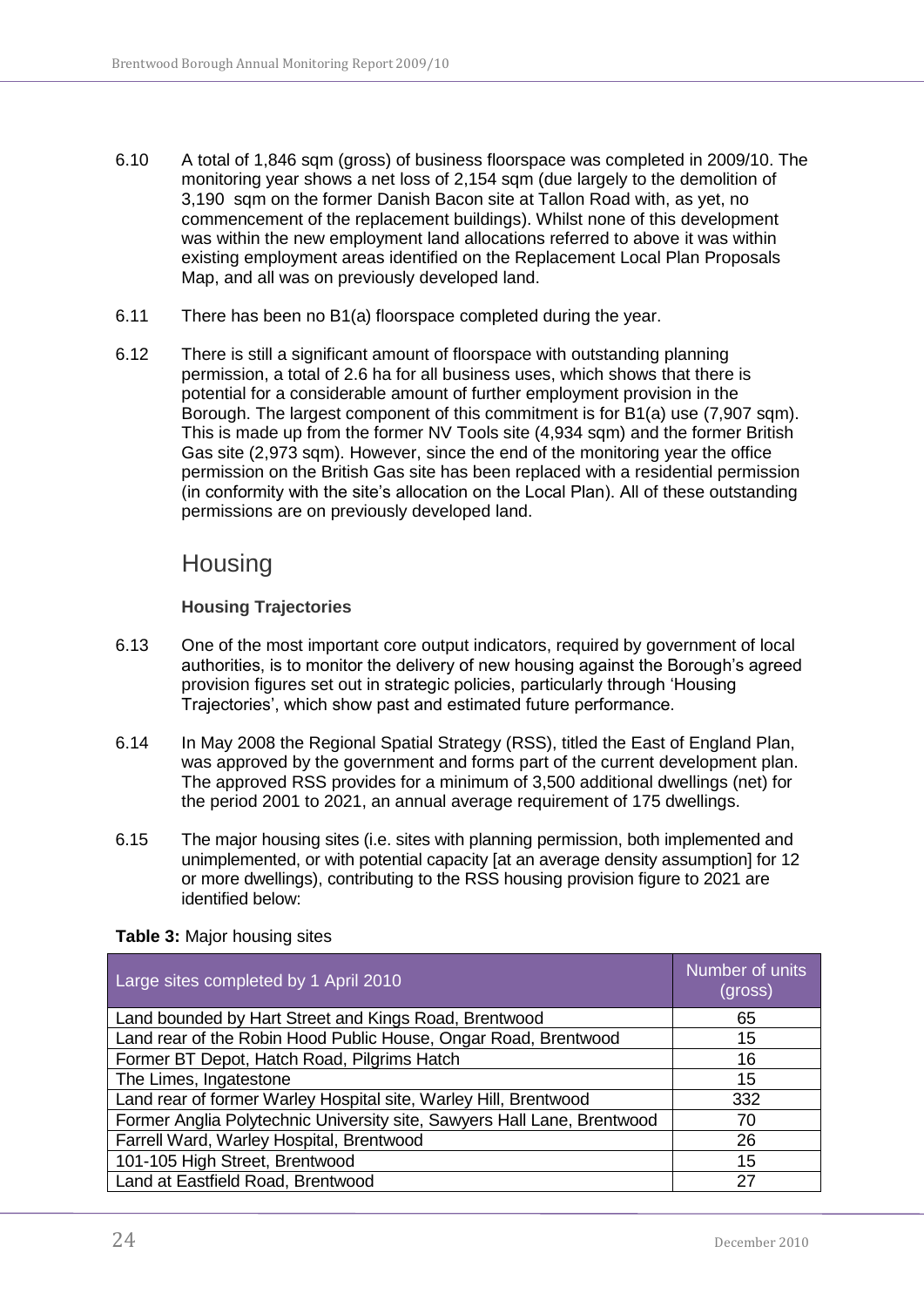| St Raphael's Church, Warley Hospital, Brentwood        | 16  |
|--------------------------------------------------------|-----|
| 22 Rayleigh Road, Hutton                               | 14  |
| Heybridge Moat House Hotel, Roman Road, Heybridge      | 58  |
| Beckett House, Baytree Centre, Brentwood               | 125 |
| Land at William Hunter Way, Brentwood                  | 14  |
| The Retreat, Costead Manor Road                        | 8   |
| 27-31 Ingrave Road                                     | 12  |
| Former Holly Trees School and 31 Junction Road, Warley | 32  |
| Land adj. Britannia Road & 19 Tyrell Rise, Warley      | 14  |
| Tota                                                   | 874 |

| Large sites with unimplemented or uncompleted planning permissions at<br>1 April 2010 | Number of units<br>(gross) |
|---------------------------------------------------------------------------------------|----------------------------|
| 43-53 Ingrave Road, Brentwood                                                         | 15                         |
| Former Transco/British Gas Site, St James Road/Wharf Road,<br><b>Brentwood</b>        | 350                        |
| Former Warley Hospital, Warley Hill, Warley                                           | 147                        |
| Former N V Tools Site, St James Road, Brentwood                                       | 81                         |
| St Charles Youth Treatment Centre, Brentwood                                          | 120                        |
| St Helens RC Infants School, Queens Road, Brentwood                                   | 40                         |
| Land rear of the Grange, 93 Queens Road, Brentwood                                    | 12                         |
| 122-124 Station Road, West Horndon                                                    | 13                         |
| Land rear of Sylvia Avenue/Brindles Close, Hutton                                     | 33                         |
| Former Sam's Nightclub, Brentwood                                                     | 54                         |
| William Hunter Way car park site, Brentwood                                           | 14                         |
| Willowbrook Primary School, Brookfield Close, Hutton                                  | 55                         |
| Total                                                                                 | 934                        |

| Residual allocated sites or sites with potential for development at 1 April<br>2010 | Number of units<br>(gross) |
|-------------------------------------------------------------------------------------|----------------------------|
| North of Highwood Close, Brentwood                                                  | 16                         |
| Highwood Hospital, Geary Drive, Brentwood                                           | 108                        |
| Little Highwood Hospital, Geary Drive, Brentwood                                    | 72                         |
| Essex County Fire Brigade HQ, Rayleigh                                              | 41                         |
| Total                                                                               | 237                        |

| Total (all sites)1 | 2,045 |
|--------------------|-------|
|--------------------|-------|

- 6.16 Appendix 2 sets out actual dwelling completion figures between 2001/02 and 2009/10, together with projected annual completions to 2024/25, based on outstanding planning permissions, residual allocated sites, the Brentwood Urban Capacity Study large site figures (which were produced for April 2001 and have been updated to a base date of April 2008), and both large and small site windfall estimates. This table also compares the total cumulative net completions against the cumulative approved East of England Plan (RSS) rate and identifies the annual requirement taking into account the past and projected completions.
- 6.17 The Housing Trajectory for the period 2001 to 2025 set out in Appendix 3 shows the existing completions and estimates for the future programme of development on large sites (over 12 units), referred to in Table 3 above, and windfall figure assumptions. It should be noted that the further forward projected completions are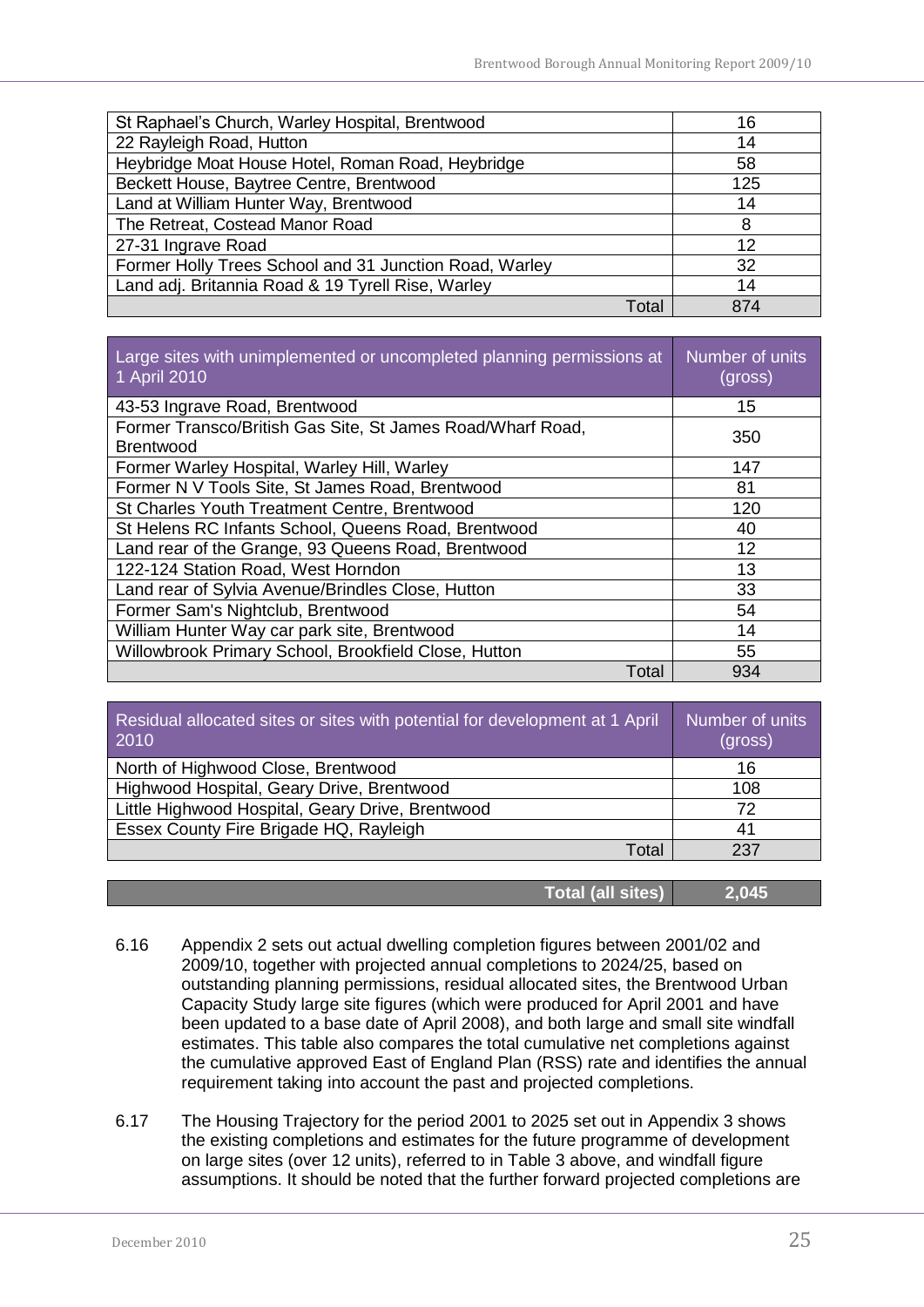made the greater need to treat figures with care as to their accuracy and reliability. On-going annual monitoring and review will need to be undertaken and the figures amended as necessary in future AMRs.

6.18 These relationships are also set out in the charts below. It can be seen from these tables and charts that actual completions to 2009/10 have been slightly higher than the approved RSS cumulative rate (1,795 dwellings compared to 1,575 dwellings). Completions for this monitoring year were just below the annual target. However, forecasts for the next three years (2010-2013) are expected to exceed annual targets. From 2013/14, projected completions are forecast to reduce below the RSS annual rate such that at present total cumulative completions are predicted to fall below the RSS cumulative completion rate after 2019/20. If the projected completions materialise as estimated, the RSS provision figure of 3,500 new dwellings (net) would be under supplied by some 81 dwellings at 2021.



<span id="page-25-0"></span>**Chart 1:** Brentwood Borough housing trajectory – comparison of cumulative housing completion rates against RSS targets, 2001-2025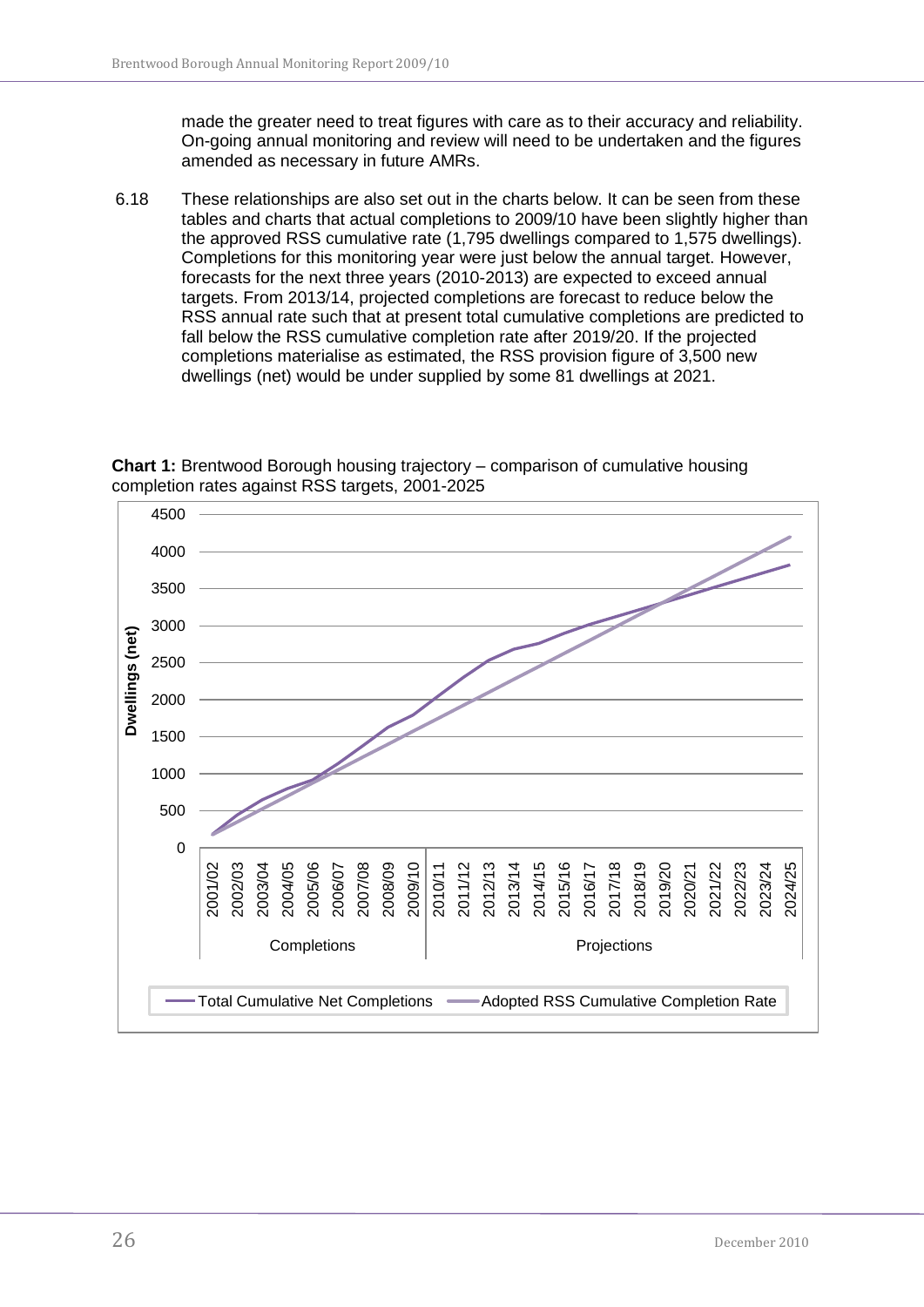

<span id="page-26-1"></span>**Chart 2:** Brentwood Borough housing trajectory – managed delivery target, 2001-2025

6.19 Figures for projected completions beyond 2016 are provided as annual averages. The Housing Trajectories will continue to be monitored annually to take account of any changes in supply and consequent amendments to the projected completions.

**Five Year Residential Land Supply**

- <span id="page-26-0"></span>6.20 Planning Policy Statement (PPS) 3 "Housing", requires Local Planning Authorities to assess and demonstrate the extent to which existing plans fulfil the requirement to identify and maintain a rolling five-year supply of deliverable land for housing. To be deliverable, sites should be available, suitable and achievable.
- 6.21 The approved RSS has a housing provision figure of 3,500 dwellings for Brentwood over the period 2001 to 2021. At 1 April 2010, some 1,795 dwellings had been built within the Borough leaving an outstanding requirement of 1,705 dwellings, which equates to an average of 155 dwellings per year. The five-year requirement, therefore, is 779 dwellings.
- 6.22 The five-year supply period is 1 April 2011 to 31 March 2016. Appendix 3 shows that for this five-year period 605 dwellings are estimated to be built on large identified sites (allocated and unallocated brownfield sites without planning permission; large sites with planning permission either not started or under construction). There was also outstanding planning permissions on small sites (11 dwellings and below) for a further 115 dwellings to be built and 76 dwellings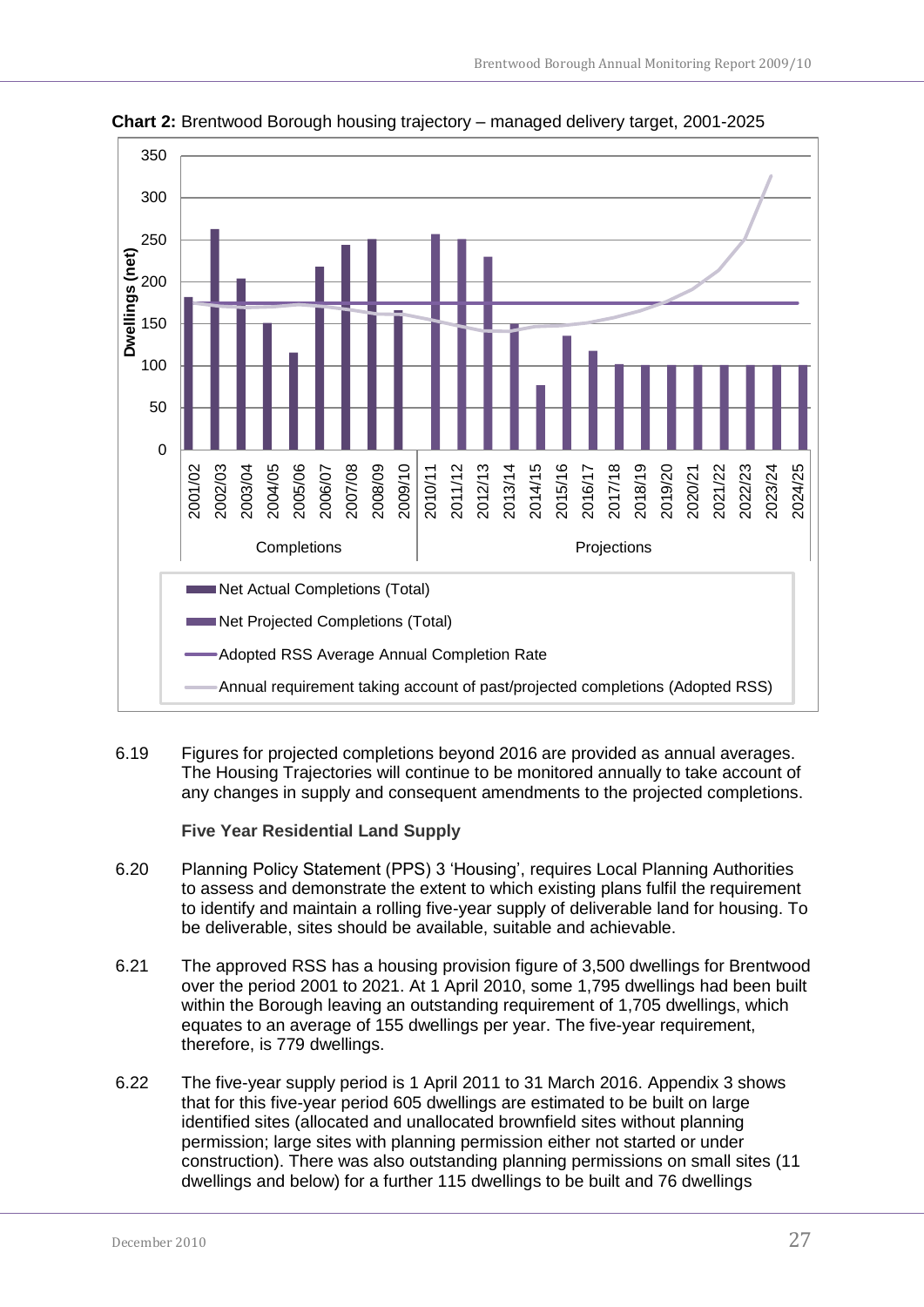identified on contingent sites. All of these sites are available, suitable and achievable, and would provide some 796 dwellings over the five-year period (or the equivalent of 5.13 years' supply).

- 6.23 Details of all the identified large and small site figures are set out in the Council"s Five Year Deliverable Housing Supply Assessment 2011 to 2016, available to view on the Council"s website.
- 6.24 It is considered, therefore, that the Council can demonstrate a five-year supply of deliverable land for housing at 1 April 2010.

**Housing Location**

- <span id="page-27-0"></span>6.25 Key to the achievement of sustainable development is making best use of Previously Developed Land (PDL) within urban areas.
- 6.26 As can be seen from Table 4, Brentwood has consistently achieved significantly high proportions of residential development on PDL since 2001, with 100% of completions on PDL in 2009/10. This reflects the Borough"s Green Belt location and ability over time to provide housing within existing settlement boundaries, Brentwood town in particular.

| Year    |       | <b>Net Dwelling Completions</b> |       |          |                     |       |       | <b>Gross Dwelling</b><br><b>Completions</b> |       |  |
|---------|-------|---------------------------------|-------|----------|---------------------|-------|-------|---------------------------------------------|-------|--|
|         | 1 bed | 2 bed                           | 3 bed | $4+$ bed | <b>Not</b><br>known | Total | Total | No.<br><b>PDL</b>                           | % PDL |  |
| 2001/02 | 53    | 60                              | 57    | 27       | $-16$               | 181   | 199   | 196                                         | 98.5  |  |
| 2002/03 | 34    | 128                             | 75    | 47       | $-20$               | 264   | 284   | 268                                         | 94.4  |  |
| 2003/04 | 28    | 100                             | 43    | 58       | $-20$               | 209   | 231   | 229                                         | 99.1  |  |
| 2004/05 | 25    | 85                              | 18    | 28       | $-5$                | 151   | 175   | 175                                         | 100   |  |
| 2005/06 | 41    | 31                              | 10    | 23       | 11                  | 116   | 140   | 139                                         | 99.3  |  |
| 2006/07 | 59    | 154                             | 8     | 23       | $-26$               | 218   | 256   | 256                                         | 100   |  |
| 2007/08 | 67    | 127                             | 39    | 22       | $-14$               | 241   | 262   | 262                                         | 100   |  |
| 2008/09 | 67    | 109                             | 12    | 19       | 44                  | 251   | 273   | 267                                         | 97.8  |  |
| 2009/10 | 70    | 82                              | 13    | 10       | -9                  | 166   | 188   | 188                                         | 100   |  |

<span id="page-27-1"></span>**Table 4:** Housing completions since 2001 by dwelling size and PDL

#### **This table provides information on completions on PDL for National Core Output Indicator H3**

**Note:** Not known column – 2001/02: 2 unknown completions and 18 unknown losses. 2002/03: 20 unknown losses. 2003/04: 2 unknown completions and 22 unknown losses. 2004/05: 19 unknown completions and 24 unknown losses. 2005/06: 8 unknown completions and 18 unknown losses. 2006/07: 12 unknown completions and 38 unknown losses. 2007/08: 7 unknown completions and 21 unknown losses. 2008/09: 51 unknown completions and 7 unknown losses. 2009/10: 9 unknown losses.

**Source:** Brentwood Residential Land Monitor 2009/10, provided by SLA with Essex County Council

6.27 Table 4 also shows housing completions in terms of dwelling size. It can be seen that there has been a continuing general reduction in both the number and proportion of 3+ bedroom completions since 2001. The emphasis on 1 and 2 bedroom dwellings reflects the shift to higher density developments. This is particularly the case with recent developments within and adjacent to Brentwood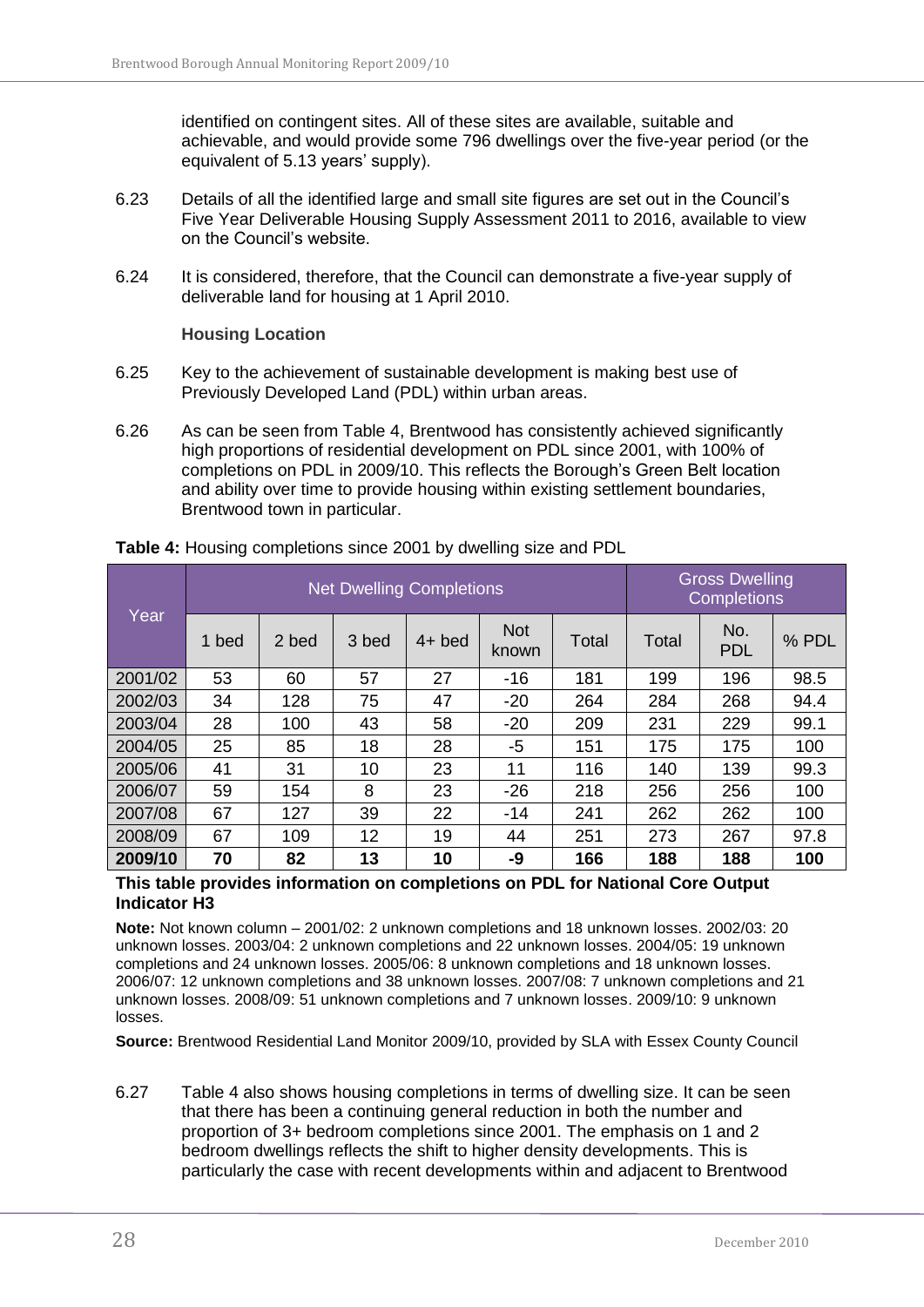town centre, supported by Policy H14 on "Housing Density" and policies H6 and TC5, both encouraging the provision of smaller unit accommodation, in the Replacement Local Plan.

#### **Net Additional Dwellings**

- <span id="page-28-0"></span>6.28 The Government requires Local Authorities to provide information on levels of housing delivery for the reporting year, which is set out in Table 5. In addition to 188 gross permanent dwelling completions, there was also 7 additional "temporary" or non-permanent dwelling additions as a result of a temporary permission being granted for Gypsy and Traveller caravans.
- 6.29 Taking into account the dwelling losses, there were 173 net additional dwellings for the year 2009/10.

|                  |                  | Permanent  | Non-             |           |       |
|------------------|------------------|------------|------------------|-----------|-------|
| <b>Dwellings</b> | <b>New Build</b> | Conversion | Change of<br>Use | Permanent | Total |
| Gains            | 156              |            | 20               |           | 195   |
| <b>Losses</b>    | 18               |            |                  |           | 22    |
| <b>Net</b>       | 138              |            | 20               |           | 173   |

#### <span id="page-28-2"></span>**Table 5:** Net additional dwellings (1 April 2009 – 31 March 2010)

**This information corresponds to National Core Output Indicator H2(a)**

#### **Density**

- <span id="page-28-1"></span>6.30 Best use of available urban land for development also demands that higher residential densities be achieved, particularly in town centres and locations accessible to public transport. Maximising densities, whilst ensuring that development is compatible with the character of the area and the capacity of the transport network and is not detrimental to surrounding amenities, will ease pressure for the release of greenfield sites, both Green Belt land and urban green spaces.
- 6.31 Table 6 shows that in the monitoring year there was a continuation of the very high proportion of all residential completions, on sites of 10 or more dwellings, achieving densities of 50 dwellings or more per hectare in the Borough, although less than previous years. This is due to completions on the former St Charles Youth Treatment site, which has an average density less than 30 dwellings per hectare. Average density across all sites was 45.11 dwellings per hectare.
- 6.32 The average density on sites under construction or with unimplemented planning permissions is 48.6 dwellings per hectare. Some 47% of dwellings are on sites above 50 dwellings per hectare, again less than previous years, with 22% of dwellings on sites less than 30 dwellings per hectare (St Charles and Willowbrook Primary School).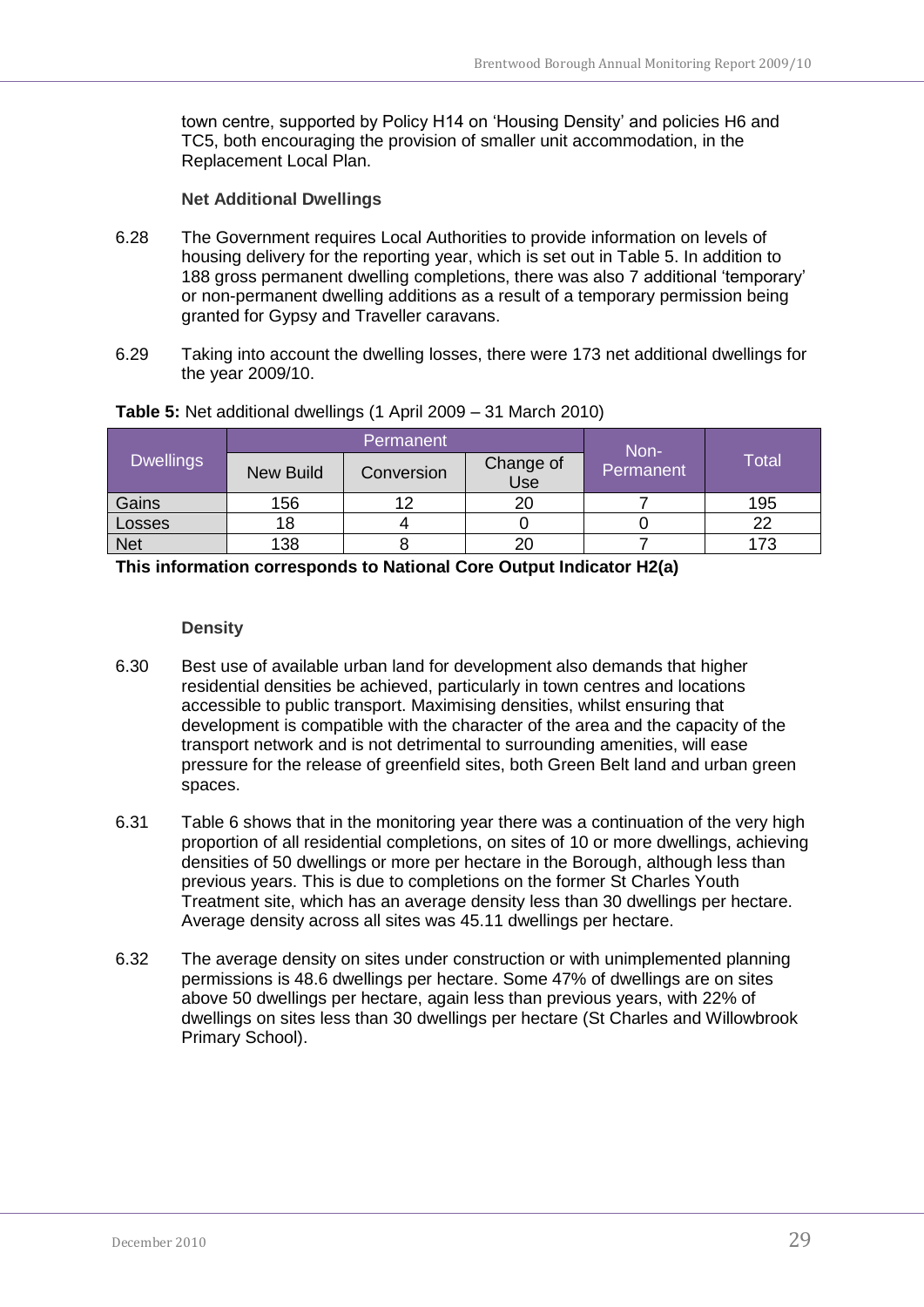|                                                                                      |         |     |                    | % of Dwellings at:                                   |                                                        |                                        |      |
|--------------------------------------------------------------------------------------|---------|-----|--------------------|------------------------------------------------------|--------------------------------------------------------|----------------------------------------|------|
| Net Developable<br>Area<br><b>Dwellings</b><br>Development<br>Gross<br>Stage<br>Year |         |     | Density<br>Average | per<br>$\infty$<br>-ess than<br>dwellings<br>hectare | per<br>dwellings<br>င္တ<br>hectare<br>30 <sub>to</sub> | per<br>dwellings<br>hectare<br>Over 50 |      |
|                                                                                      | 2004/05 | 69  | 0.78               | 88.46                                                | 0                                                      | 0                                      | 100  |
|                                                                                      | 2005/06 | 74  | 1.07               | 69.16                                                | $\mathbf 0$                                            | 0                                      | 100  |
|                                                                                      | 2006/07 | 163 | 1.67               | 97.37                                                | 6.1                                                    | $\overline{0}$                         | 93.9 |
| Completions                                                                          | 2007/08 | 227 | 2.62               | 86.64                                                | 0                                                      | 16.7                                   | 88.3 |
|                                                                                      | 2008/09 | 213 | 1.68               | 126.50                                               | $\overline{0}$                                         | 0                                      | 100  |
|                                                                                      | 2009/10 | 120 | 2.66               | 45.11                                                | 39.2                                                   | $\bf{0}$                               | 60.8 |
|                                                                                      | 2004/05 | 138 | 5.29               | 26.09                                                | 15.2                                                   | $\overline{0}$                         | 84.8 |
|                                                                                      | 2005/06 | 680 | 9.68               | 70.22                                                | 3.1                                                    | 19.3                                   | 77.6 |
| Outstanding<br>Permissions                                                           | 2006/07 | 565 | 8.12               | 69.58                                                | 1.9                                                    | 27.4                                   | 70.6 |
|                                                                                      | 2007/08 | 672 | 11.24              | 59.08                                                | 1.6                                                    | 26.2                                   | 72.2 |
|                                                                                      | 2008/09 | 505 | 8.14               | 62.04                                                | $\overline{0}$                                         | 8.9                                    | 91.1 |
|                                                                                      | 2009/10 | 572 | 11.77              | 48.6                                                 | 22.4                                                   | 31.1                                   | 46.5 |

<span id="page-29-1"></span>**Table 6:** Housing density from 2004/05 to 2009/10

**Note:** Information is for sites of 10 or more dwellings (gross)

#### **Affordable Housing**

- <span id="page-29-0"></span>6.33 Affordable Housing is a significant issue within the Borough. As can be seen from the statistics on average house prices set out in the section on key contextual characteristic of the Borough, Brentwood prices are significantly above average prices for England.
- 6.34 The 2004 Housing Needs Survey Study estimated average net household income in the Borough to be £524 per week. Whilst this level of income is above the county and regional average, house prices and rental levels are well above the affordability of many households. The total housing need within the Borough was estimated in the 2004 Housing Study to total 720 units per annum (both backlog of existing need and newly arising need).
- 6.35 The Council has undertaken a Strategic Housing Market Assessment (SHMA), with five other Essex and Hertfordshire London Commuter Belt authorities. This report was completed in January 2010. The headline conclusions reinforce the importance of affordable housing provision. In order to meet the level of need over the period 2007 to 2026, 29.6% of new housing would need to be social rented and 65.5 % intermediate, leaving only 4.9% as market housing. In reality the demand for market housing will continue and development viability would preclude this proportion of affordable housing provision. However, the SHMA will inform the review of the Council"s affordable housing policies.
- 6.36 Affordable housing supply through new build is severely constrained by the Borough"s Green Belt location and, therefore, the restricted supply of development land. In addition, much of Brentwood"s housing is provided on small sites below the adopted thresholds set out in Policy H9 of the RLP (20 units and above or 0.66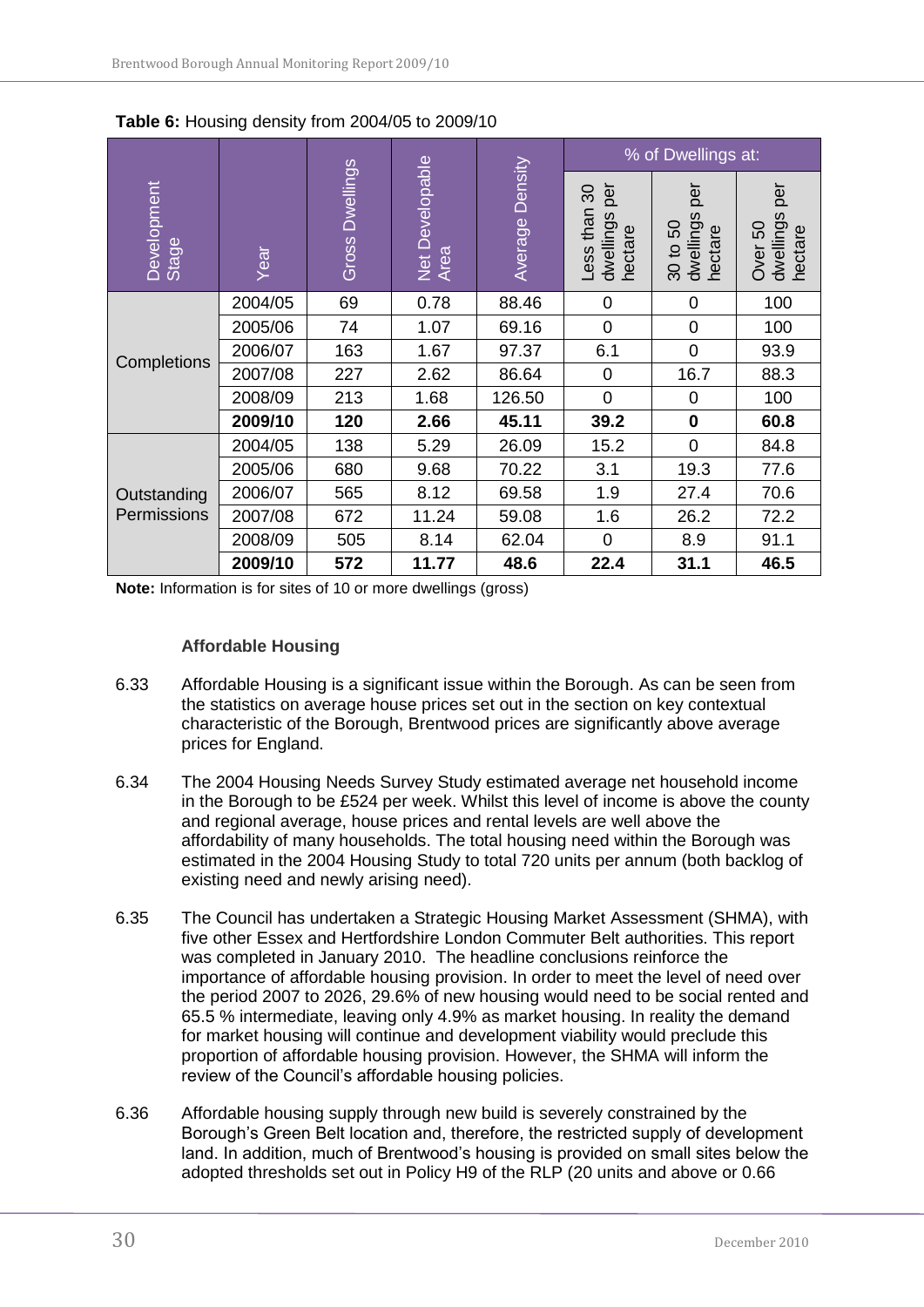hectares or more within the Brentwood Urban Area and 5 units and above or 0.16 hectares or more within defined settlements elsewhere in the Borough).

6.37 The supply of affordable housing is very variable from one year to another as can be seen from Table 7 below, for completions since 2001/02. A gross total of 67 affordable housing completions took place in the monitoring year, comprising 42 units at the former St Charles Youth Treatment Centre, Weald Road, Brentwood; 9 units at Merrymeade House, Merrymeade Chase, Brentwood; 14 units at land adjacent Britannia Road, Brentwood; and 2 units at land adjacent to 14 Lancaster Close, Pilgrims Hatch. This is the first year since 2001/02 that the proportion of affordable housing exceeded the policy target of 35%, due in the main to the former St. Charles Youth Treatment site. As referred to in last year"s AMR large development sites are limited in Brentwood, but sites such as St Charles and the future development of the Highwood and Little Highwood Hospital sites continue to bring forward significant numbers.

| Year    | Number of Affordable Dwelling<br><b>Completions</b> | % of Total Permanent Dwelling<br><b>Completions</b> |
|---------|-----------------------------------------------------|-----------------------------------------------------|
| 2001/02 | 81                                                  | 44.75                                               |
| 2002/03 | 14                                                  | 5.30                                                |
| 2003/04 | 0                                                   | 0.00                                                |
| 2004/05 | 2                                                   | 1.32                                                |
| 2005/06 | 21                                                  | 18.10                                               |
| 2006/07 | 39                                                  | 17.89                                               |
| 2007/08 | 82                                                  | 34.02                                               |
| 2008/09 | 78                                                  | 27.37                                               |
| 2009/10 | 67                                                  | 35.64                                               |

#### <span id="page-30-1"></span>**Table 7:** Affordable housing completions since 2001

6.38 As shown in Table 8, the 67 affordable housing completions were made up of 48 social rented homes and 19 intermediate (shared ownership) homes.

<span id="page-30-2"></span>**Table 8:** Affordable housing completions 2009/10

| Tenure                        | <b>Number</b> |       |
|-------------------------------|---------------|-------|
| <b>Social Rented Homes</b>    |               | 71 6  |
| Intermediate Homes            | 19            | 28.4  |
| <b>Total Affordable Homes</b> |               | 100.0 |

**This information corresponds to National Core Output Indicator H5**

#### **Gypsy and Traveller Issues**

- <span id="page-30-0"></span>6.39 Gypsy and Traveller issues have been identified by the government office for the Eastern Region (GO-East) as an issue of sufficient regional relevance to promote beyond the local level indicated in the CLG"s "Good Practice Guide".
- 6.40 Local authorities undertake six-monthly counts of Gypsy and Traveller caravans for submission to the government. Table 9 provides the counts for Brentwood since July 2002.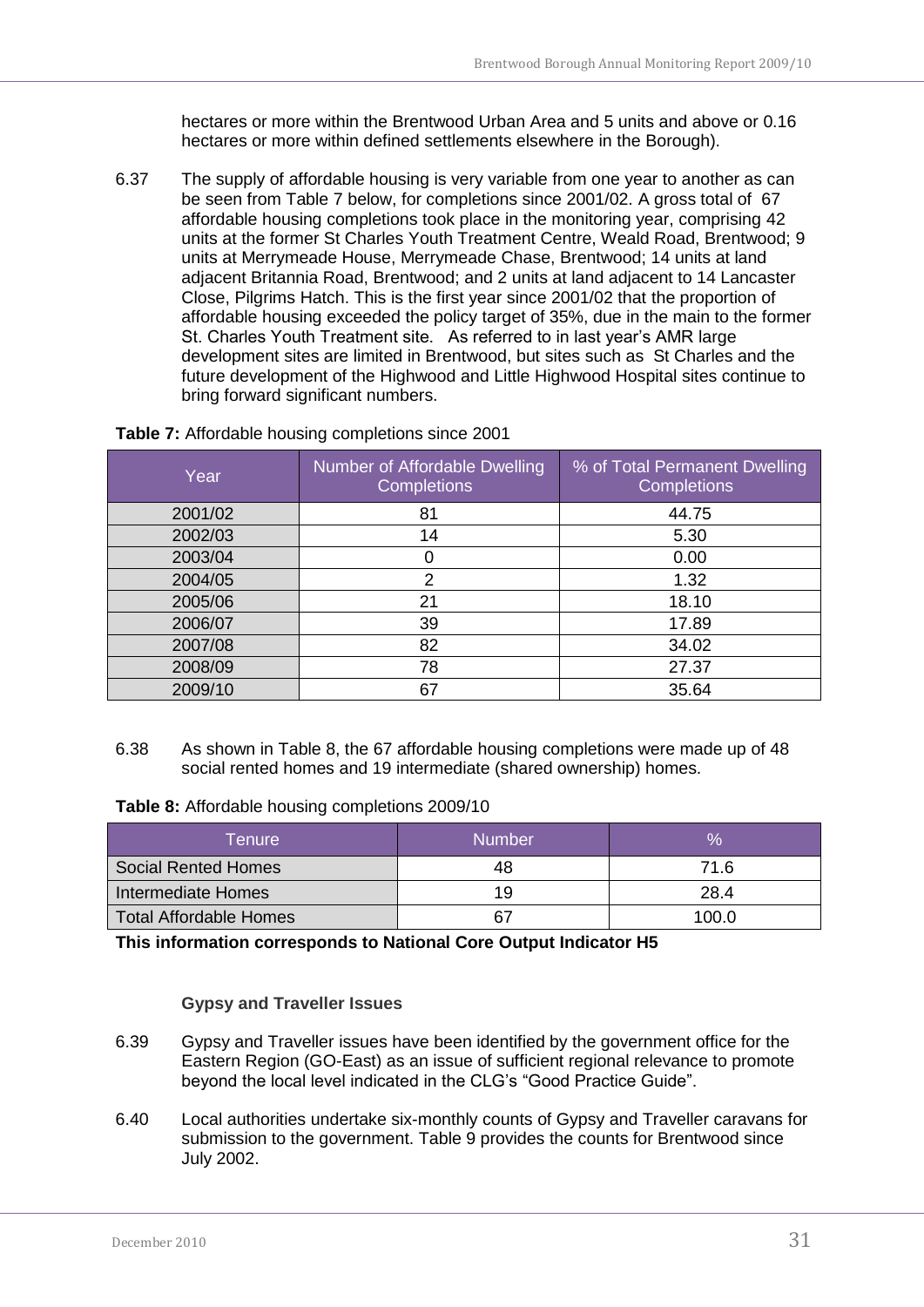| <b>Date</b>      | <b>Total</b> | <b>Unauthorised</b><br><b>Sites</b> | Authorised<br><b>Sites: Council</b> | Authorised<br><b>Sites: Private</b> |
|------------------|--------------|-------------------------------------|-------------------------------------|-------------------------------------|
| <b>July 2010</b> | 90           | 34                                  | 0                                   | 56                                  |
| January 2010     | 93           | 32                                  | $\overline{0}$                      | 61                                  |
| <b>July 2009</b> | 96           | 26                                  | 0                                   | 70                                  |
| January 2009     | 76           | 17                                  | $\overline{0}$                      | 59                                  |
| <b>July 2008</b> | 85           | 33                                  | 0                                   | 52                                  |
| January 2008     | 66           | 37                                  | $\overline{0}$                      | 29                                  |
| <b>July 2007</b> | 57           | 38                                  | 0                                   | 19                                  |
| January 2007     | 34           | 20                                  | 0                                   | 14                                  |
| <b>July 2006</b> | 38           | 17                                  | 0                                   | 21                                  |
| January 2006     | 37           | 19                                  | 0                                   | 18                                  |
| <b>July 2005</b> | 39           | 21                                  | 0                                   | 18                                  |
| January 2005     | 31           | 18                                  | 0                                   | 13                                  |
| <b>July 2004</b> | 31           | 18                                  | $\overline{0}$                      | 13                                  |
| January 2004     | 31           | 18                                  | 0                                   | 13                                  |
| <b>July 2003</b> | 30           | 18                                  | $\overline{0}$                      | 12                                  |
| January 2003     | 16           | 6                                   | $\overline{0}$                      | 10                                  |
| <b>July 2002</b> | 14           | 4                                   | 0                                   | 10                                  |

<span id="page-31-0"></span>

- 6.41 It can be seen that there was a rise in unauthorised caravans after January 2007. This reduced markedly in January 2009, due to a number of temporary permissions being granted on appeal, but recent unauthorised sites at Oak Tree Farm and Lizvale Farm have increased the number of caravans on unauthorised sites again..
- 6.42 During the reporting year , 4 sites were granted planning permission at Treetops, Curtis Mill Lane, Navestock (3 pitches temporary); Clementines Farm, Murthering Lane, Navestock (1 pitch permanent); Cottage Garden, Beads Hall Lane, Pilgrims Hatch (1 pitch temporary renewal); and Pondend, Clapgate Estate, Chivers Road, Stondon Massey (1 pitch permanent) [see Table 10 below].

<span id="page-31-1"></span>**Table 10:** Additional Gypsy and Traveller pitches delivered in 2009/10

|                         | Permanent | <b>Transit</b> | <b>Total</b> |
|-------------------------|-----------|----------------|--------------|
| Number of Pitches (net) | ┍         |                |              |

#### **This information corresponds to National Core Output Indicator H4**

**Note:** <sup>1</sup>This information refers to both permanent and temporary permissions

- 6.43 During the monitoring year, and subsequently, the following planning applications/appeals have been determined regarding Gypsy and Traveller accommodation in the Borough:
	- (i) Plot 3, Oak Tree Farm, Chelmsford Road, Blackmore. In April 2009, six Gypsy and Traveller families moved on to this site. An application was subsequently made for the change of use of land to provide 6 residential gypsy pitches with hard standings (BRW/263/2009). The Council made an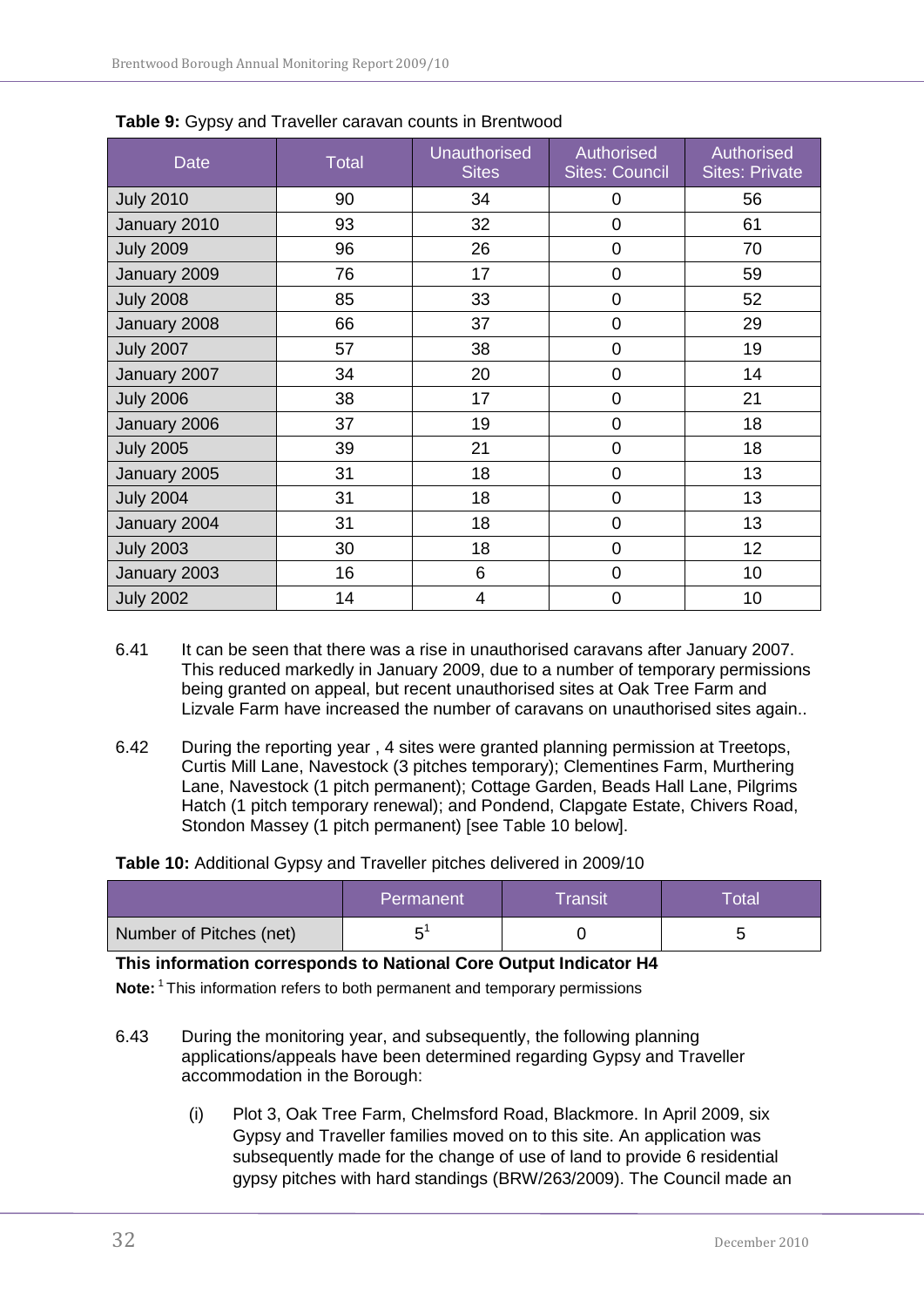application for an injunction relating to the occupation of the land, which was rejected on 23 June 2009. The planning application was refused and a subsequent appeal lodged. The appeal opened on 6 October 2009 and, following two adjournments, closed on 26 February 2010. The appeal was subsequently recovered from the Planning Inspectorate for determination by the Secretary of State. A decision is still awaited.

- (ii) Treetops, Curtis Mill Lane, Navestock. The site was first occupied in 2003. In November 2003, the Council refused planning permission for retention of mobile homes on the 3 plots and took enforcement action. The subsequent appeals were dismissed in November 2004. In November 2005 a further planning application was submitted for the retention of use of the land to residential and the stationing of 3 mobile homes for occupation by a Gypsy family (BRW/1029/2005). This was subsequently refused by the Council on 25 August 2008, and an appeal lodged. Following the Council"s identification of the site as a potential permanent site in the Pre-submission consultation document the appeal was withdrawn and an application made in April 2009 for change of use of the land to caravan site for three plots each with two caravans (BRW/228/2009). A temporary permission was granted on 24 June 2009 for 3 years.
- (iii) Clementines Farm, Murthering Lane, Navestock. In June 2008 an application was made for the change of use of the land from agricultural land to land for the siting of a mobile home and caravan for residential purposes, associated hard standing and access road (BRW/645/2008). The application was refised in August 2008. However, the subsequent appeal was allowed and permanent permission granted on 13 July 2009.
- (iv) Cottage Garden, Beads Hall Lane, Pilgrims Hatch. An application was made for the retention of the residential use of land and associated hard standing together with the siting of a mobile home in December 2005 (BRW/1100/2005). In this case, on balance, given the scale of the development, it was considered that there were very special circumstances to justify the grant of planning permission, but for a temporary period to allow for the resolution of the issues concerning the Gypsy and Traveller DPD and the efforts of the applicant to consider alternatives. A personal temporary permission to 1 July 2009 was granted at the Planning Development Control Committee in June 2007. In June 2009 an application was made for the permanent retention of residential use of the land and associated hard standing together with the siting of a mobile home, erection of day room and stables (BRW/414/2009). The site was also identified in the Pre-submission consultation document as a potential permanent site, but the Council determined at this time to grant a temporary and personal planning permission for two years to 22 October 2011.
- (v) Pondend, Clapgate Estate, Chivers Road, Stondon Massey. The site was first occupied in October 2002 and an application for continued use of the land as a long stay caravan site for residential occupation by a Gypsy family was submitted in November 2002 and refused by the Council in January 2003 and enforcement action taken. An appeal against the refusal of planning permission was dismissed in January 2004.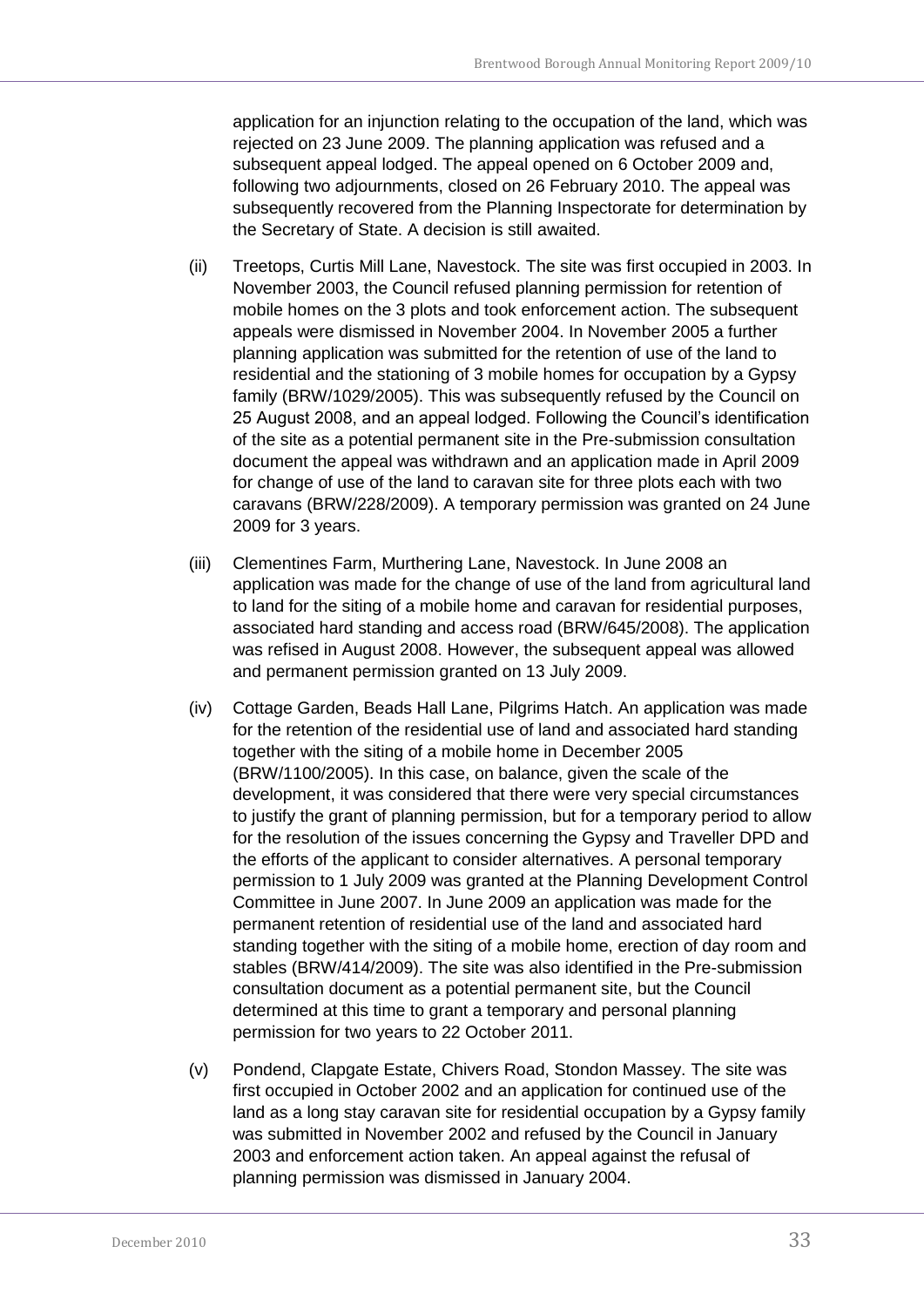An application was submitted in August 2007 for the retention of two adjoining mobile homes to form a single residential unit, which was refused in October 2007 (BRW/843/2007).

A further application was submitted in December 2007 (BRW/1216/2007) for change of use of the land to paddock, stables and two linked mobile homes for occupation by a Gypsy family, which was refused on 22 April 2009. The subsequent appeal was allowed and permanent permission granted on 2 December 2009.

6.44 As referred to in the section earlier on the Local Development Framework, the Council has been preparing a Gypsy and Traveller DPD to provide for the accommodation needs of Gypsies and Travellers in the Borough.

### Transport Accessibility

- <span id="page-33-0"></span>6.45 Other key components of the government"s objective to achieve sustainable forms of development are to minimise the need to travel, as well as discouraging private car use and encouraging more sustainable transport modes.
- 6.46 The government has deleted from the national core output indicators the amount of new residential development within 30 minutes public transport time of various services. However, this information continues to be provided through the SLA with Essex County Council and has been assessed for the monitoring year as shown in Table 11.
- 6.47 A key component of sustainable development patterns is good accessibility by public transport to key local services. The information in Table 11 shows that new residential development in Brentwood completed during 2009/10 was very well located in this regard, with 100% of completions being within 30 minutes public transport time of all key services.

|                      | Net Dwelling Completions 2009/10 | <b>Total</b> | %   |
|----------------------|----------------------------------|--------------|-----|
|                      | All dwellings                    | 166          | 100 |
| <b>Local Service</b> | GP                               | 166          | 100 |
|                      | Hospital                         | 166          | 100 |
|                      | <b>Primary School</b>            | 166          | 100 |
|                      | Secondary School                 | 166          | 100 |
|                      | Post 16 education                | 166          | 100 |
|                      | Employment area                  | 166          | 100 |
|                      | Major retail centre              | 166          | 100 |

<span id="page-33-1"></span>**Table 11:** Residential development within 30 minutes public transport time of local services 2009/10

**Source:** Essex County Council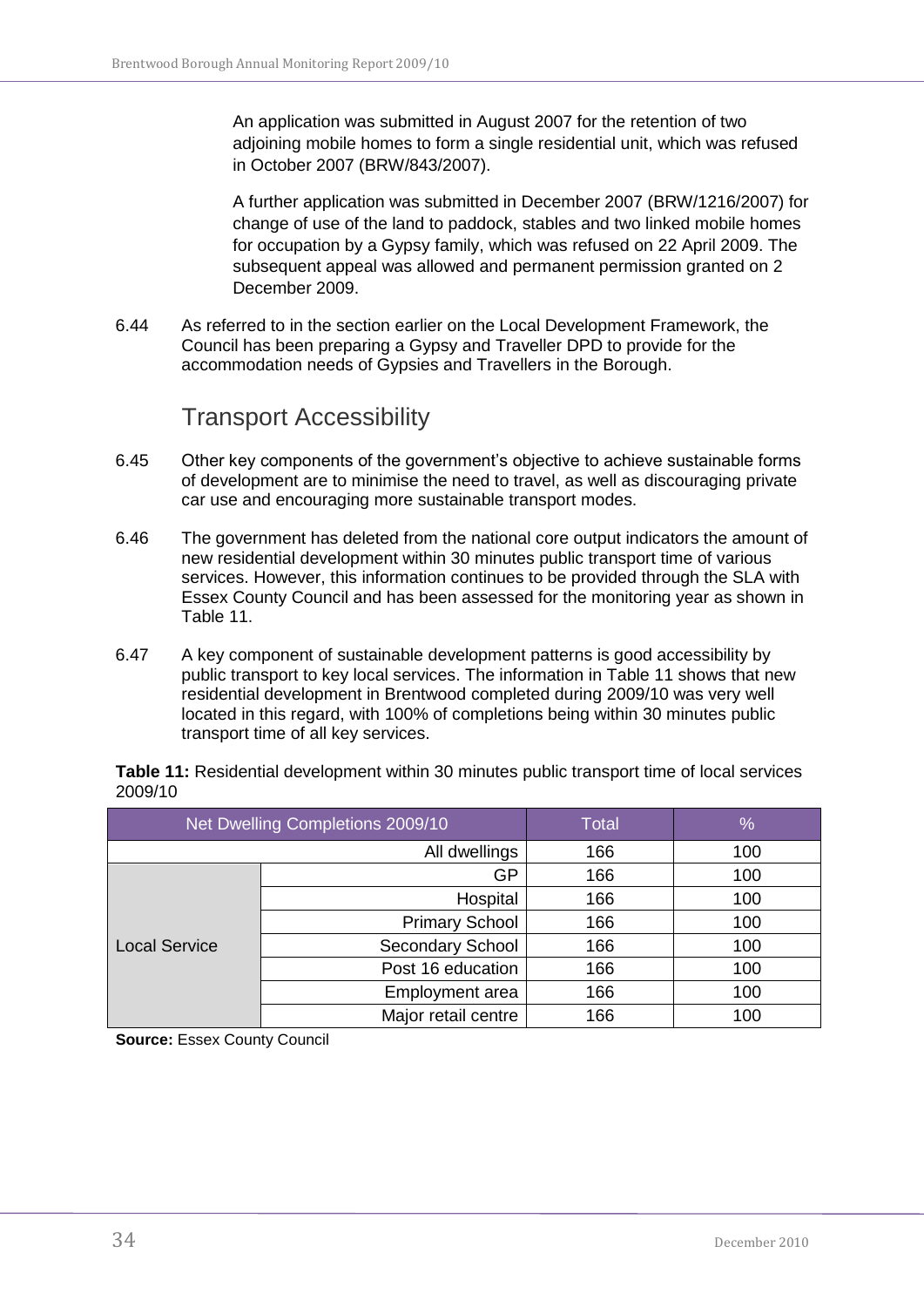### <span id="page-34-0"></span>Local Services

**Retail, Office and Leisure Development**

- <span id="page-34-1"></span>6.48 Brentwood is surrounded by four major sub-regional centres within a 20 minute drive time – Romford, Basildon, Chelmsford and Lakeside. Accessibility is also relatively easy to other facilities in Central London and Bluewater in Kent. Such centres are able to offer a greater range, choice and quality of shopping and leisure facilities to that in Brentwood.
- 6.49 The main shopping area in Brentwood is the town centre itself, centred on the High Street. There are also important local centres at Hutton Road, Shenfield; Ingatestone High Street; and Warley Hill around Brentwood Station. There are many smaller parades and individual shops serving the local residential areas and villages. Each has an important role to play in providing essential local services for residents of the Borough.
- 6.50 The long-term success and continued viability of existing facilities is dependent on the Borough being able to withstand competition from the surrounding higher order centres and minimise the outflow of expenditure. Shopping facilities and other complimentary uses, particularly within the town centre, must continue to develop in ways that will maintain their attraction and encourage Brentwood residents to use local facilities.
- 6.51 An essential piece of the evidence base required to inform policy review as part of the local development plan is an up to date Retail and Leisure Study. This is currently being undertaken on behalf of the Council and once completed will provide an assessment of current retail and leisure provision, capacity, future needs and demand as well as market conditions across the Borough.
- 6.52 One of the national core output indicators is the amount of completed floorspace (gross and net) for town centre uses (retail, financial and professional offices, offices and leisure uses) within both town centre areas and the local authority area. Table 12 below shows that over the monitoring year there has been no significant completions for any of these uses (any development that has occurred has been below the monitoring thresholds).

| Land Use Type                         | <b>Gross</b><br>Floorspace<br>(sqm) | Net<br>Floorspace<br>Increase<br>(sqm) | Floorspace<br>in Town<br><b>Centres</b><br>(sqm) | $\overline{\ }$ % in Town<br><b>Centres</b> |
|---------------------------------------|-------------------------------------|----------------------------------------|--------------------------------------------------|---------------------------------------------|
| Retail [A1]                           |                                     |                                        |                                                  | N/A                                         |
| Financial & Professional Offices [A2] |                                     |                                        |                                                  | N/A                                         |
| Offices [B1(a)]                       |                                     |                                        |                                                  | N/A                                         |
| Leisure [D2]                          |                                     |                                        |                                                  | N/A                                         |

<span id="page-34-2"></span>**Table 12:** Completed retail, office and leisure development 2009/10

#### **This information corresponds to National Core Output Indicator BD4**

**Note:** Figures in the table relate to developments over the following thresholds involving a gain or loss: Retail [A1] – 250 sqm or more / Offices [B1(a)] – 1,000 sqm or more / Leisure [D2] – 1,000 sqm or more

6.53 Whilst there has not been any significant completions this year, potential for significant shopping and leisure development is identified on the Council owned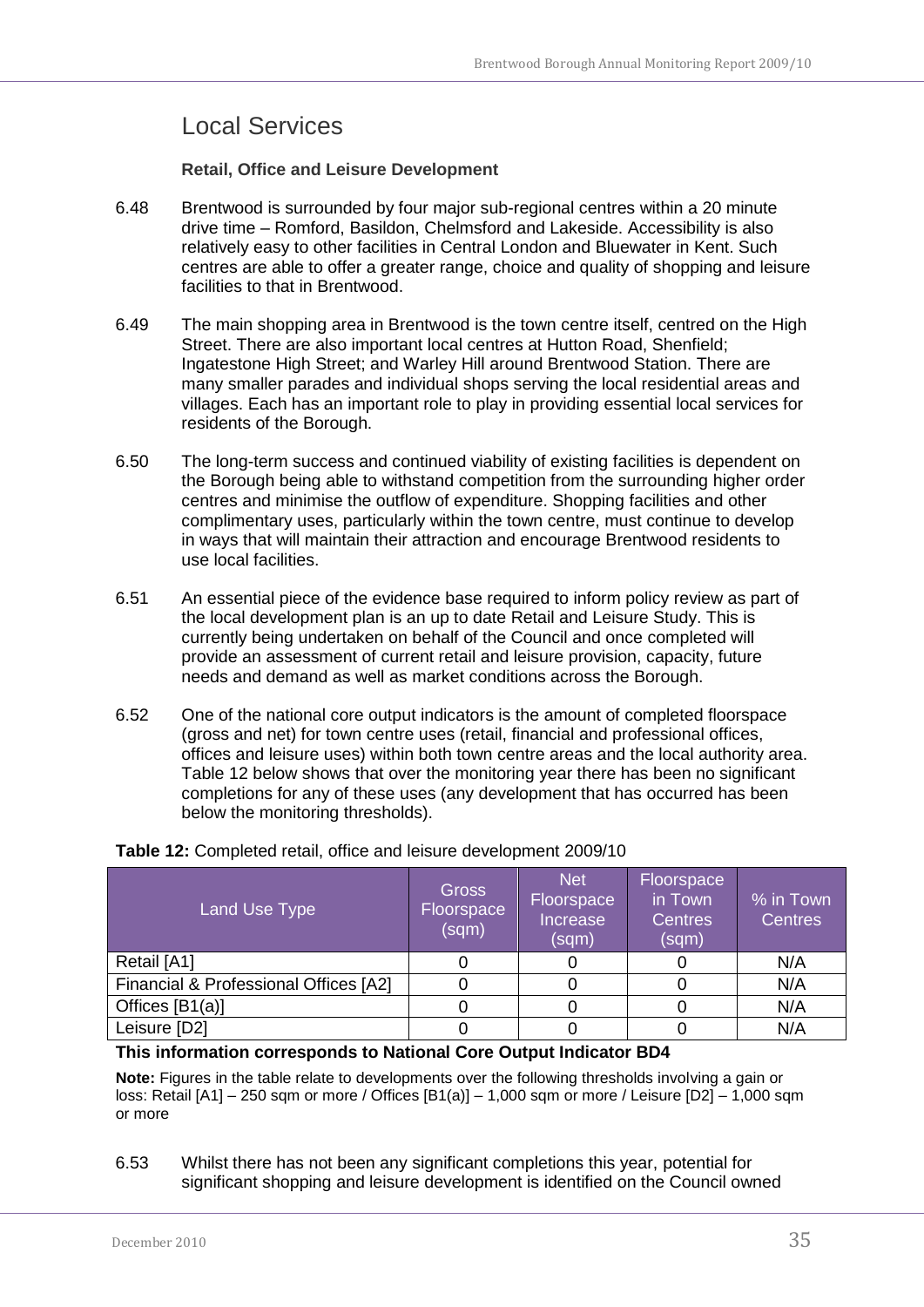William Hunter Way car park site, north of the High Street. A planning permission for an additional 7,340 sqm of retail floorspace and a six-screen cinema was approved during the 2008/09 monitoring year and work on site is expected to begin during 2011.

6.54 As set out in Table 2 there is also 7,907 sqm of further office floorspace potential in outstanding unimplemented planning permissions within the Borough.

#### **Open Space**

- <span id="page-35-0"></span>6.55 The government has removed from the list of core output indicators the percentage of open spaces managed to green flag award standard. The Council has no Green Flag policies and has not signed up to the scheme and therefore is not required to monitor this indicator.
- 6.56 However, as previously reported, the Council has undertaken a comprehensive Open Space, Sport and Recreation Facilities Study, in line with the advice in Planning Policy Guidance Note 17 "Planning for Open Space, Sport and Recreation'. The final report was completed in November 2007 and is available to view on the Council"s website at [www.brentwood.gov.uk/pdf/19032008093745u.pdf.](http://www.brentwood.gov.uk/pdf/19032008093745u.pdf) This will, together with other development monitoring, enable appropriate information on the quality of open spaces to be provided as part of the Local Indicators in subsequent AMRs.

### Flood Protection and Water Quality

- <span id="page-35-1"></span>6.57 Very little of the Borough is located within areas at risk of flooding as shown on the maps provided by the Environment Agency and, therefore, the extent of necessary consultation with the Environment Agency is relatively limited.
- 6.58 Information provided by the Environment Agency shows that during 2009/2010 objections were raised on five applications on flood risk grounds as follows:
	- Erection of 8 residential units comprising 4 two bed houses and a two storey block containing 4 two bed flats at 118A High Street, Ingatestone (BRW/262/2009). Need for an FRA to consider how surface water on-site will be managed and to consider the fluvial flood risk. Permission was granted (subject to a Sect 106 agreement) as it was considered that these matters could be satisfactorily addressed through the imposition of planning conditions rather than a FRA being produced prior to determination.
	- Demolition of existing school buildings, construction of new primary school  $\bullet$ building incorporating a multi-purpose community hall for public use, erection of up to 55 dwellings etc at Willowbrook Primary School, Brookfield Close, Hutton (BRW/605/2008). No objection subject to a condition being attached requiring the submission and implementation of a scheme of surface water drainage, incorporating sustainable drainage principles and an assessment of the hydrological and hydrogeological context of the development. Such condition was attached to the permission.
	- Change of use of land to golf academy comprising reprofiling of land and  $\bullet$ additional landscaping, erection of club house building, 24 bay driving range, chipping and putting greens etc on land at east side of Ongar Road, Pilgrims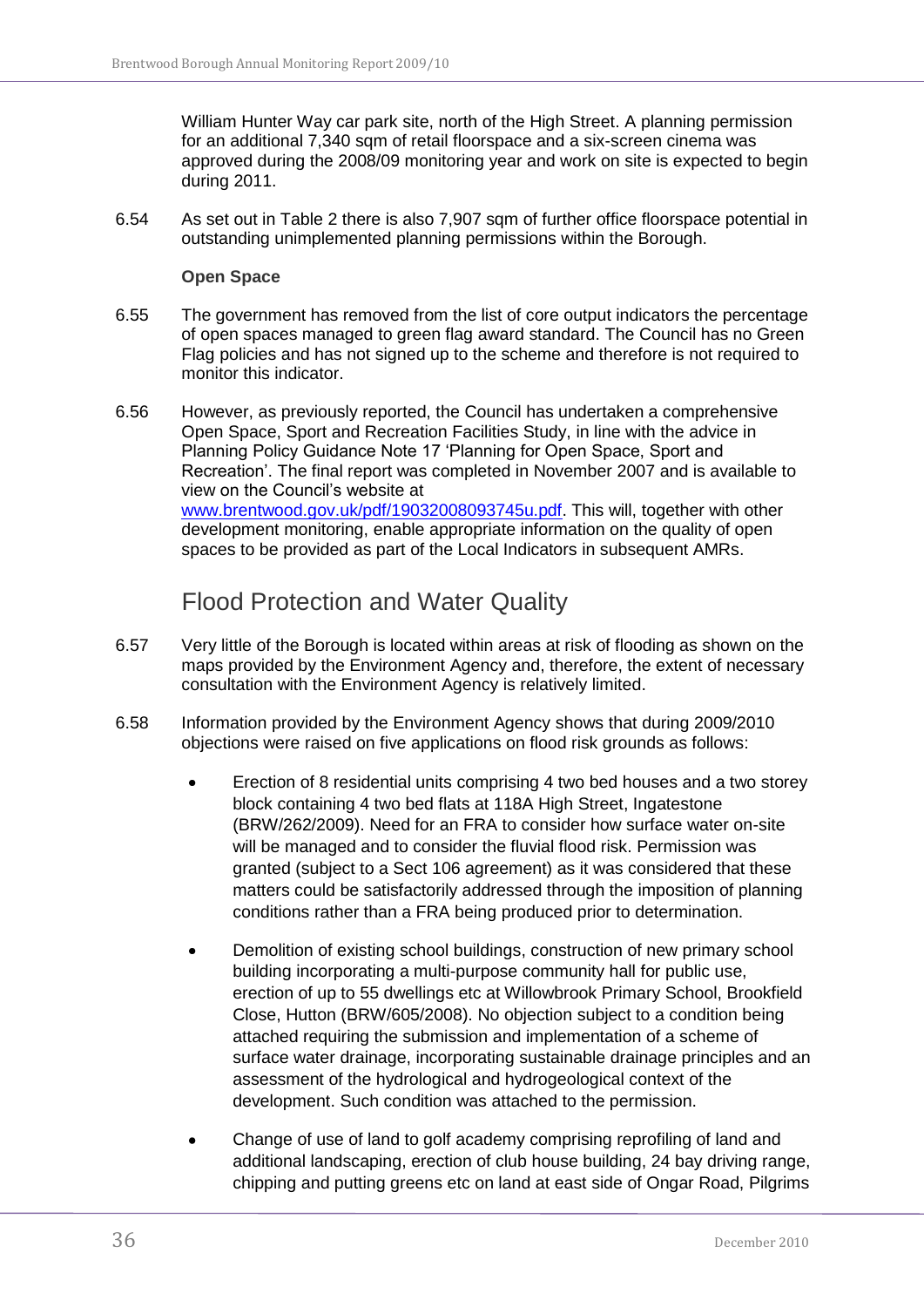Hatch, Brentwood (BRW/669/2008). Satisfied subject to imposition of a condition requiring submission and implementation of a surface water drainage scheme. Such condition was attached to the permission.

- Demolition of existing structures, erection of new buildings and structures to  $\bullet$ provide a cinema (Use Class D1), retail stores (Use Class A1), multi storey car park, 14 no. one bedroom flats and associated car parking together with service areas, highways works, hard and soft landscaping and other ancillary works at William Hunter Way Car Park site, William Hunter Way, Brentwood (BRW/729/2008). No objection subject to the imposition of a condition requiring the submission and implementation of a surface water drainage scheme. Such condition was attached to the permission.
- Erection of a barn at Jericho Priory, Church Lane, Blackmore  $\bullet$ (BRW/813/2008). Insufficient information regarding flood risk. Application withdrawn on 6 November 2008.

### **Biodiversity**

- <span id="page-36-0"></span>6.59 Priority habitats within Brentwood include woodlands, grasslands, hedgerows and ponds. Priority species include dormice, great crested newts and bats. These are protected and enhanced through the imposition of planning conditions aimed at protesting their breeding and feeding habitat; practical works on the ground such as the creation of hibernacula and erection of bat boxes; and targeted management of habitats under the Council"s control.
- 6.60 The Brentwood Conservation Management Volunteers continue to carry out a wide range of positive biodiversity works around the Borough including scrub clearance, removal of invasive non-native plants, making and installing bird boxes, pond clearance and planting an extension to an Ancient Semi Natural Woodland.
- 6.61 The Countryside Management Service also works with the Thames Chase project team on habitat creation and management, new plantings and the provision of new green spaces.
- 6.62 The Council is a member of the Essex Biodiversity Project (EBP), a partnership approach to implementing the Essex Biodiversity Action Plan (BAP) and thus the Council"s practical involvement in that e.g. Ancient Woodland management and dormouse projects.
- 6.63 In addition to the above the Countryside Management Service also works to a Service Plan and the Council's Performance Indicator targets and, again, if appropriate, these will be used to inform future AMRs.

### Renewable Energy

- <span id="page-36-1"></span>6.64 A key output indicator is the amount of renewable energy capacity installed by type.
- 6.65 Government guidance on renewable energy is set out in Planning Policy Statement (PPS) 22 "Renewable Energy", which states that the development of renewable energy alongside improvements in energy efficiency and the development of combined heat and power, will make a vital contribution to the aims of cutting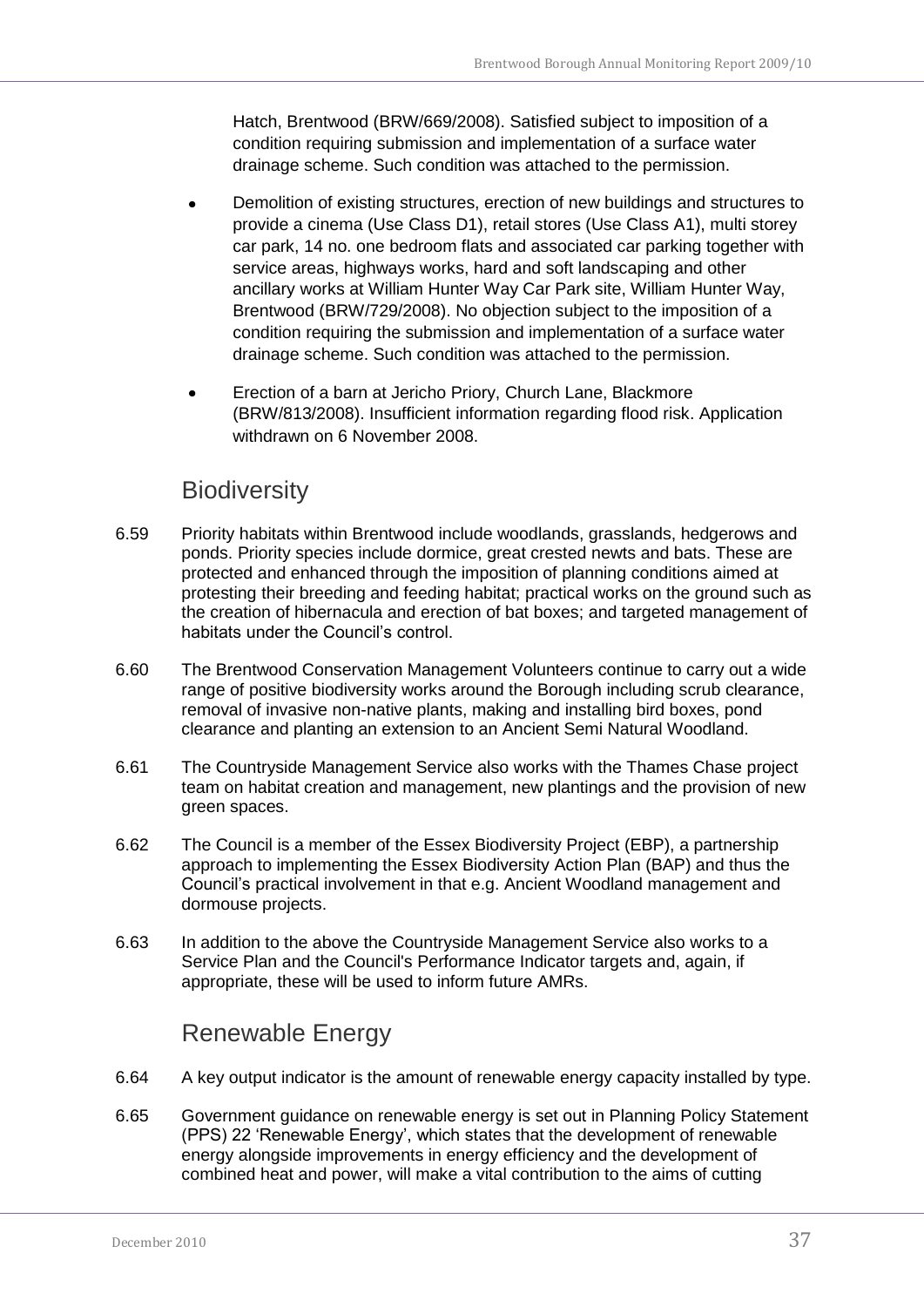carbon dioxide emissions by some 60% by 2050, and to maintain reliable and competitive energy supplies. The government has set a target to generate 10% of UK electricity from renewable sources by 2010 and an aspiration to double this figure to 20% by 2020.

- 6.66 The RLP includes a policy on renewable energy schemes (Policy IR6), and in September 2007 the Council formally adopted the Urban Place Supplement SPD, which sets out suggested requirements for the provision of renewable energy for residential development.
- 6.67 There have been 2 permissions for renewable energy schemes during 2009/10:
	- Erection of a wind turbine fixed to existing school building at St Peters CE  $\bullet$ Primary School, Wigley Bush Lane, South Weald (BRW/302/2009). Approved 2 July 2009.
	- Installation of 24 Solar Panels on the roof of the Brentwood Ursuline High School, Queens Road, Brentwood (BRW/798/2009). Approved 8 February 2010.
- 6.68 In addition there may have been the installation of solar panels on individual residential properties.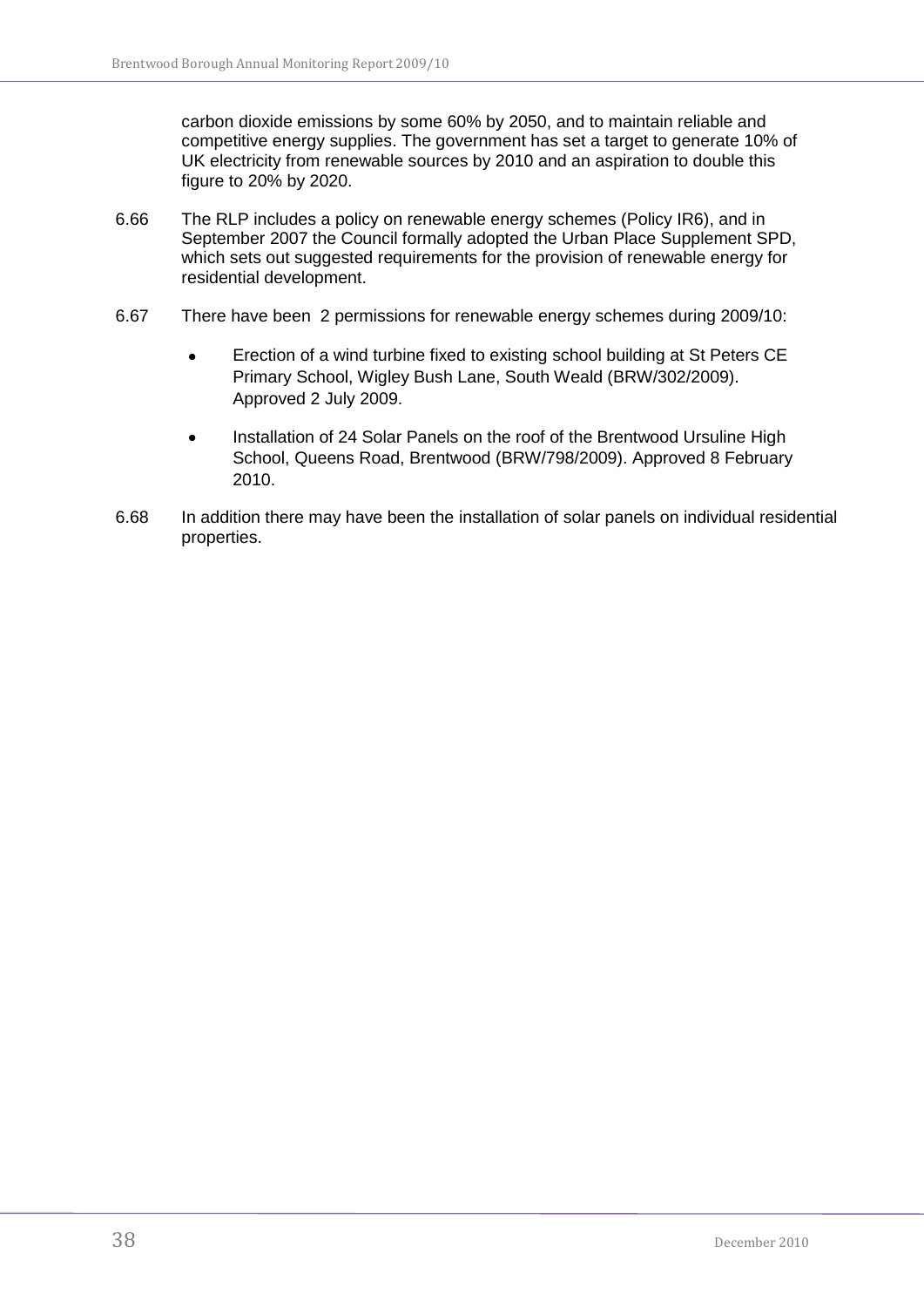## <span id="page-38-0"></span>7 Local Indicators

### **Background**

- <span id="page-38-1"></span>7.1 In order to assess the achievement of the intended outcomes of the RLP, the plan itself needs to show how the aims, objectives and policies are measured and evaluated throughout the plan period. To this end, the RLP includes a set of output indicators and targets for a limited number of specific policies, which are relevant to the assessment of the plan"s progress in achieving sustainable development.
- 7.2 Monitoring of these "performance" targets is included within this and future AMRs. A number of them have been covered in the government"s core output indicators dealt with in the previous section, namely Policies H1 (Net Residential Dwelling Stock Change), H14 (Residential Density), E1 (Provision of B1, B2 and B8 Employment Uses), E4 (Net Change in Employment Land Provision), and GB3 (Development on Previously Developed Land).
- 7.3 Other indicators are set out in this section to monitor specific local issues. Not all of the policy indicators have yet been incorporated fully into this AMR, and it is intended that future AMRs will continue to seek to provide a more comprehensive coverage as the Council"s monitoring processes are improved, both in-house and through improved working with other partner organisations.
- 7.4 The AMR itself will also enable the policy targets and indicators themselves to be monitored and reviewed in relation to their usefulness and appropriateness, such that they may be amended either by deletion or substitution or through the addition of new indicators. Some of these indicators relate to policies which have been deleted as of 24 August 2008. The AMR will therefore reflect these deletions and will only monitor these policies up to this date.
- 7.5 As with implementation, achievement of the development plan"s targets requires a partnership of action and cooperation between various organisations and bodies, public and private, involved in the sustainable social, economic and environmental development of the Borough.
- <span id="page-38-2"></span>7.6 The RLP Monitoring policies, together with their Targets and Indicators are set out in Appendix 4 to this report.

### Brentwood Replacement Local Plan Policy Indicators

#### **Retention of Existing Residential Accommodation**

- <span id="page-38-3"></span>7.7 In order to resist pressure for the release of greenfield land, either in the Green Belt or urban open space, it is important that optimum use is made of the existing housing stock. In addition, loss of existing residential units through redevelopment or change of use, especially within or adjoining commercial centres, involves, in the main, small units of accommodation, which make a valuable contribution to the housing stock in terms of housing choice and affordability.
- 7.8 Policy CP1 seeks to prevent any net loss of residential units. During 2009/10 one permission was granted involving the net loss of residential accommodation, as detailed below: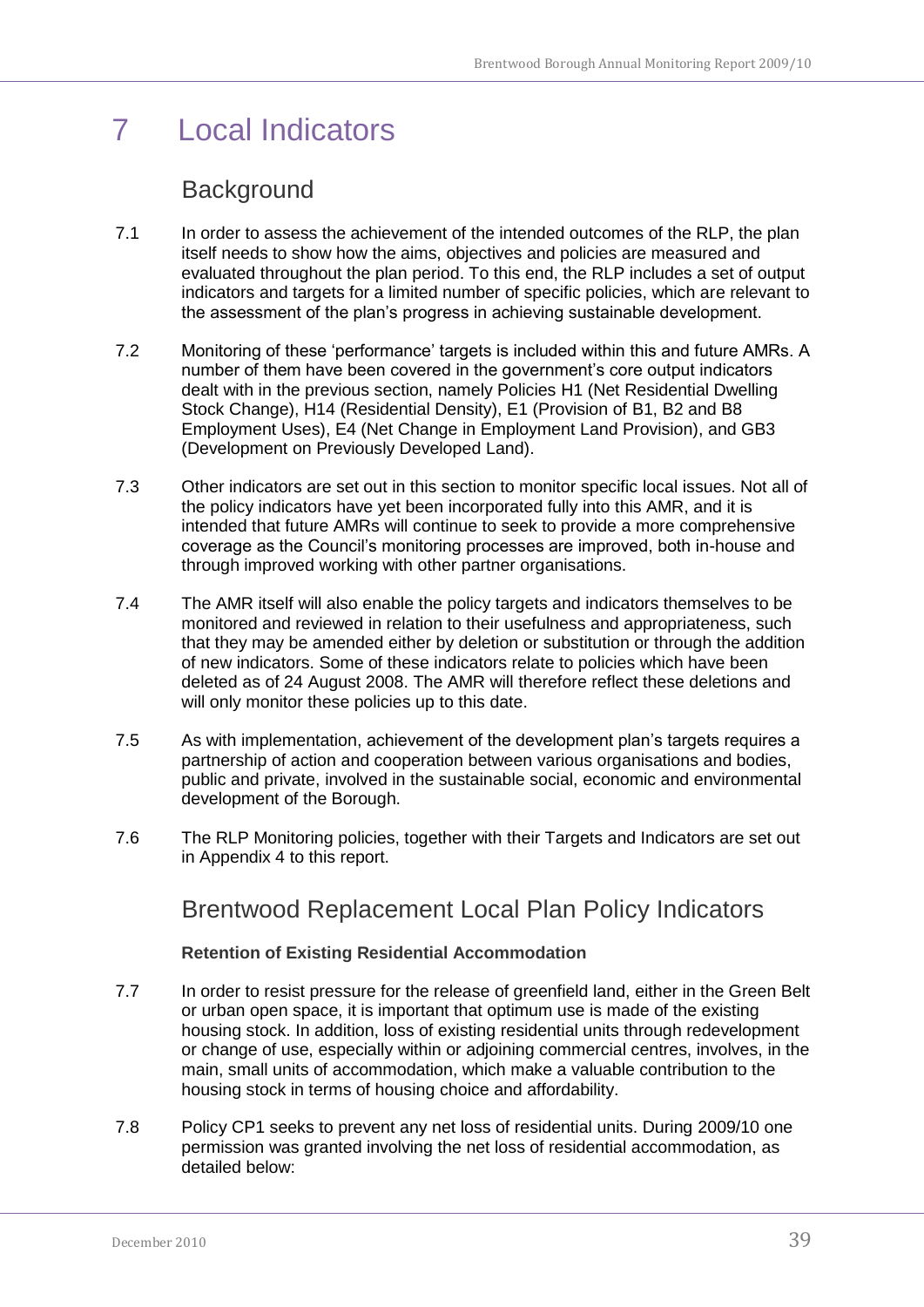$\bullet$ Fryerngate and Chestnut Cottage, Mill Lane, Fryerning (BRW/501/2008) – Demolition of two existing dwellings and erection of one replacement dwelling house, resulting in the net loss of one dwelling on site. Whilst the proposal did not comply with criterion (vi) of policy CP1 it was considered that the development would represent an overall improvement to the openness of the Green Belt and the character and appearance of the adjacent Fryerning Conservation Area.

#### **Change of Use of Upper Floors**

- <span id="page-39-0"></span>7.9 Upper floors above shops or other commercial premises frequently tend to be under utilised, being either used for storage or in many cases not used at all. This under use of space is not only a waste of valuable resources but tends to lead to neglect with a negative impact on the street scene. In order to make best use of existing urban land and provide additional small unit accommodation in sustainable central locations, Policy H5 encourages changes of use above commercial premises to residential accommodation.
- 7.10 Over the monitoring year there were no permissions granted involving residential accommodation above commercial properties.

#### **Small Unit Residential Accommodation**

- <span id="page-39-1"></span>7.11 The number of small households is increasing due to extended life expectancy, household break up and the increasing number of young people who choose to live alone.
- 7.12 Generally, newly forming households will be small households requiring smaller units of accommodation.
- 7.13 A relatively small proportion of the existing dwelling stock comprises 1 and 2 bedroom properties, and existing small unit accommodation is reduced through extensions to provide additional bedrooms or amalgamation to form larger units. A lack of small unit accommodation affects housing affordability and choice, and has and may continue to result in the loss of young economically active sections of the population and lead to an imbalance in the population structure in the longer term.
- 7.14 Policy H6, therefore, seeks to achieve at least 50% of total units to be 1 and 2 bedroom units on suitable new housing sites.
- 7.15 Table 4 in the section on core output indicators shows that in 2009/10 152 units completed were 1 or 2 bedroom units, which was 81% of the gross total of 188 dwelling completions.

#### **Affordable Housing Policy**

- <span id="page-39-2"></span>7.16 The Council"s affordable housing policy (Policy H9) seeks to negotiate 35% affordable housing on all suitable sites above the thresholds.
- 7.17 In 2009/01 there were the following planning permissions for residential development on sites above the thresholds:
	- Erection of 8 residential units comprising 4 two-bed houses and 4 two-bed  $\bullet$ flats at 118A High Street, Ingatestone (BRW/262/2009). The applicant has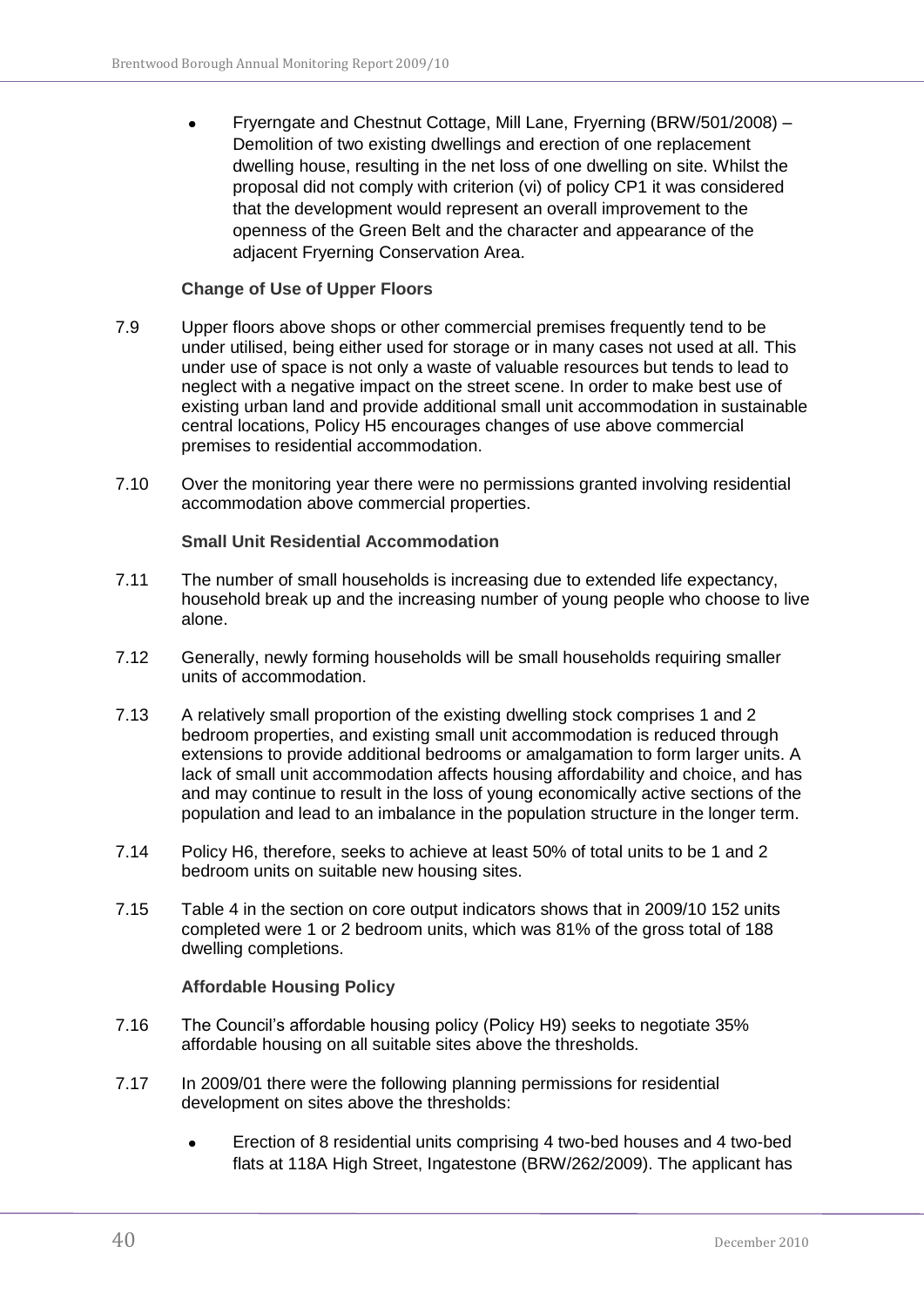offered to enter into a Sect. 106 agreement detailing 100% affordable units, which is waiting signature.

- Residential development comprising 53 apartments at Phase 4A, The Base, Wharf Road, Brentwood (BRW/661/2009). The permission includes 18 affordable apartments (3 one-bed and 15 two-bed) to be disposed of under Equity Purchase Arrangements (35 % of total units).
- Renewal of planning permission BRW/1148/2003 for erection of 15 two-bed apartments at 43-53 Ingrave Road, Brentwood (BRW/666/2009). One affordable unit secured under previous Sect 106 agreement retained (6.7% of units on a scheme below the policy threshold).

#### **Inappropriate Development in the Green Belt**

<span id="page-40-0"></span>7.18 The Council is committed to the protection of the Borough"s Green Belt. Policy GB1 seeks to restrict inappropriate development in the Green Belt. In the monitoring year there were no permissions granted for inappropriate development in the Green Belt.

#### **Re-use and Adaptation of Rural Buildings – Residential Conversions**

- <span id="page-40-1"></span>7.19 In line with government policy, the RLP takes a positive attitude to the re-use of rural buildings for business use, in order to support the rural economy. However, a more restrictive attitude is taken to residential conversions due to the potential harmful impact on the Green Belt and the detrimental effect on the character of the rural building itself. Policy GB16, therefore, presumes against residential conversion unless a number of specific criteria are met and special justifications apply.
- 7.20 In 2009/10, one application was made for the residential conversion of rural buildings. The application was refused but allowed on appeal, as detailed below:
	- Hill Farm, Childerditch Street, Little Warley (BRW/77/2010) conversion of 2  $\bullet$ barns to form a single dwelling and change of use of site from private equestrian to mixed private equestrian and residential. The application was refused contrary to officer advice, but allowed on appeal. The inspector concluded that the proposal would have an acceptable affect on the character and appearance of the building and the surrounding Green Belt.

#### **Development of Existing Open Space**

- <span id="page-40-2"></span>7.21 Open spaces add considerably to the landscape character, visual amenity and biodiversity of urban areas in addition to the provision of opportunities for formal and informal recreation. Policy LT2 precludes the development of existing open space, although buildings related to the main use of the land, which do not involve major ground coverage, may be considered favourably.
- <span id="page-40-3"></span>7.22 In 2009/10, there were no permissions effecting open space areas.

#### **Development Affecting Sites of Special Scientific Interest**

7.23 There are three Sites of Special Scientific Interest (SSSI) in the Borough, as set out in Table 13 below: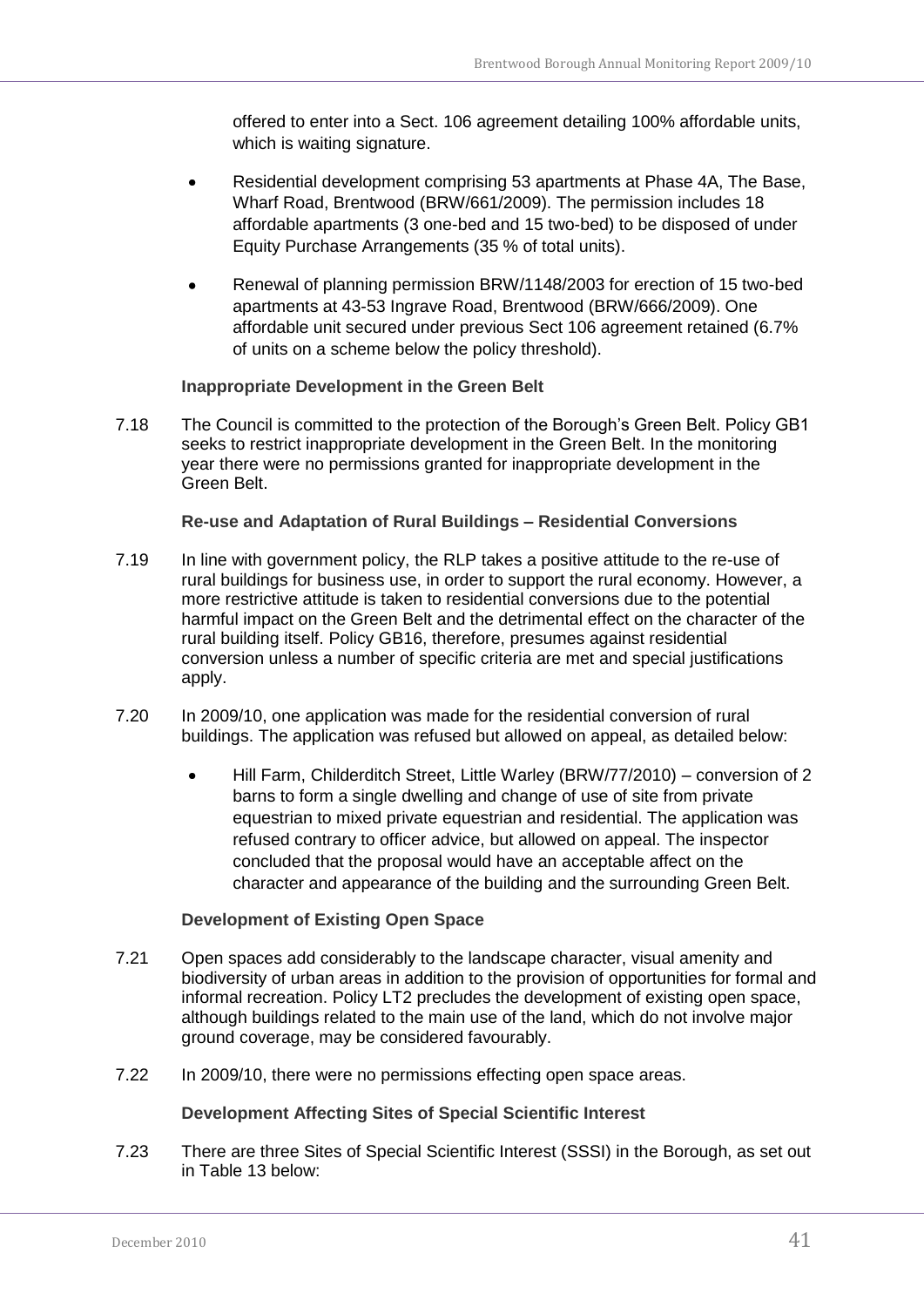$\bullet$ Policy C1 seeks to prevent harm to SSSI in the Borough, and the Council monitors the number of permissions for development adversely affecting SSSI. As of 24 August 2008, this policy has been deleted from the RLP but permissions effecting SSSIs has continued to be monitored. During the monitoring year there were no permissions effecting SSSIs in the Borough.

#### <span id="page-41-1"></span>**Table 13:** Sites of Special Scientific Interest in Brentwood

| <b>Site Name</b>           | <b>Citation Summary</b>                                                                                                                                                                                                                                                          | Size in<br><b>Hectares</b> |
|----------------------------|----------------------------------------------------------------------------------------------------------------------------------------------------------------------------------------------------------------------------------------------------------------------------------|----------------------------|
| Coppice,<br>Kelvedon Hatch | Ancient semi-natural broad leaved woodland including<br>base-rich springline alder woodland which is uncommon<br>nationally and in Essex and oak/hornbeam woodland.                                                                                                              | 9.43                       |
| Curtis Mill Green          | Unimproved grassland/scrub, a small relic of Waltham<br>Ancient Forest. Both damp and dry grassland are found<br>with several uncommon or decreasing species.                                                                                                                    | 47.3                       |
| <b>Thorndon Park</b>       | Semi-natural broad leaved woodland and ancient<br>parkland. The woodland includes lowland birch/s oak<br>and p oak/hornbeam types and the site supports an<br>outstanding assemblage of Coleoptera (beetles)<br>including one species that is rare and vulnerable in<br>Britain. | 141.4                      |

#### **Development Affecting County Wildlife Sites, Local Nature Reserves and Other Habitats and Natural Features of Local Value**

- <span id="page-41-0"></span>7.24 Policy C3 seeks to prevent harm to protected flora, fauna and their habitats and to sites of nature conservation value (e.g. Local Nature Reserves (LNR) and County Wildlife Sites (CWS). The Council, therefore, monitors the number of permissions for development adversely affecting species and habitats covered by the Essex Biodiversity Action Plan and County Wildlife Sites/Local Nature Reserves. The Council"s Countryside Management Service is also actively working to try and prevent damage to CWS caused by unauthorised activities on such sites.
- 7.25 During the monitoring year there were ten applications judged against Policy C3, as detailed below:
	- Land adjacent to 27 Longaford Way, Hutton Mount, Brentwood (BRW/139/2009) – erection of 2 detached six bedroom houses with integral garages. The application was refused as the proposal would result in the unacceptable loss of an important wildlife habitat (badger setts) and would conflict with the interests of nature conservation, contrary to Policy C3. Rose Valley House, Rose Valley, Brentwood (BRW/308/2009) – two storey and single storey rear extensions to detached coach house and conversion of extended building into a two-bedroom residential annexe to main house, two storey and 2 single storey rear extensions and a single storey side extension to main house. The application was approved as planning permission had previously been granted for a significantly larger development. Planning permission granted subject to imposition of a condition requiring details of badger mitigation measures to be approved and implemented. Strathearn Lodge, Rose Valley, Brentwood (BRW/430/2009) – two storey extension and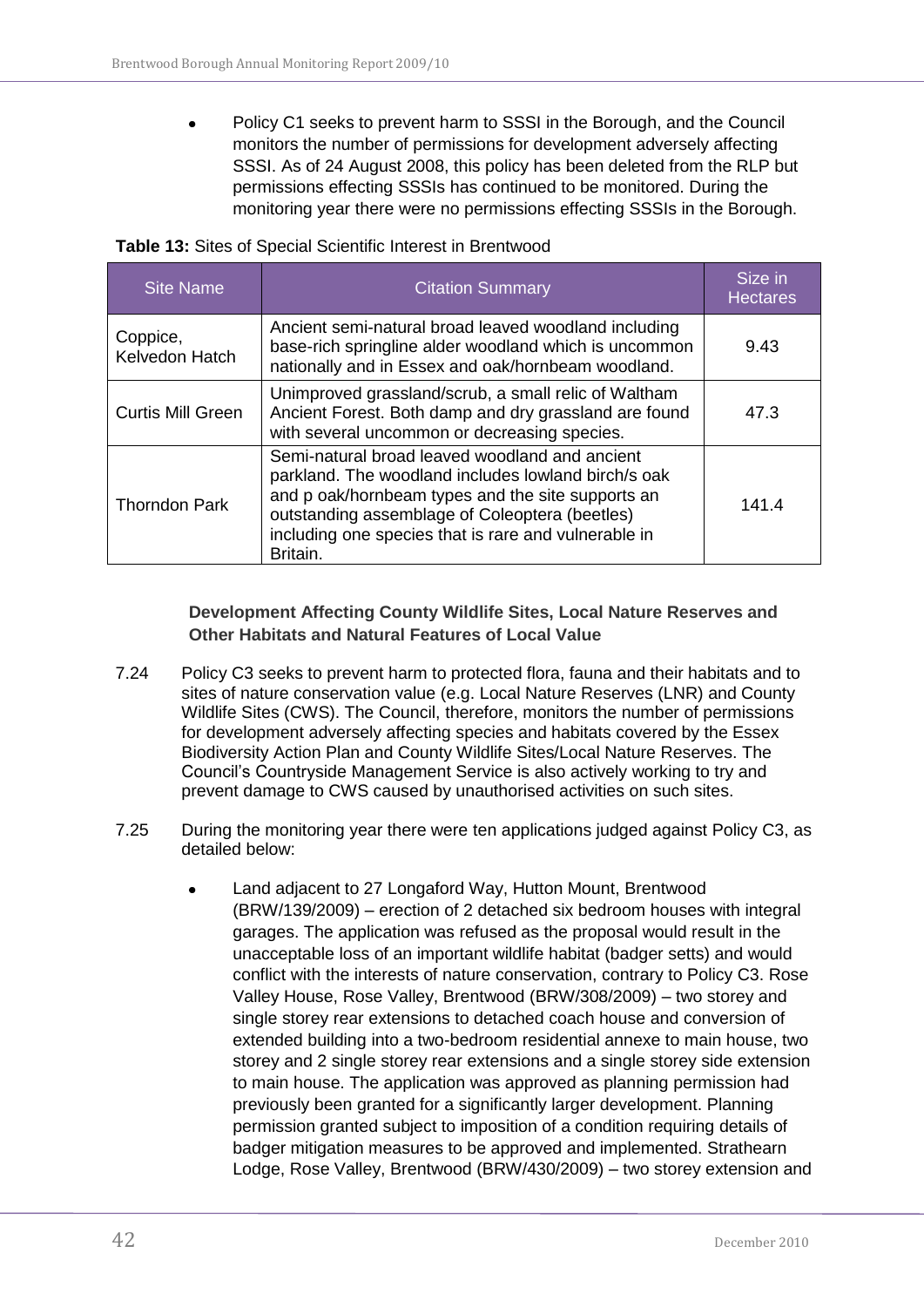detached double garage. The application was refused as the proposed development would result in a significant reduction in badgers' foraging ground to the detriment of this species, contrary to Policy C3. Langford Bridge Farm, Ongar Road, Kelvedon Hatch (BRW/441/2009) – change of use of agricultural buildings to business (Class B1). Planning permission was refused as the information accompanying the application did not adequately demonstrate whether or not the development would have an adverse effect on legally protected species, in particular bats and barn owls, contrary to Policy C3. Strathearn Lodge, The Chase, Brentwood (BRW/576/2009) – two storey dwelling and attached garage adjacent to existing dwelling. The application was refused as the proposed dwelling would result in a significant reduction in badgers" foraging which would deprive them of a valuable source of food, which would adversely affect their welfare, contrary to Policy C3. Land adjacent to 27 Longaford Way, Hutton Mount (BRW/714/2009) – two detached dwelling houses and garages (approval of reserve matters as part of outline permission BRW/572/2006). The application was refused against the officer recommendation, due to the unacceptable form of development. It was subsequently dismissed on appeal as harmful to the character and appearance of the area.

- Land adjacent to 27 Longaford Way, Hutton Mount (BRW/732/2009) renewal of outline planning permission BRW/572/2006. The application was approved. BRW/572/2006 had been approved as both Natural England and Essex Badger Protection Group were satisfied that the proposed mitigation measures are adequate.
- Land adjacent to 27 Longaford Way, Hutton Mount (BRW/801/2009) two  $\bullet$ detached houses and garages. Planning permission was refused due to the unacceptable form of development.
- 89-93 Park Road, Brentwood (BRW/756/2009) construction of a terrace of 3 two bedroom dwelling houses and 1 three bedroom dwelling house. Based on the habitat survey and the comments of the Essex Badger Protection Group as part of an earlier application (BRW/83/2008), there was no indication of badger activity and the proposed development would not be contrary to Policy C3. However, the application was refused against the officer recommendation due to the over dominant effect on the street scene. An appeal is outstanding.
- Brentwood Karting Raceway, Warley Gap, Little Warley (BRW/740/2009)  $\bullet$ construction of zip wire and High Ropes Adventure Course. The application was approved as it was considered that it complied with Policy C3.
- The Barn, Langford Bridge Farm, Ongar Road, Kelvedon Hatch (BRW/1/2010) – change of use of agricultural building to business use (Class B1). The application followed from the refusal of BRW/441/2009, and was accompanied by a more up to date bat survey, which was considered to adequately demonstrate that the development would not have an adverse affect on legally protected species, subject to an appropriate condition.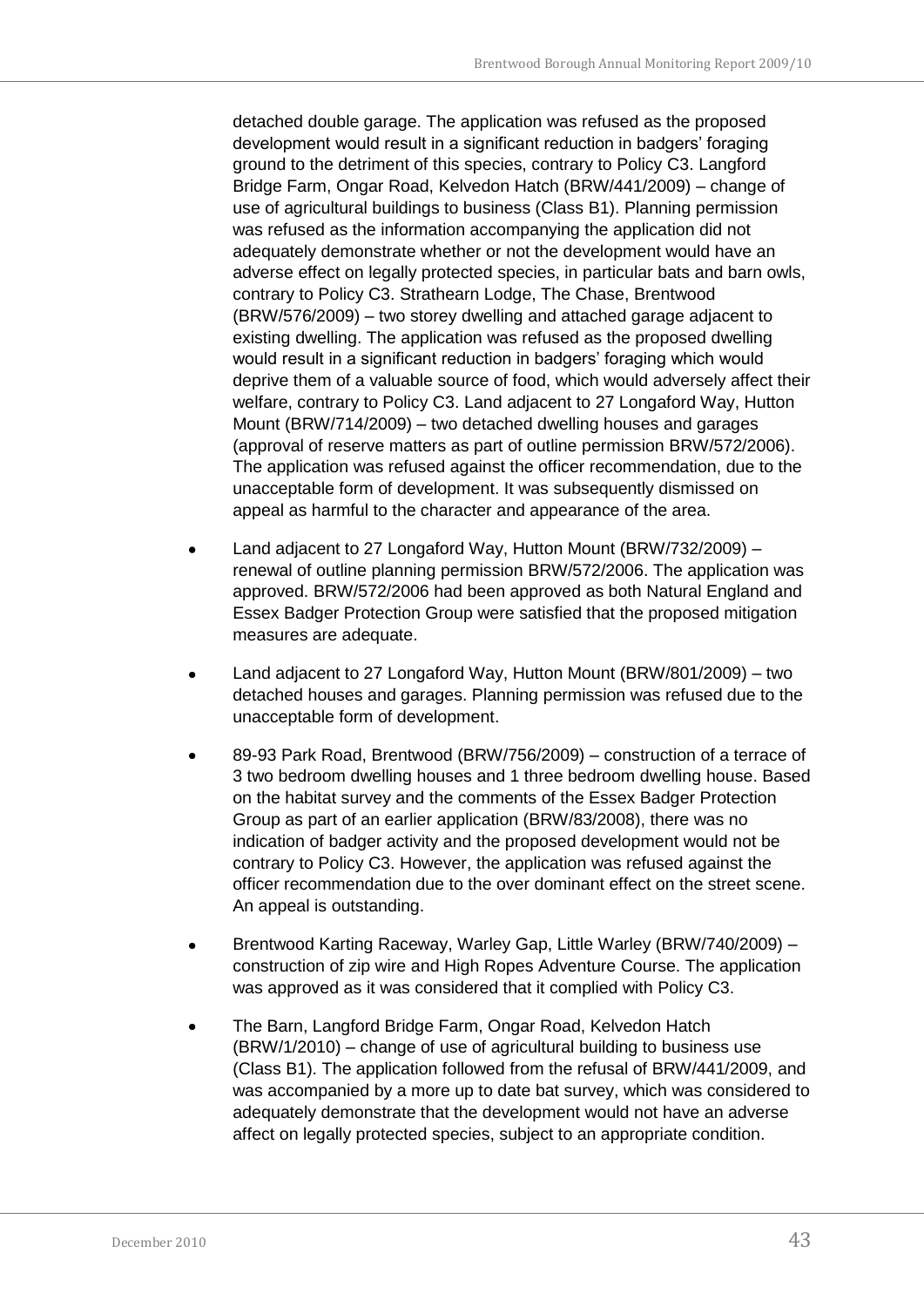#### **Use of Upper Floors above Commercial Premises in the Town Centre**

- <span id="page-43-0"></span>7.26 As for the commercial areas elsewhere in the Borough, Policy TC4 looks favourably on the change of use to residential of upper floors above ground floor commercial uses.
- 7.27 As referred to in paragraph 7.11 above, during 2009/10 there were no permissions granted involving residential accommodation above commercial properties.

**Type of Residential Accommodation in the Town Centre**

- <span id="page-43-1"></span>7.28 The town centre is a particularly suitable location for higher density, smaller units and lower cost housing. In the town centre, therefore, Policy TC5 requires that all new residential accommodation should normally be one or two person units.
- 7.29 There were no planning permissions granted in 2009/10 for residential units within the town centre.

#### **Retention of Local Community Facilities**

- <span id="page-43-2"></span>7.30 Policy LT11 seeks to restrict the loss of local community facilities as the provision of such facilities within residential neighbourhoods and smaller rural settlements help to create sustainable communities. Any proposed re-use is therefore critically assessed.
- 7.31 In the monitoring year, 2009/10, there were three applications involving the potential loss of local community facilities, as detailed below:
	- 3 5 High Street, Ingatestone (BRW/167/2009) erection of two storey side extensions and single storey rear extensions; change of use from shop to residential to form 4 no. 2 bedroom flats and associated parking. Although the proposal results in the loss of a small, local shop, planning permission has already been granted for change of use of this retail unit to residential (BRW/814/2008 – reported in last years AMR). Information provided in this previous permission demonstrated that there had been no interest in an alternative retail use and it was considered that there were a reasonable number of shops nearby to maintain the vitality of the shopping area. Subsequently the application was approved.
	- The Leather Bottle, The Green, Blackmore, Ingatestone (BRW/431/2009)  $\bullet$ application for the erection of residential dwelling at the rear of The Leather Bottle public house. Although retaining the public house, it was considered that the loss of the majority of the private garden area serving the public house would reduce the scope and viability of the services provided at the detriment of the local Blackmore community. Therefore, the application was refused.
	- 144 Warley Hill, Warley, Brentwood (BRW/673/2009) two storey rear extension and conversion of extended building from shop/residential to two dwellings and alterations to existing fenestration. It was considered that the proposed development, as a result of the size, height and location of the proposed extension, would cause harm to the amenity of the occupiers" adjacent residential dwelling, by reason of overdominance and loss of outlook from their property contrary to Policy CP1. The application was refused.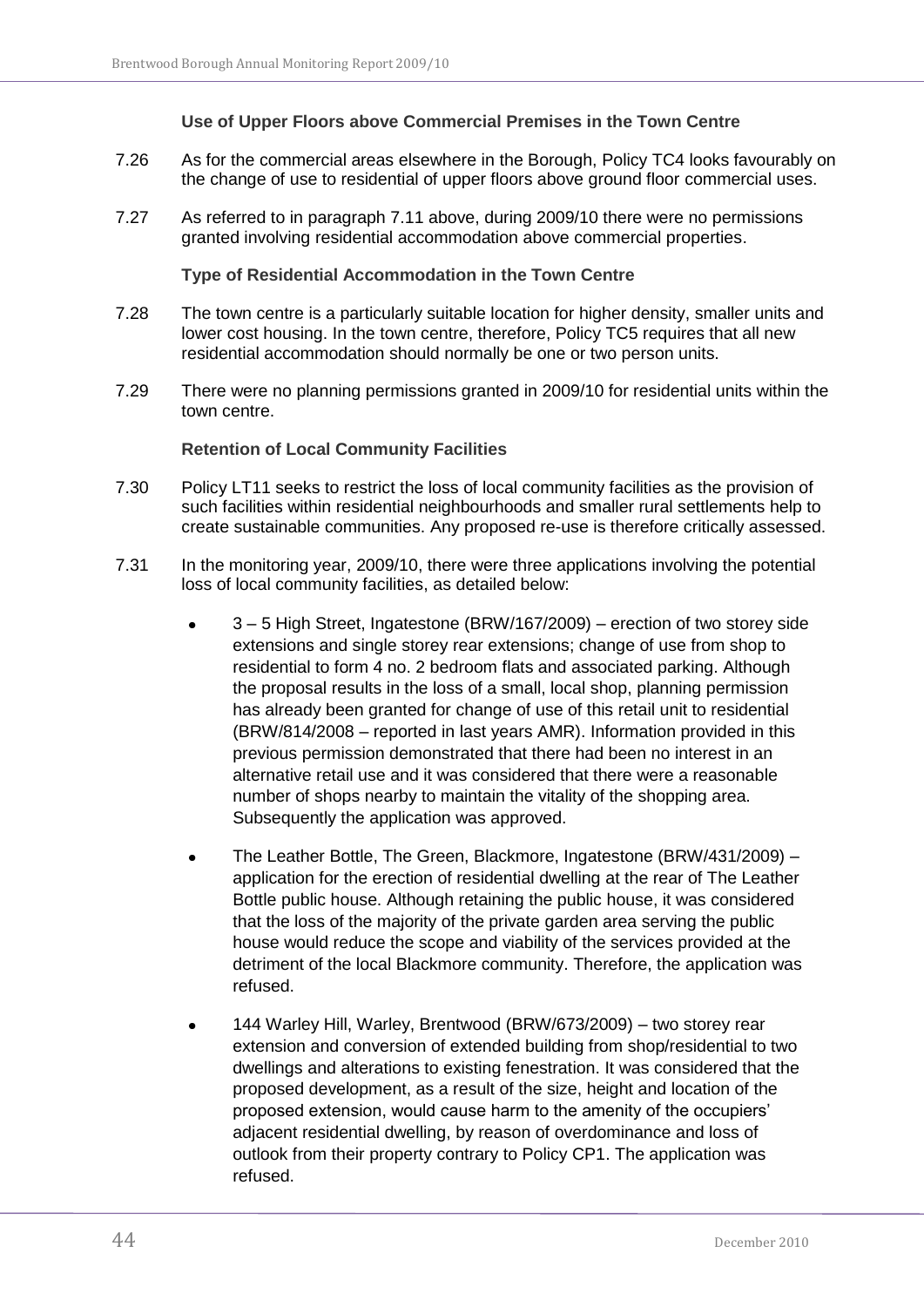#### **Protecting the Best and Most Versatile Agricultural Land**

<span id="page-44-1"></span><span id="page-44-0"></span>7.32 There were no applications in the monitoring year that affected the local indicator for Policy IR3 (Protecting the Best and Most Versatile Agricultural Land).

Monitoring the Overall Use of the Local Plan Policies

- 7.33 The 2004 Regulations require the AMR to identify any policy not being implemented, the steps (if any) that the authority intend to take to secure that the policy is implemented and whether the authority intend to prepare a DPD or a revision to a DPD to replace or amend it.
- 7.34 The Council"s reporting of the consideration of planning applications and their decisions sets out all relevant policies that have been material to the determination of the application.
- 7.35 An analysis of this information for the last three years is set out in Appendix 5, and shows the use of each policy in the Replacement Local Plan (August 2005).
- 7.36 There have been a significant number of policies that were not used in the three monitoring years, particularly in regard to Shopping, Transport and Leisure issues. A policy may not be used in one particular year because no relevant planning applications were made, but more robust conclusions can be drawn from analysis over a period of years. The Council will use this information to inform the preparation of the local development plan, and specifically the development control polices that will supersede the RLP.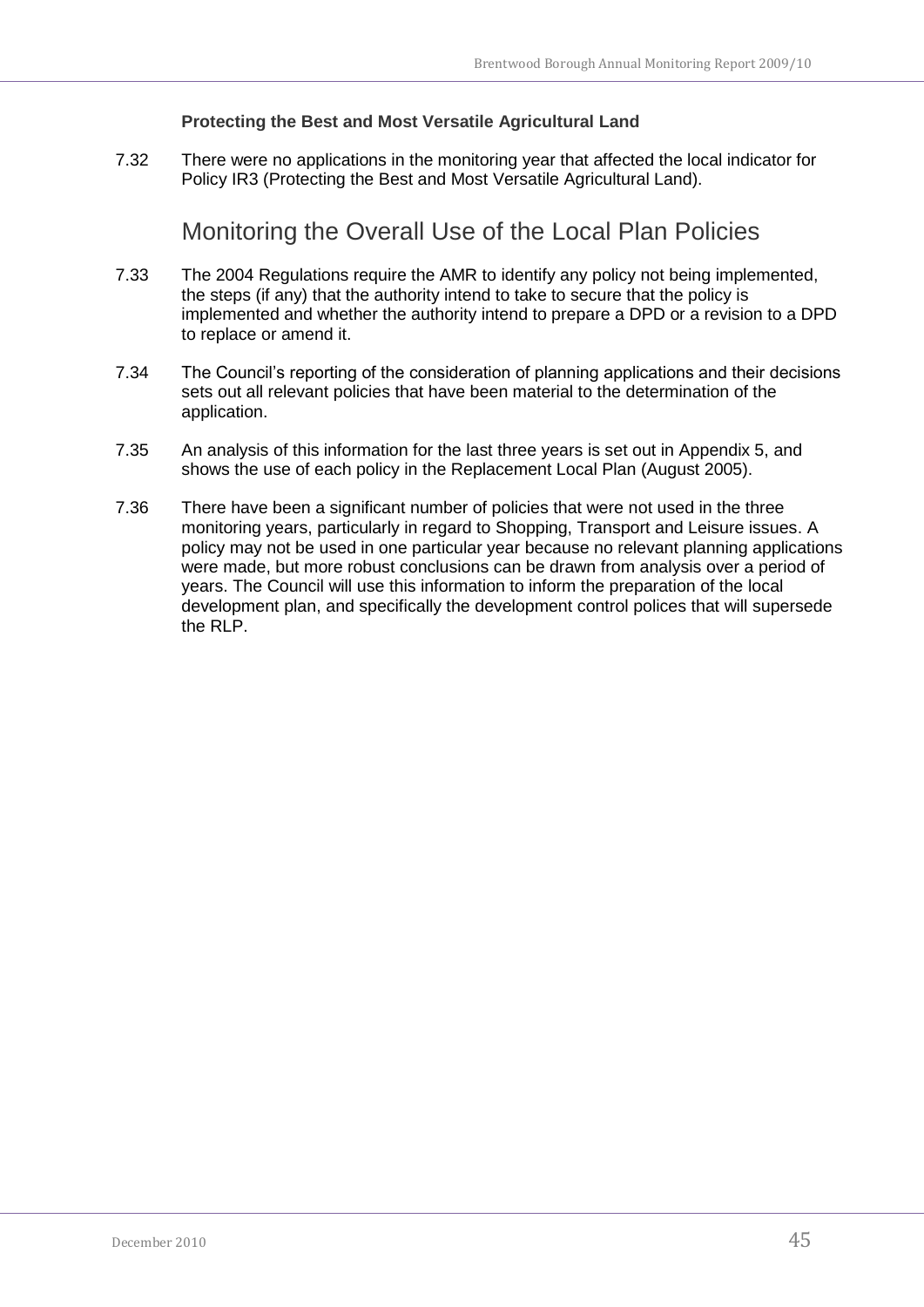### Brentwood Local Development Scheme: Summary Timetable January 2006 – December 2009

<span id="page-45-1"></span><span id="page-45-0"></span>

| <b>Document</b>                                                                                                                                                                                                                                                    |            |            | 2006                    |        |                         |                           |                   |                                              | 2007       |                    |           |                                |                               |  |                         |                                |  | 2008              |  |                                     |                    |  |         |                  |                                       |            |                         |                              | 2009   |                   |  |                               |                    |                |                     |      |                       | Adopt              | <b>Review</b>                    |                   |        |                    |           |                        |                                      |
|--------------------------------------------------------------------------------------------------------------------------------------------------------------------------------------------------------------------------------------------------------------------|------------|------------|-------------------------|--------|-------------------------|---------------------------|-------------------|----------------------------------------------|------------|--------------------|-----------|--------------------------------|-------------------------------|--|-------------------------|--------------------------------|--|-------------------|--|-------------------------------------|--------------------|--|---------|------------------|---------------------------------------|------------|-------------------------|------------------------------|--------|-------------------|--|-------------------------------|--------------------|----------------|---------------------|------|-----------------------|--------------------|----------------------------------|-------------------|--------|--------------------|-----------|------------------------|--------------------------------------|
|                                                                                                                                                                                                                                                                    |            | J F M      |                         |        |                         |                           |                   | S                                            | $\Omega$   | ND                 |           |                                | FIMAM                         |  |                         |                                |  | A                 |  |                                     |                    |  |         |                  | SONDJFMAM                             |            | J                       |                              |        | A S O N           |  |                               |                    |                |                     |      |                       |                    |                                  |                   |        | SOND               |           |                        | Date                                 |
| <b>Regional Spatial Strategy</b>                                                                                                                                                                                                                                   |            |            |                         |        |                         |                           |                   |                                              |            |                    |           |                                |                               |  |                         |                                |  |                   |  |                                     |                    |  |         |                  |                                       |            |                         |                              |        |                   |  |                               |                    |                |                     |      |                       |                    |                                  |                   |        |                    |           |                        |                                      |
| East of England Plan                                                                                                                                                                                                                                               | <b>EIP</b> |            |                         | Report | Prepare & Publish Panel |                           |                   | Prepare SoS Proposed Changes                 |            |                    |           | Consult on Proposed<br>Changes |                               |  | Adopt & Publish         |                                |  |                   |  |                                     |                    |  |         |                  |                                       |            |                         |                              |        |                   |  |                               |                    |                |                     |      |                       |                    |                                  |                   |        |                    |           | Jun. 2007              |                                      |
| Gypsies & Travellers RSS Review                                                                                                                                                                                                                                    |            |            |                         |        |                         |                           |                   | Agree Project Plan & Consultation Action Pla |            |                    |           |                                | Prepare Options               |  |                         | Consult on Issues &<br>Options |  |                   |  | <b>Prepare Draft Revision</b>       |                    |  |         | Submit & Consult |                                       |            |                         | Prepare for EIP              |        | EIP               |  | Prepare & Publis<br><b>PR</b> |                    |                | Prepares<br>Changes |      | Consult on<br>Changes |                    | Adopt & Publish                  |                   |        |                    |           | Sept. 2009             |                                      |
| <b>Local Development Framework Documents</b>                                                                                                                                                                                                                       |            |            |                         |        |                         |                           |                   |                                              |            |                    |           |                                |                               |  |                         |                                |  |                   |  |                                     |                    |  |         |                  |                                       |            |                         |                              |        |                   |  |                               |                    |                |                     |      |                       |                    |                                  |                   |        |                    |           |                        |                                      |
| <b>Development Plan Documents</b>                                                                                                                                                                                                                                  |            |            |                         |        |                         |                           |                   |                                              |            |                    |           |                                |                               |  |                         |                                |  |                   |  |                                     |                    |  |         |                  |                                       |            |                         |                              |        |                   |  |                               |                    |                |                     |      |                       |                    |                                  |                   |        |                    |           |                        |                                      |
| <b>Gypsies and Travellers</b>                                                                                                                                                                                                                                      |            |            |                         |        |                         | Pre-production and Survey |                   |                                              |            |                    |           |                                | Informal Consultion on Issues |  |                         | repare & Consult or<br>Options |  |                   |  | <b>Prepare Preferred</b><br>Options |                    |  | Consult |                  | Consider Reps.& Prepare<br>Submission |            |                         | Submit                       |        | Consider<br>Reps. |  |                               | Prepare<br>for EIP | <b>FIP</b>     | BR I                | Ad   |                       |                    |                                  |                   |        |                    |           | Apr 2009               | Every 3 Years                        |
| Core Strategy                                                                                                                                                                                                                                                      |            |            |                         |        |                         | Pre-production and Survey |                   |                                              |            |                    |           |                                | Informal Consultion on Issues |  |                         | repare & Consult or<br>Options |  |                   |  | <b>Prepare Preferred Options</b>    |                    |  |         | Consult          |                                       | Submission | Consider Reps. & Prepar |                              | Submit |                   |  | Consider Reps.                | PEM                |                | Prepare<br>for EIP  | ET P |                       |                    | Preparation of Binding<br>Report |                   |        |                    |           | Oct. 2009 <sup>4</sup> | Every 3 Years                        |
| Proposals Map                                                                                                                                                                                                                                                      |            |            |                         |        |                         |                           |                   |                                              |            |                    |           |                                |                               |  |                         |                                |  |                   |  |                                     |                    |  |         |                  |                                       |            |                         |                              |        |                   |  |                               |                    |                |                     |      |                       |                    |                                  |                   | Ad     |                    |           | N/A                    | N/A                                  |
| <b>Site Specific Allocations</b>                                                                                                                                                                                                                                   |            |            |                         |        |                         |                           |                   |                                              |            |                    |           |                                |                               |  |                         |                                |  |                   |  |                                     |                    |  |         |                  |                                       |            |                         | Prepare & Consult on Options |        |                   |  | Prepare Preferred Options     |                    |                | Consult             |      |                       | Submission         | Consider Reps & Prepare          |                   | Submit | Conside<br>Reps.   |           | Nov. 2010'             | <sup>4</sup> Every 3 Years           |
| <b>Supplementary Planning Documents</b>                                                                                                                                                                                                                            |            |            |                         |        |                         |                           |                   |                                              |            |                    |           |                                |                               |  |                         |                                |  |                   |  |                                     |                    |  |         |                  |                                       |            |                         |                              |        |                   |  |                               |                    |                |                     |      |                       |                    |                                  |                   |        |                    |           |                        |                                      |
| Urban Place Supplement <sup>3</sup>                                                                                                                                                                                                                                |            |            | Pre-production          |        |                         | <b>Prepare Draft</b>      |                   | Consult                                      |            |                    | Amend     | Consider comments and          |                               |  |                         | Ad                             |  |                   |  |                                     |                    |  |         |                  |                                       |            |                         |                              |        |                   |  |                               |                    |                |                     |      |                       |                    |                                  |                   |        |                    |           | Jun. 2007              | Jan. 2009                            |
| Advertisement and Shop Front Guidance <sup>2</sup>                                                                                                                                                                                                                 |            |            |                         |        |                         |                           |                   |                                              |            |                    |           |                                |                               |  |                         |                                |  |                   |  |                                     |                    |  |         |                  |                                       |            |                         |                              |        |                   |  |                               |                    |                |                     |      | Pre-production        |                    | Prepare Draft                    |                   |        | Consult            | CR        | Mar. 2010 <sup>4</sup> | Every 5 Years                        |
| Miscellaneous Residential Design Guidance <sup>2</sup>                                                                                                                                                                                                             |            |            |                         |        |                         |                           |                   |                                              |            |                    |           |                                |                               |  |                         |                                |  |                   |  |                                     |                    |  |         |                  |                                       |            |                         |                              |        |                   |  |                               |                    |                |                     |      | Pre-production        |                    | <b>Prepare Draft</b>             |                   |        | Consult            | <b>CR</b> | Mar. 2010 <sup>4</sup> | Every 5 Years                        |
| Planning Obligations & Developer Contributions <sup>3</sup>                                                                                                                                                                                                        |            |            |                         |        |                         |                           |                   |                                              |            |                    |           |                                |                               |  |                         |                                |  |                   |  |                                     |                    |  |         |                  |                                       |            |                         |                              |        |                   |  |                               |                    | Pre-production |                     |      |                       |                    | Prepare Draft                    |                   |        | Consult            | CR        |                        | Mar. 2010 <sup>4</sup> Every 2 Years |
| <b>Other Non-Development Plan Documents</b>                                                                                                                                                                                                                        |            |            |                         |        |                         |                           |                   |                                              |            |                    |           |                                |                               |  |                         |                                |  |                   |  |                                     |                    |  |         |                  |                                       |            |                         |                              |        |                   |  |                               |                    |                |                     |      |                       |                    |                                  |                   |        |                    |           |                        |                                      |
| Statement of Community Involvement                                                                                                                                                                                                                                 |            | Submission | Consider Reps. & Prepar |        | Submit                  |                           | Consider<br>Reps. |                                              | <b>EIP</b> |                    | <b>BR</b> | Ad                             |                               |  |                         |                                |  |                   |  |                                     |                    |  |         |                  |                                       |            |                         |                              |        |                   |  |                               |                    |                |                     |      |                       |                    |                                  |                   |        |                    |           | Feb. 2007              | Every 3 Years                        |
| <b>Annual Monitoring Report</b>                                                                                                                                                                                                                                    |            |            |                         |        | Survey and Consult      |                           |                   | Prepare Draft AMF                            |            | Adopt &<br>Publish |           |                                |                               |  | Survey and Consult      |                                |  | Prepare Draft AMR |  |                                     | Adopt &<br>Publish |  |         |                  |                                       |            | Survey and Consult      |                              |        | Prepare Draft AMF |  | Adopt &<br>Publish            |                    |                |                     |      |                       | Survey and Consult |                                  | Prepare Draft AMF |        | Adopt 8<br>Publish |           | Dec.                   | Every Year                           |
| <b>Brentwood Replacement Local Plan</b>                                                                                                                                                                                                                            |            |            |                         |        |                         |                           |                   |                                              |            |                    |           |                                |                               |  | Saved until August 2008 |                                |  |                   |  |                                     |                    |  |         |                  |                                       |            |                         |                              |        |                   |  |                               |                    |                |                     |      |                       |                    |                                  |                   |        |                    |           | Aug. 2005              | N/A                                  |
| Notes: <sup>1</sup> Proposals Map will be updated and changes adopted as and when changes are adopted in other DPDs that require geographical expression; <sup>2</sup> Existing SPG to be adopted: <sup>3</sup> New SPD; <sup>4</sup> For further information on k |            |            |                         |        |                         |                           |                   |                                              |            |                    |           |                                |                               |  |                         |                                |  |                   |  |                                     |                    |  |         |                  |                                       |            |                         |                              |        |                   |  |                               |                    |                |                     |      |                       |                    |                                  |                   |        |                    |           |                        |                                      |
| Key: CR - Consider Representations; PEM - Pre-examination Meeting; EIP - Examination in Public; BR - Preparation of Binding Report; AD - Adopt                                                                                                                     |            |            |                         |        |                         |                           |                   |                                              |            |                    |           |                                |                               |  |                         |                                |  |                   |  |                                     |                    |  |         |                  |                                       |            |                         |                              |        |                   |  |                               |                    |                |                     |      |                       |                    |                                  |                   |        |                    |           |                        |                                      |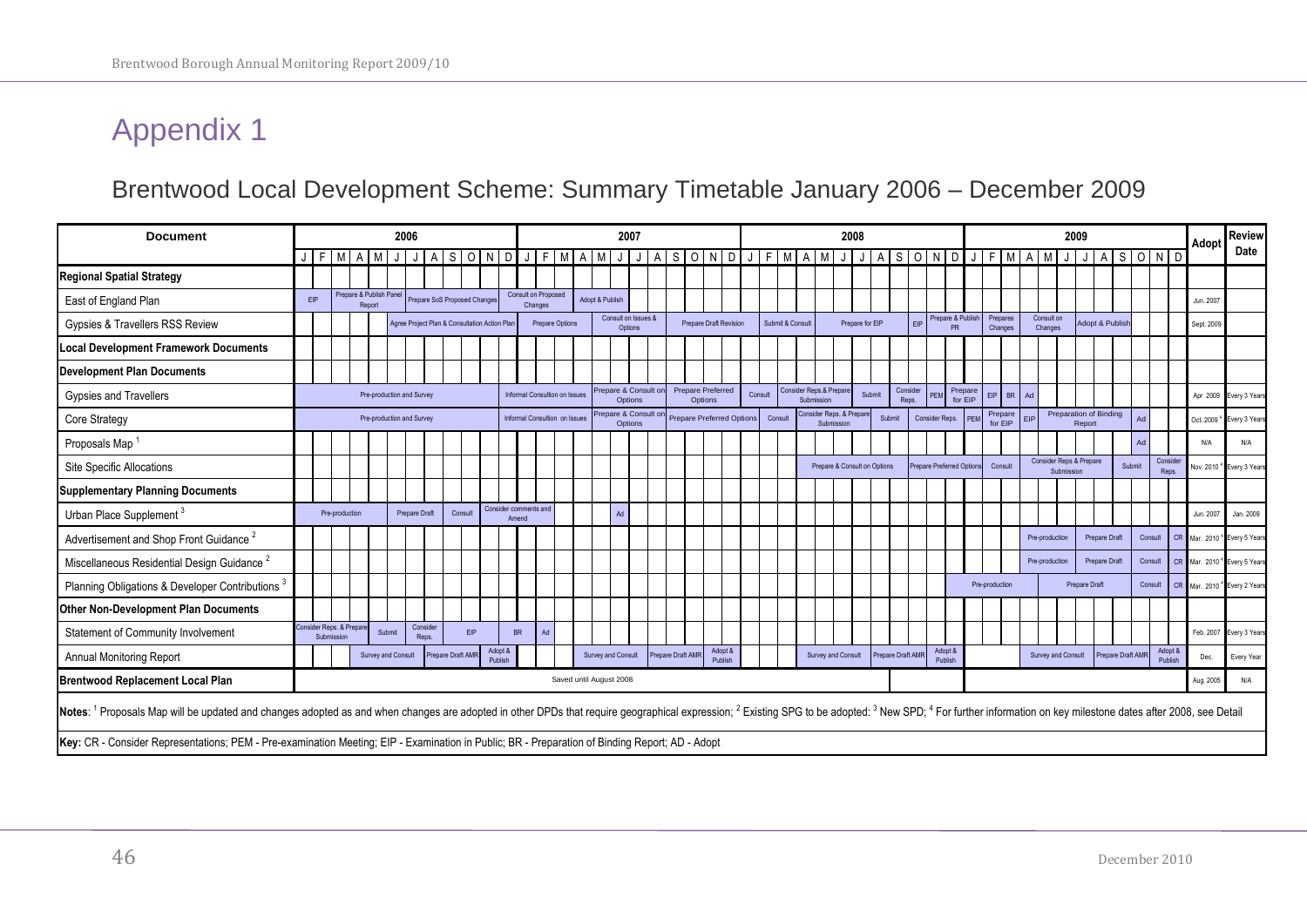### Brentwood Borough Housing Trajectory 2001-2025: comparison of cumulative completion rates

|                                                                                                                                                                                | <b>Completions</b> |         |         |         |         |         |         |                    |         | Projections |           |         |         |         |         |         |                               |                                                                            |         |                |           |           |         |         |
|--------------------------------------------------------------------------------------------------------------------------------------------------------------------------------|--------------------|---------|---------|---------|---------|---------|---------|--------------------|---------|-------------|-----------|---------|---------|---------|---------|---------|-------------------------------|----------------------------------------------------------------------------|---------|----------------|-----------|-----------|---------|---------|
|                                                                                                                                                                                | 2001/02            | 2002/03 | 2003/04 | 2004/05 | 2005/06 | 2006/07 | 2007/08 | 2008/09            | 2009/10 | 2010/11     | 2011/12   | 2012/13 | 2013/14 | 2014/15 | 2015/16 | 2016/17 | 2017/18                       | 2018/19                                                                    | 2019/20 | 2020/21        | 2021/22   | 2022/23   | 2023/24 | 2024/25 |
| <b>Net Actual</b><br>Completions (Total)                                                                                                                                       | 182                | 263     | 204     | 151     | 116     | 218     | 244     | 251                | 166     |             |           |         |         |         |         |         |                               |                                                                            |         |                |           |           |         |         |
| <b>Net Projected</b><br><b>Completions (Total)</b>                                                                                                                             |                    |         |         |         |         |         |         |                    |         | 257         | 251       | 230     | 150     | 77      | 136     | 118     | 102                           | 101                                                                        | 101     | 101            | 101       | 101       | 101     | 101     |
| <b>Total Cumulative Net</b><br>Completions                                                                                                                                     | 182                | 445     | 649     | 800     | 916     | 1134    |         | 1378   1629   1795 |         |             | 2052 2303 | 2533    |         |         |         |         | 2683 2760 2896 3014 3116 3217 |                                                                            |         | 3318 3419 3520 |           | 3621      | 3722    | 3823    |
| Adopted RSS<br><b>Average Annual</b><br><b>Completion Rate</b>                                                                                                                 | 175                | 175     | 175     | 175     | 175     | 175     | 175     | 175                | 175     | 175         | 175       | 175     | 175     | 175     | 175     | 175     | 175                           | 175                                                                        | 175     | 175            | 175       | 175       | 175     | 175     |
| <b>Adopted RSS</b><br>Cumulative<br><b>Completion Rate</b>                                                                                                                     | 175                | 350     | 525     | 700     | 875     | 1050    | 1225    |                    |         |             |           |         |         |         |         |         |                               | 1400   1575   1750   1925   2100   2275   2450   2625   2800   2975   3150 | 3325    |                | 3500 3675 | 3850 4025 |         | 4200    |
| <b>Total Net completions</b><br>compared to Adopted<br><b>RSS Cumulative Rate</b>                                                                                              | $\overline{7}$     | 95      | 124     | 100     | 41      | 84      | 153     | 229                | 220     | 302         | 378       | 433     | 408     | 310     | 271     | 214     | 141                           | 67                                                                         | $-7$    | $-81$          | $-155$    | $-229$    | $-303$  | $-377$  |
| Annual requirement<br>taking account of<br>past/projected<br>completions (Adopted<br>RSS)                                                                                      | 175                | 171     | 169     | 170     | 173     | 171     | 167     | 162                | 161     | 155         | 148       | 142     | 141     | 147     | 148     | 151     | 157                           | 165                                                                        | 176     | 191            | 214       | 251       | 327     |         |
| Note: The housing targets for the 2001 to 2021are taken from the approved East of England Plan. Beyond 2021, the targets have been extrapolated from the East of England Plan. |                    |         |         |         |         |         |         |                    |         |             |           |         |         |         |         |         |                               |                                                                            |         |                |           |           |         |         |

<span id="page-46-1"></span><span id="page-46-0"></span>This information in this table corresponds to National Core Output Indicators H1, H2(a), H2 (c) and H2(d).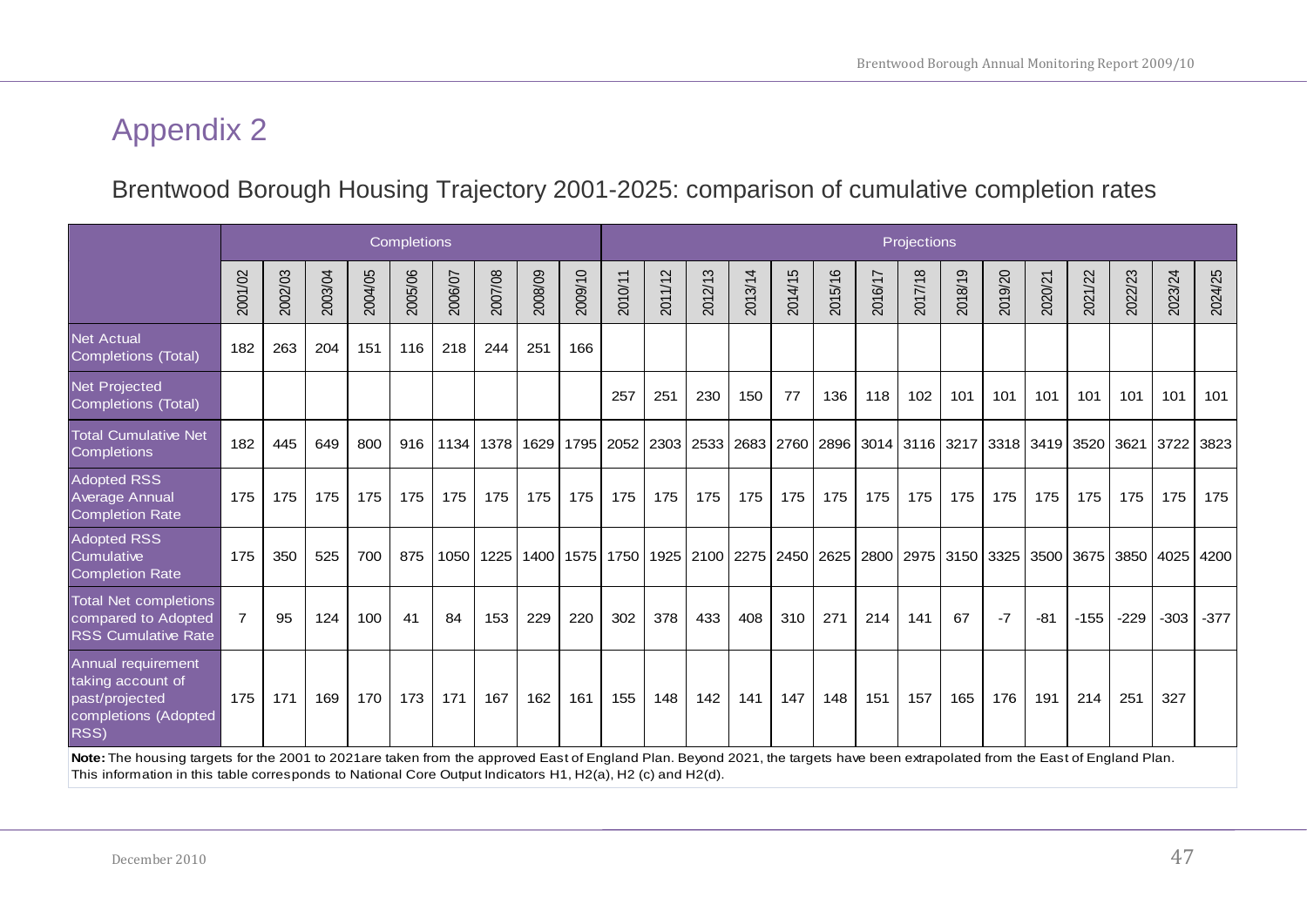### Brentwood Borough Housing Trajectory 2010-2025: site details

<span id="page-47-1"></span><span id="page-47-0"></span>

| Site name/address                                                | 2010/11      | 2011/12  | 2012/13  | 2013/14  | 2014/15  | 5/16<br>$\overline{20}$ | 2016/17      | 2017/18      | 2018/19      | 2019/20  | 2020/21      | 2021/22      | 2022/23  | 2023/24     | 2024/25      | Identified<br><b>Total</b> |
|------------------------------------------------------------------|--------------|----------|----------|----------|----------|-------------------------|--------------|--------------|--------------|----------|--------------|--------------|----------|-------------|--------------|----------------------------|
| <b>Extant Planning Permissions on Allocated Sites</b>            |              |          |          |          |          |                         |              |              |              |          |              |              |          |             |              |                            |
| Former British Gas Site, St James Road/Wharf Road, Brentwood     | 49           |          |          |          |          |                         |              |              |              |          |              |              |          |             |              | 49                         |
| Phase 4A - British Gas Site. St James Road/Wharf Road. Brentwood | $\Omega$     | 25       | 28       |          |          |                         |              |              |              |          |              |              |          |             |              | 53                         |
| Former Warley Hospital, Warley Hill, Warley                      | 60           | 60       | 60       | 50       |          |                         |              |              |              |          |              |              |          |             |              | 230                        |
| William Hunter Way car park site, William Hunter Way, Brentwood  |              |          | 14       |          |          |                         |              |              |              |          |              |              |          |             |              | 14                         |
| Highwood & Little Highwood Hospital, Geary Drive, Brentwood      |              |          | 50       | 50       | 50       | 53                      |              |              |              |          |              |              |          |             |              | 203                        |
|                                                                  | 109          | 85       | 152      | 100      | 50       | 53                      | $\Omega$     | $\bf{0}$     | $\mathbf{0}$ | $\bf{0}$ | $\mathbf{0}$ | $\bf{0}$     | $\Omega$ | $\mathbf 0$ | $\mathbf{0}$ | 549                        |
| Extant Planning Permissions on Unallocated Large Sites           |              |          |          |          |          |                         |              |              |              |          |              |              |          |             |              |                            |
| St Charles Youth Treatment Centre, Brentwood                     | 50           | 23       |          |          |          |                         |              |              |              |          |              |              |          |             |              | 73                         |
| Former Sam's Nightclub, Ongar Road, Brentwood                    | 54           | $\Omega$ |          |          |          |                         |              |              |              |          |              |              |          |             |              | 54                         |
| 43-53 Ingrave Road, Brentwood                                    |              | 11       |          |          |          |                         |              |              |              |          |              |              |          |             |              | 11                         |
| St Helens RC Infants School, Queens Road, Brentwood              |              | 40       |          |          |          |                         |              |              |              |          |              |              |          |             |              | 40                         |
| Land rear of the Grange, 93 Queens Road, Brentwood               |              | 12       |          |          |          |                         |              |              |              |          |              |              |          |             |              | 12                         |
| 122-124 Station Road, West Horndon                               |              | 11       |          |          |          |                         |              |              |              |          |              |              |          |             |              | 11                         |
| Land rear of Sylvia Avenue/Brindles Close, Hutton                |              | 16       | 16       |          |          |                         |              |              |              |          |              |              |          |             |              | 32                         |
| Willowbrook Primary School, Brookfield Close, Hutton             |              |          | 36       |          |          |                         |              |              |              |          |              |              |          |             |              | 36                         |
|                                                                  | 104          | 113      | 52       | $\Omega$ | $\bf{0}$ | $\bf{0}$                | $\mathbf{0}$ | $\bf{0}$     | $\Omega$     | $\Omega$ | $\bf{0}$     | $\bf{0}$     | $\Omega$ | $\Omega$    | $\mathbf{0}$ | 269                        |
| <b>Extant Planning Permissions on Small Sites</b>                |              |          |          |          |          |                         |              |              |              |          |              |              |          |             |              |                            |
|                                                                  | 44           | 53       | 26       | 30       | 6        | $\bf{0}$                | $\Omega$     | $\bf{0}$     | $\bf{0}$     | $\bf{0}$ | $\mathbf{0}$ | $\bf{0}$     | 0        | $\bf{0}$    | $\bf{0}$     | 159                        |
| <b>Residual Allocated Sites</b>                                  |              |          |          |          |          |                         |              |              |              |          |              |              |          |             |              |                            |
| Land north of Highwood Close, Brentwood                          |              |          |          |          |          |                         | 16           |              |              |          |              |              |          |             |              | 16                         |
|                                                                  | $\mathbf 0$  | $\Omega$ | $\bf{0}$ | $\bf{0}$ | $\bf{0}$ | $\bf{0}$                | 16           | $\mathbf{0}$ | $\bf{0}$     | $\Omega$ | $\mathbf{0}$ | 0            | $\bf{0}$ | $\bf{0}$    | $\mathbf{0}$ | 16                         |
| <b>Contingent Sites</b>                                          |              |          |          |          |          |                         |              |              |              |          |              |              |          |             |              |                            |
| Essex County Fire Brigade HQ, Rayleigh Road, Brentwood           |              |          |          | 20       | 21       | $\mathbf 0$             |              |              |              |          |              |              |          |             |              | 41                         |
| <b>Keys Hall</b>                                                 |              |          |          |          |          | 35                      |              |              |              |          |              |              |          |             |              | 35                         |
|                                                                  | $\mathbf{0}$ | $\Omega$ | $\bf{0}$ | 20       | 21       | 35                      | $\bf{0}$     | $\bf{0}$     | $\bf{0}$     | $\bf{0}$ | $\mathbf{0}$ | $\mathbf{0}$ | $\bf{0}$ | $\bf{0}$    | $\Omega$     | 76                         |
| Windfalls                                                        |              |          |          |          |          |                         |              |              |              |          |              |              |          |             |              |                            |
| <b>Large UCS Sites</b>                                           |              |          |          |          |          |                         | 24           | 24           | 23           | 23       | 23           | 23           | 23       | 23          | 23           | 209                        |
| <b>Small Site Windfalls</b>                                      |              |          |          |          |          | 48                      | 38           | 38           | 38           | 38       | 38           | 38           | 38       | 38          | 38           | 390                        |
| Large Site Windfalls                                             |              |          |          |          |          |                         | 40           | 40           | 40           | 40       | 40           | 40           | 40       | 40          | 40           | 360                        |
|                                                                  | $\bf{0}$     | $\bf{0}$ | $\bf{0}$ | $\bf{0}$ | $\bf{0}$ | 48                      | 102          | 102          | 101          | 101      | 101          | 101          | 101      | 101         | 101          | 959                        |
| <b>TOTALS</b>                                                    | 257          | 251      | 230      | 150      | 77       | 136                     | 118          | 102          | 101          | 101      | 101          | 101          | 101      | 101         | 101          | 2,028                      |
|                                                                  |              |          |          |          |          |                         |              |              |              |          |              |              |          |             |              |                            |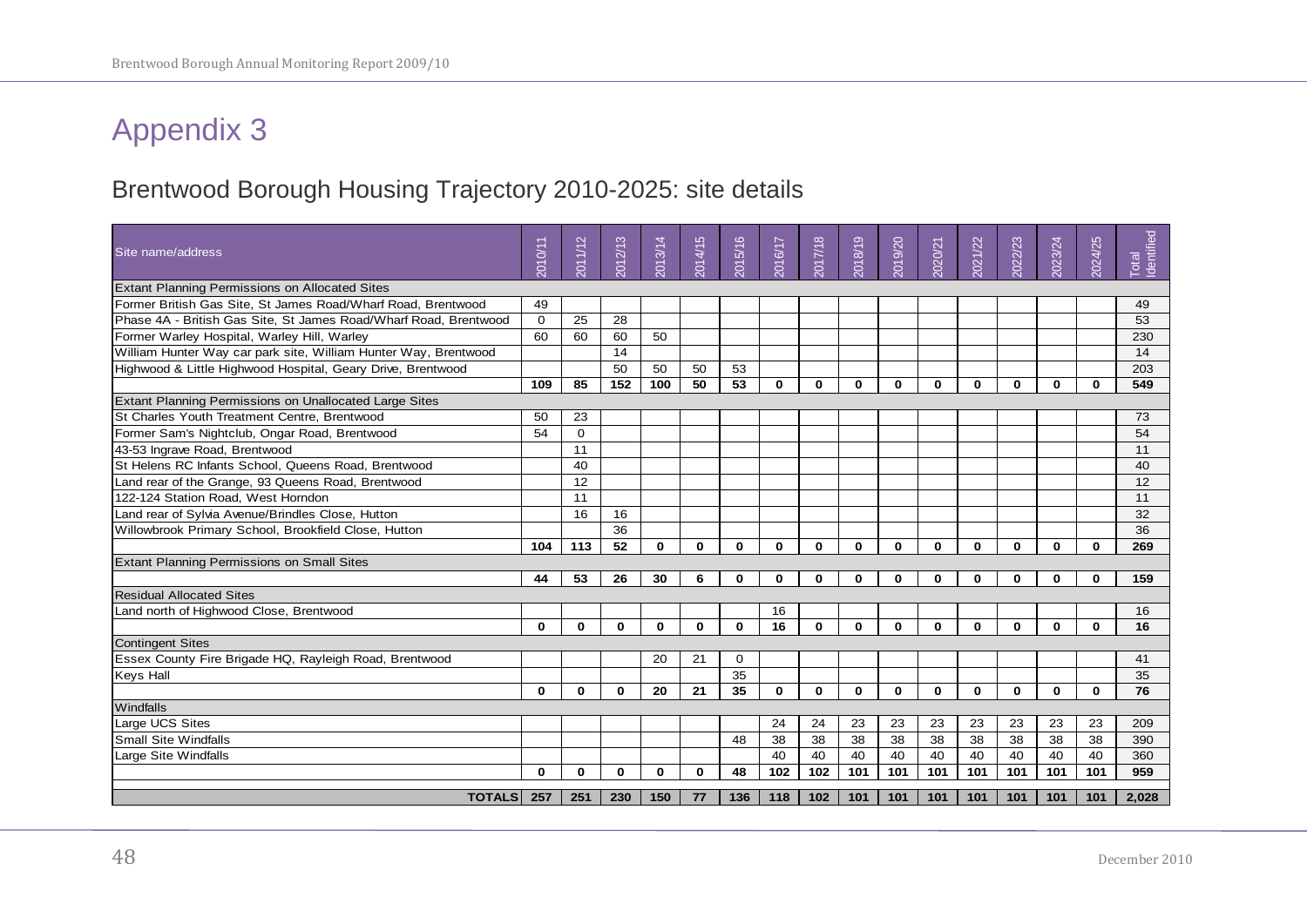### <span id="page-48-1"></span><span id="page-48-0"></span>Brentwood Replacement Local Plan Detailed Policy Targets and Indicators

Following the direction issued by the Secretary of State setting out which RLP polices had been saved, 28 polices were deleted as of 24 August 2008. Of these deleted policies three were included within the list of local policy indicators (H1: Residential Provision 1996-2011, GB28: Landscape Enhancement, and C1: Sites of Special Scientific Interest). Consequently these polices are no longer included in the list of local output indicators and targets set out below.

### <span id="page-48-2"></span>Core Policies

| Policy           | <b>CP1(vi) Retention of Existing Residential Accommodation</b>                                    |
|------------------|---------------------------------------------------------------------------------------------------|
| Target           | No overall net loss in the number of existing residential units                                   |
| <b>Indicator</b> | Planning permissions for change of use/redevelopment involving<br>existing residential properties |

### <span id="page-48-3"></span>Housing

| Policy           | H5 Changes of Use of Upper Floors                                                                                          |
|------------------|----------------------------------------------------------------------------------------------------------------------------|
| Target           | Year on year increase in the number of residential units above<br>commercial premises in the Borough's main shopping areas |
| <b>Indicator</b> | Residential completions as a result of change of use above<br>commercial premises                                          |

| Policy           | <b>H6 Small Unit Accommodation</b>                                                   |
|------------------|--------------------------------------------------------------------------------------|
| Target           | At least 50% of units on relevant sites being 1 or 2 bedroom properties              |
| <b>Indicator</b> | Mix of residential unit sizes in planning permissions for residential<br>development |

| Policy           | <b>H9 Affordable Housing on Larger Sites</b>                                                      |
|------------------|---------------------------------------------------------------------------------------------------|
| Target           | At least 35% Affordable Housing on all suitable sites                                             |
| <b>Indicator</b> | Affordable Housing numbers granted planning permission as a<br>proportion of total site provision |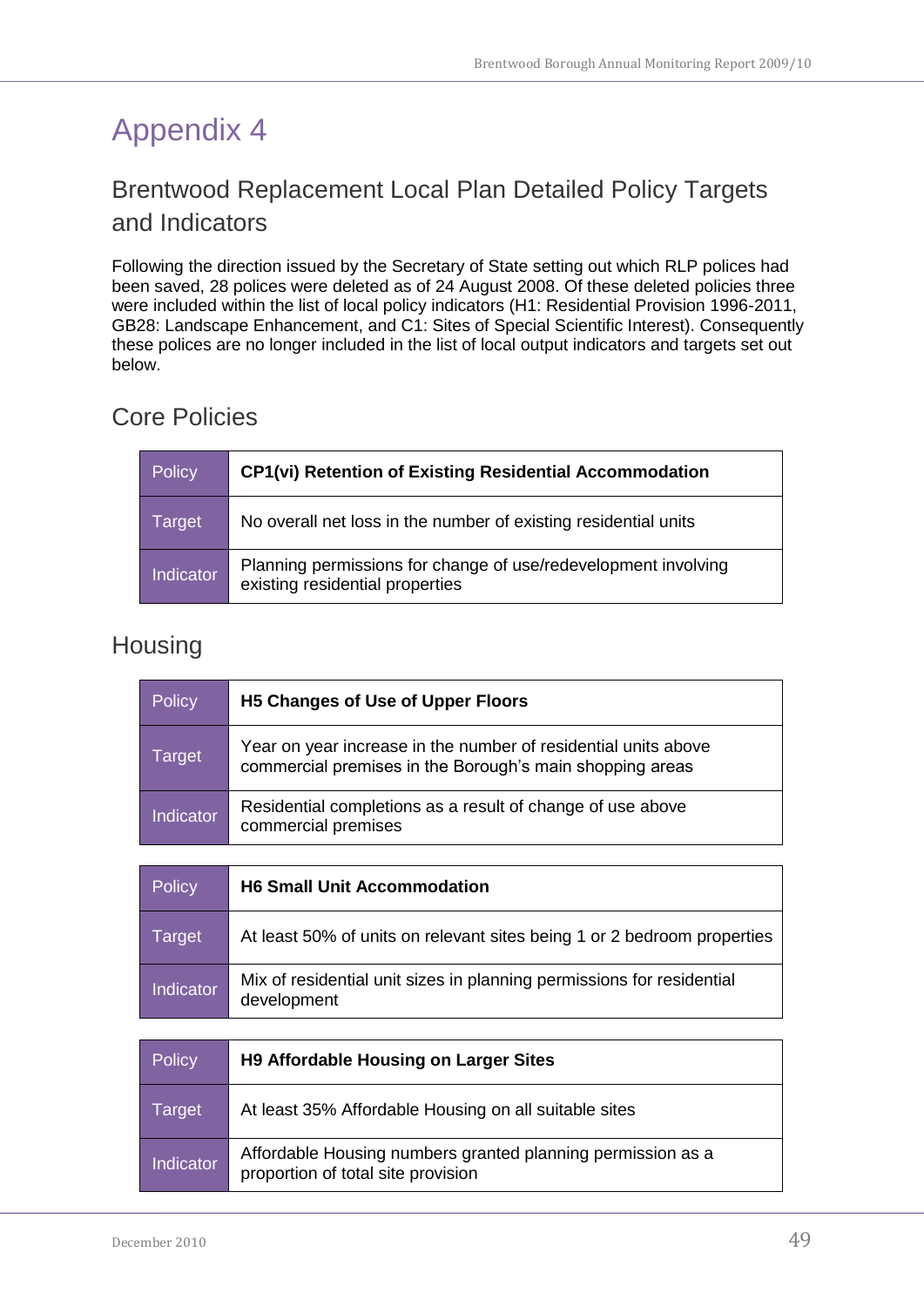| Policy           | <b>H14 Housing Density</b>                                                                                                                                                                     |
|------------------|------------------------------------------------------------------------------------------------------------------------------------------------------------------------------------------------|
| Target           | Densities of not fewer than 65 dwellings per hectare in central areas or<br>other location with good public transport accessibility, and not fewer<br>than 30 dwellings per hectare elsewhere. |
| <b>Indicator</b> | Percentage of planning permissions for residential development<br>meeting the target                                                                                                           |

## <span id="page-49-0"></span>Employment

| Policy    | <b>E1 Areas Allocated for General Employment</b>                                                                              |
|-----------|-------------------------------------------------------------------------------------------------------------------------------|
| Target    | Wider choice of employment opportunities through the provision of<br>additional B1(c), B2 and B8 uses                         |
| Indicator | Net change in floor space for B1(a), B1(b), B1(c), B2 and B8 as a<br>result of planning permissions, including changes of use |

| <b>Policy</b> | <b>E4 Sites for Additional Employment Land</b>                                                            |
|---------------|-----------------------------------------------------------------------------------------------------------|
| Target        | 1 hectare of net additional employment land being achieved by 2011<br>within the Borough                  |
| Indicator     | Net change in employment land provision as a result of planning<br>permissions for B1, B2 and B8 purposes |

## <span id="page-49-1"></span>**Transport**

| <b>Policy</b> | <b>T1 Travel Plans</b>                  |
|---------------|-----------------------------------------|
| Target        | To promote the adoption of Travel Plans |
| Indicator     | Number of Travel Plans agreed each year |
|               |                                         |

| Policy    | <b>T14 Cycling</b>                                 |
|-----------|----------------------------------------------------|
| Target    | To improve cycle facilities                        |
| Indicator | Length of additional cycle ways provided each year |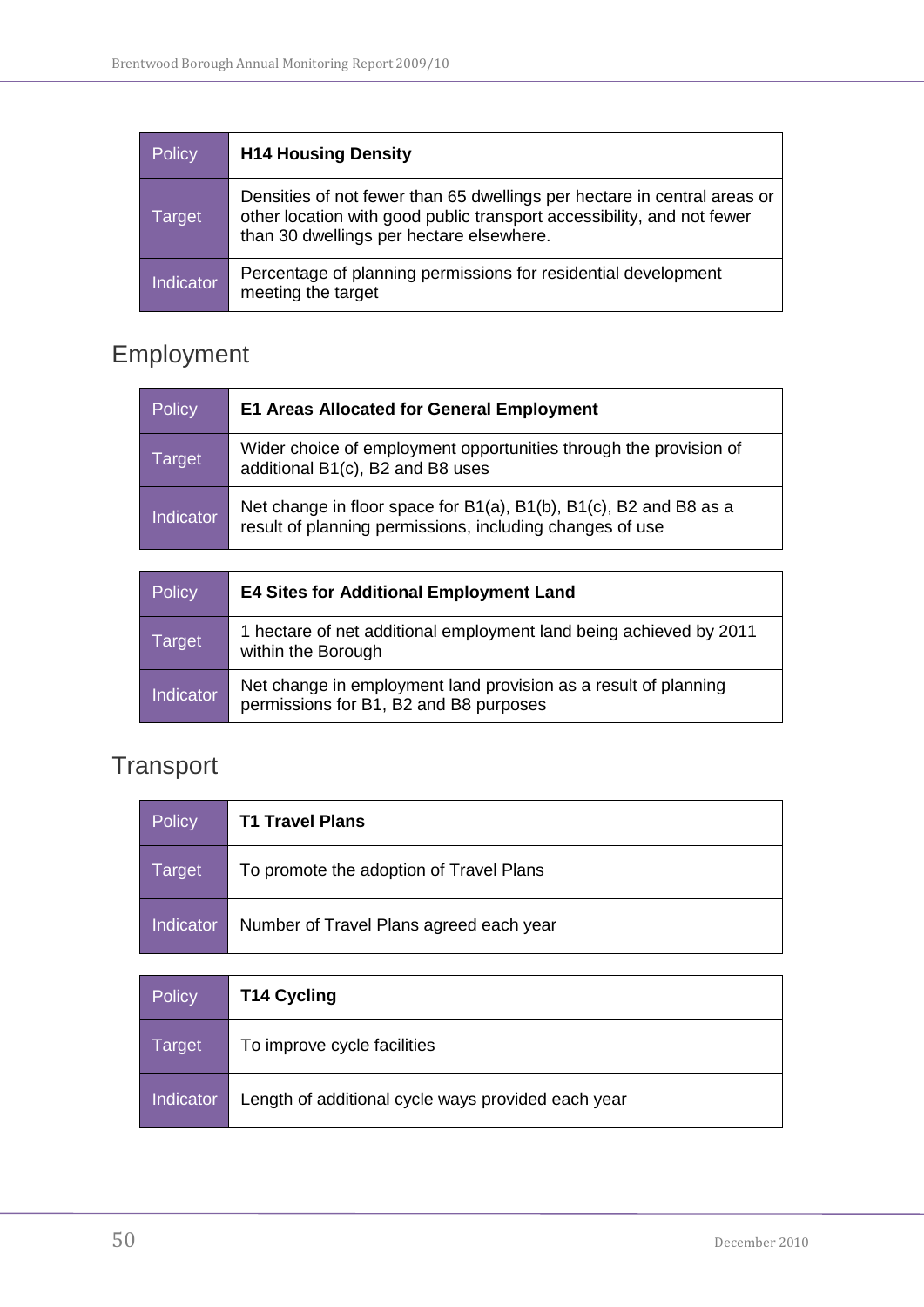## <span id="page-50-0"></span>Green Belt and the Countryside

| <b>Policy</b> | <b>GB1 New Development</b>                                                                                  |
|---------------|-------------------------------------------------------------------------------------------------------------|
| Target        | To restrict inappropriate development in the Green Belt                                                     |
| Indicator     | Number of permissions granted for development in the Green Belt not<br>in accordance with Green Belt policy |

| <b>Policy</b>    | <b>GB3 Settlements Excluded from the Green Belt</b>                                                                                          |
|------------------|----------------------------------------------------------------------------------------------------------------------------------------------|
| Target           | At least 90% of all new housing development to be located on<br>previously developed land or through the conversion of existing<br>buildings |
| <b>Indicator</b> | Permissions for new housing on previously developed land or through<br>the conversion of existing buildings                                  |

| Policy    | <b>GB5 Extensions to Dwellings</b>                                                                                     |
|-----------|------------------------------------------------------------------------------------------------------------------------|
| Target    | To restrict the size of residential extensions in the Green Belt to 37<br>sqm above the original habitable floor space |
| Indicator | The number of permissions for residential extensions above the 37<br>sqm limit                                         |

| <b>Policy</b>    | <b>GB6 Replacement Dwellings</b>                                                                                      |
|------------------|-----------------------------------------------------------------------------------------------------------------------|
| Target           | To restrict the size of replacement dwellings in the Green Belt to 37<br>sqm above the original habitable floor space |
| <b>Indicator</b> | The number of permissions for replacement dwellings that exceed the<br>37 sqm limit                                   |

| Policy           | <b>GB16 Residential Conversions</b>                                         |
|------------------|-----------------------------------------------------------------------------|
| Target           | To restrict the re-use of rural buildings for residential purposes          |
| <b>Indicator</b> | Number of planning permissions for residential re-use of rural<br>buildings |

| Policy | <b>GB27 Access to the Countryside</b>                          |
|--------|----------------------------------------------------------------|
| Target | To enhance and extend the Borough's rural public rights of way |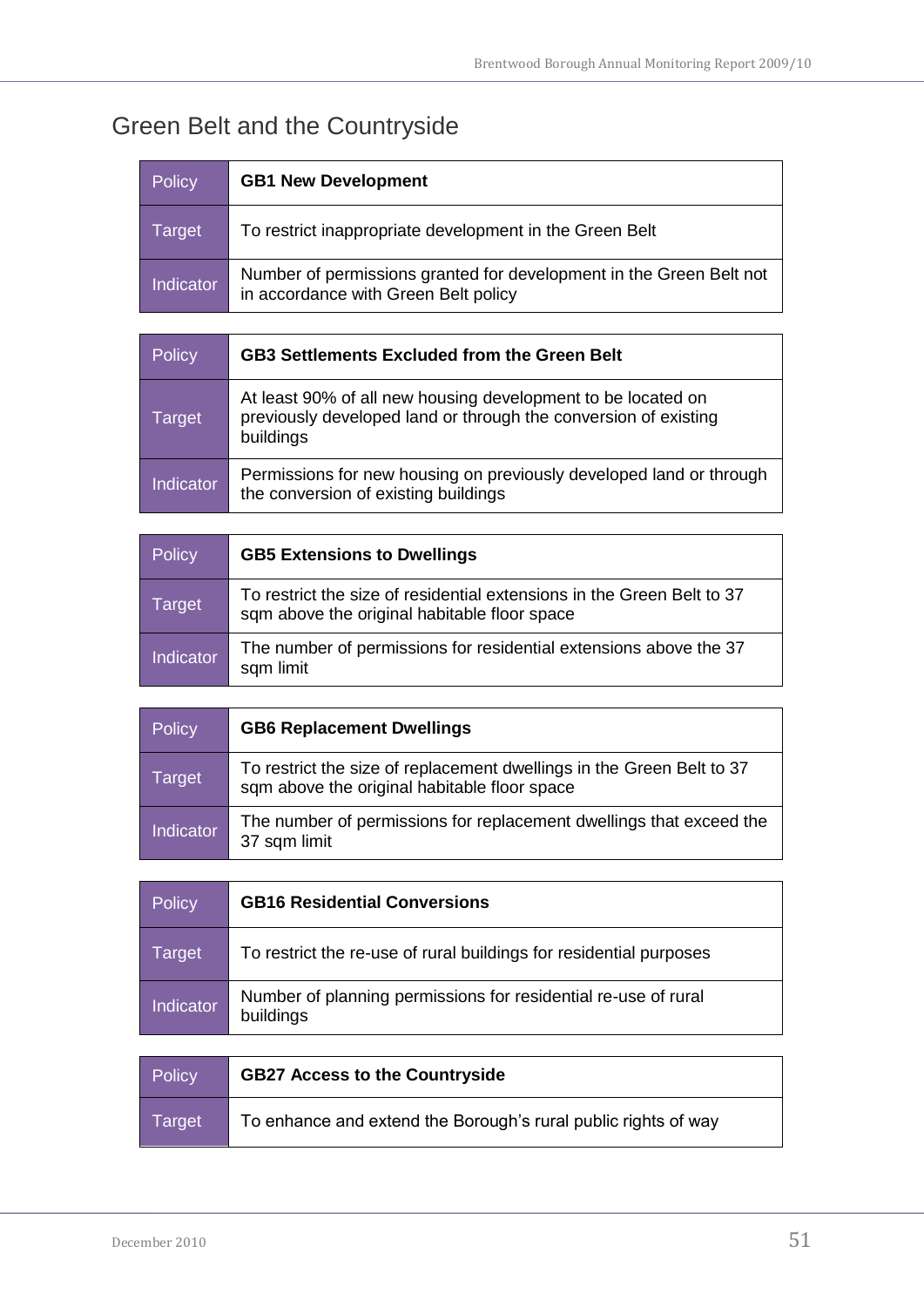Indicator Length of improved and new rural public rights of way

### <span id="page-51-0"></span>Sports & Leisure, Tourism and Community Services

| Policy           | LT2 Development of Existing Urban Open Spaces                                                                                                  |
|------------------|------------------------------------------------------------------------------------------------------------------------------------------------|
| Target           | To restrict the loss of Urban Open Space                                                                                                       |
| <b>Indicator</b> | Number of permissions for development involving the loss Urban<br>Open Space<br>Net amount of Urban Open Space lost as a result of development |

| Policy    | LT3 Areas Deficient in Open Space                                                          |
|-----------|--------------------------------------------------------------------------------------------|
| Target    | To reduce deficiencies in formal and informal open space, play areas<br>and play equipment |
| Indicator | Net increase in formal and informal open space, play areas and play<br>equipment           |

| Policy           | <b>LT11 Retention of Existing Local Community Facilities</b>                                                             |
|------------------|--------------------------------------------------------------------------------------------------------------------------|
| Target           | To restrict the loss of local community facilities                                                                       |
| <b>Indicator</b> | Number of permissions for redevelopment or change of use resulting<br>in the loss of existing local community facilities |

| Policy    | <b>LT14 Recreational Routes</b>                          |
|-----------|----------------------------------------------------------|
| Target    | To develop a network of recreational routes              |
| Indicator | Length of new recreational routes provided, year on year |

### <span id="page-51-1"></span>Conservation and Protection of the Environment

| Policy | C3 County Wildlife Sites, Local Nature Reserves and Other<br><b>Habitats and Natural Features of Local Value</b> |
|--------|------------------------------------------------------------------------------------------------------------------|
| Target | To prevent harm to protected flora, fauna and their habitats and to<br>sites of nature conservation value        |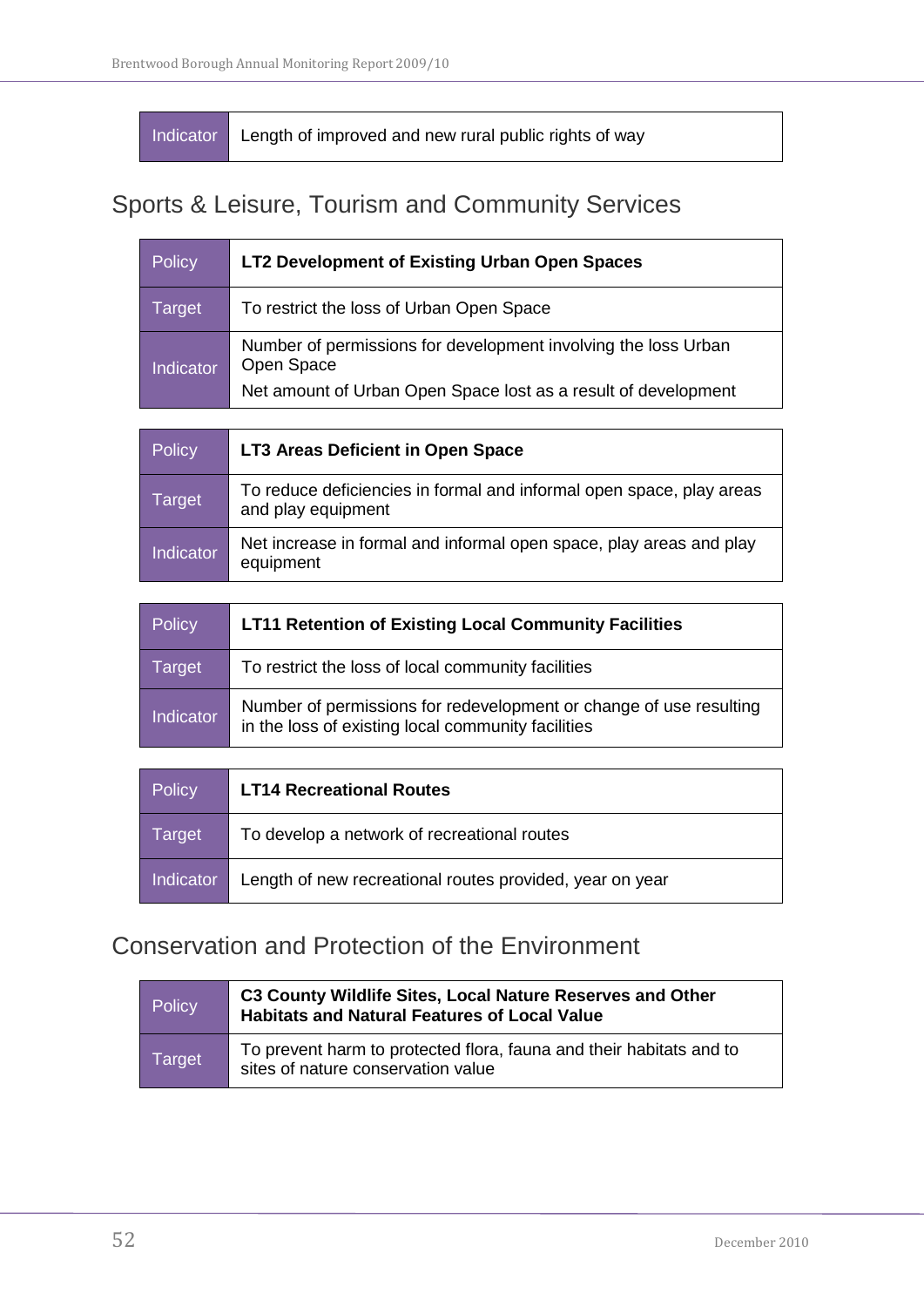| <b>Indicator</b> | Number of permissions for development adversely affecting species<br>and habitats covered by the Essex or Brentwood Biodiversity Action<br><b>Plans</b> |
|------------------|---------------------------------------------------------------------------------------------------------------------------------------------------------|
|                  | Number of permissions for development adversely affecting a County<br><b>Wildlife Site or Local Nature Reserve</b>                                      |
|                  |                                                                                                                                                         |
|                  |                                                                                                                                                         |
| <b>Policy</b>    | <b>C7 Development Affecting Preserved Trees, Ancient Woodlands</b><br>and Trees in Conservation Areas                                                   |
| Target           | To prevent the loss of preserved trees                                                                                                                  |

| Policy    | <b>C15 Listed Buildings - Demolition, Alterations or Extensions</b> |
|-----------|---------------------------------------------------------------------|
| Target    | To maintain the Borough's listed buildings                          |
| Indicator | Number of consents for demolition of a listed building              |

### <span id="page-52-0"></span>Infrastructure and Resources

person properties

| <b>Policy</b>    | IR3 Protecting The Best and Most Versatile Agricultural Land                 |
|------------------|------------------------------------------------------------------------------|
| Target           | To restrict the loss of the best and most versatile agricultural land        |
| <b>Indicator</b> | Number of permissions for development on Grade 2 and 3a<br>agricultural land |

### <span id="page-52-1"></span>Town Centre

| <b>Policy</b>    | TC4 Use of Upper Floors above Commercial Properties                                                     |
|------------------|---------------------------------------------------------------------------------------------------------|
| Target           | To provide further residential accommodation above commercial<br>premises within the town centre        |
| <b>Indicator</b> | Number of permissions for residential accommodation above<br>commercial premises within the town centre |
|                  |                                                                                                         |
| <b>Policy</b>    | <b>TC5 Type of Accommodation</b>                                                                        |
| Target           | All new residential accommodation in the town centre to be one or two<br>naroon nronartion              |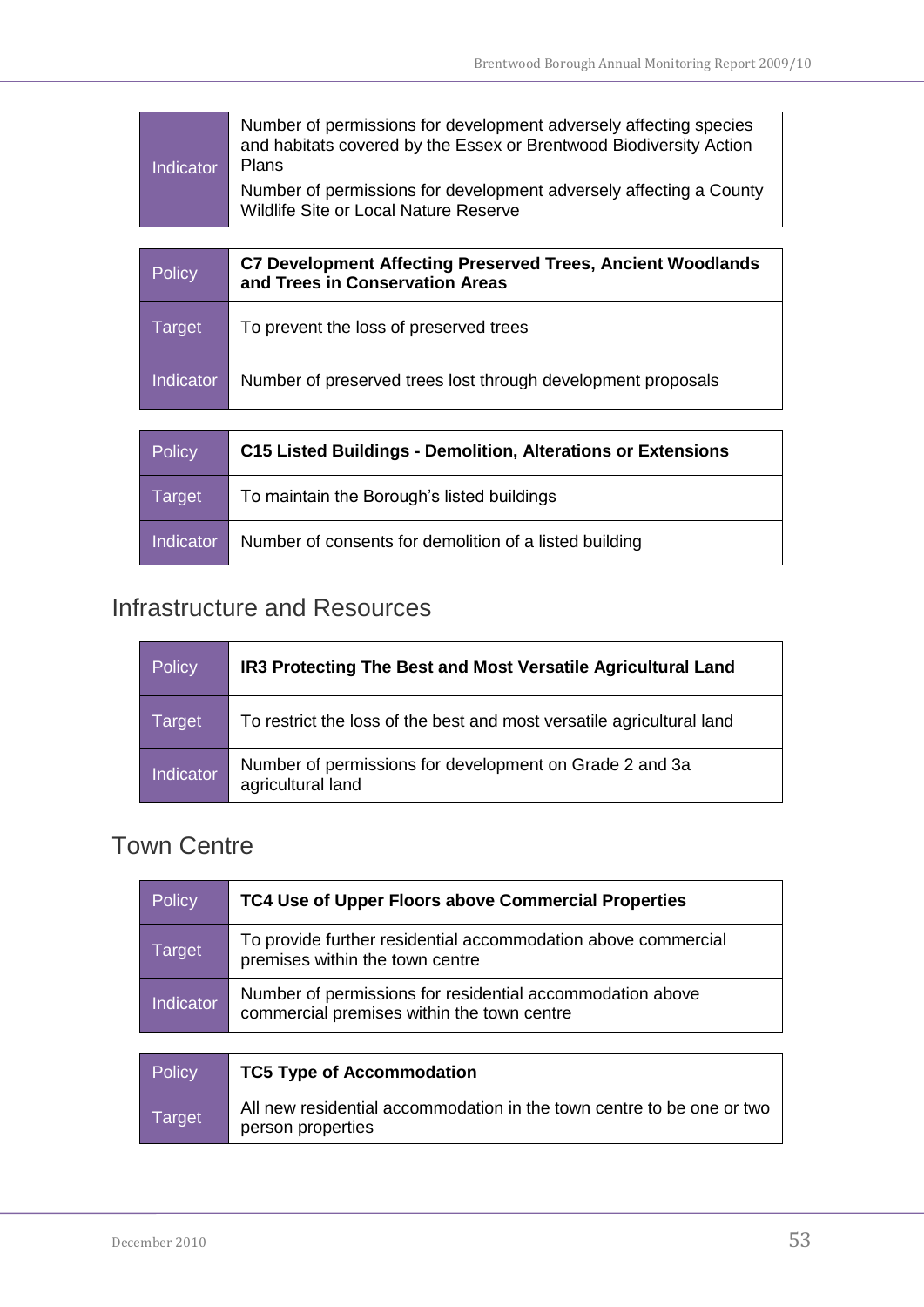| <b>Indicator</b> | Percentage of permissions involving residential accommodation within<br>the town centre that are one or two person properties |
|------------------|-------------------------------------------------------------------------------------------------------------------------------|
|                  |                                                                                                                               |
| <b>Policy</b>    | <b>TC7 Non-Retail Uses</b>                                                                                                    |
| Target           | To retain an appropriate balance of retail units within the town centre<br>shopping areas                                     |
| Indicator        | Number of permissions granted for non retail uses beyond the<br>thresholds                                                    |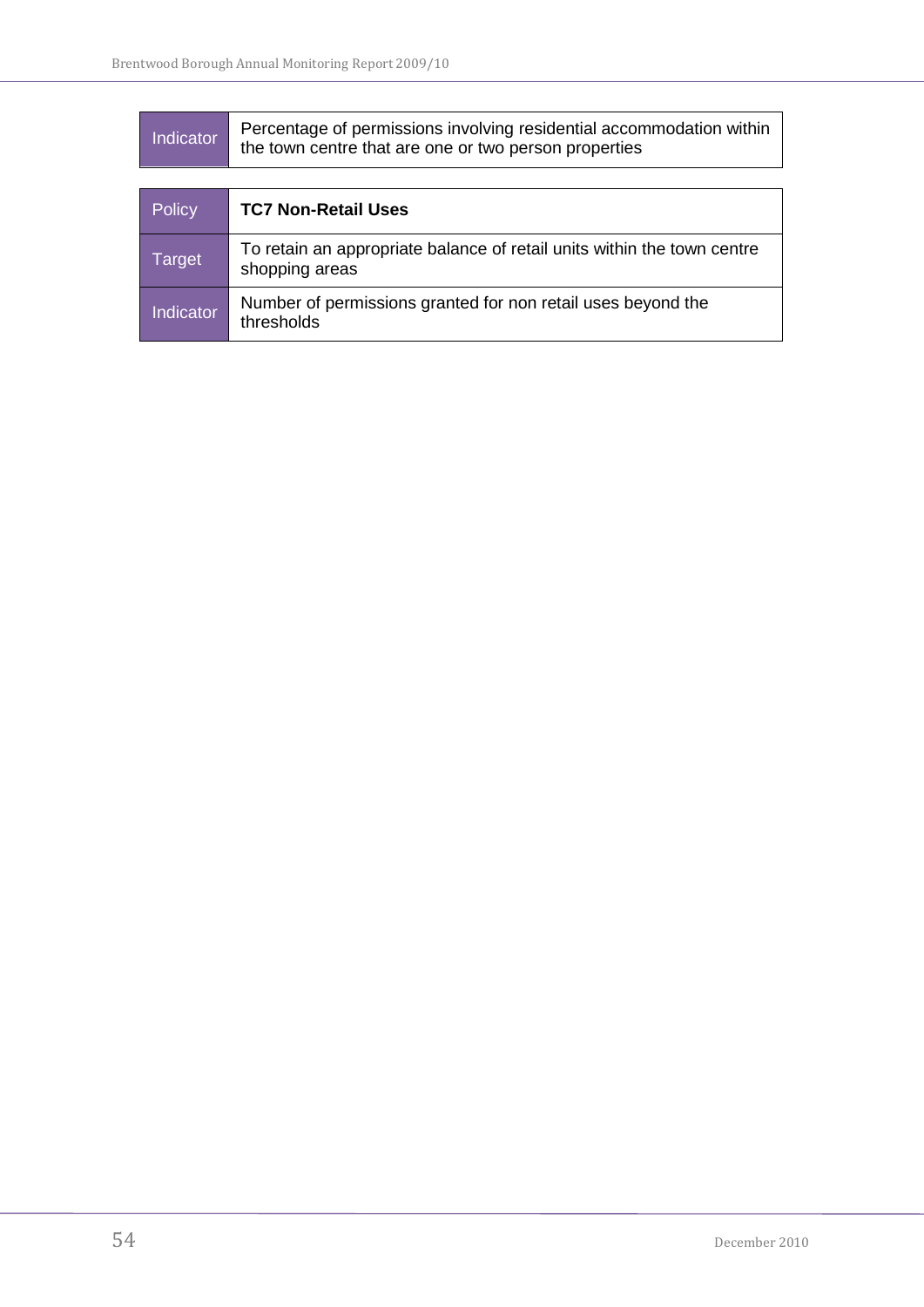### <span id="page-54-1"></span><span id="page-54-0"></span>Adopted Local Plan Policy Usage 2007/08 – 2009/10

| Replacement Local Plan (2005) |                                                                                 | <b>Number of Applications</b> |                |                         |
|-------------------------------|---------------------------------------------------------------------------------|-------------------------------|----------------|-------------------------|
| Policy<br>Ref.                | <b>Policy Title</b>                                                             | 2007/<br>08                   | 2008/<br>09    | 2009/<br>10             |
| <b>Core Policies</b>          |                                                                                 |                               |                |                         |
| CP <sub>1</sub>               | <b>General Development Criteria</b>                                             | 1188                          | 956            | 887                     |
| CP <sub>2</sub>               | New Development & Sustainable Transport Choices                                 | 24                            | 25             | 12                      |
| CP <sub>3</sub>               | <b>Transport Assessments</b>                                                    | $\overline{7}$                | 12             | 5                       |
| CP4                           | The Provision of Infrastructure and Community Facilities                        | 1                             | $\overline{7}$ | $\overline{3}$          |
| Housing                       |                                                                                 |                               |                |                         |
| H1                            | <b>Residential Provision 1996-2011</b>                                          | $\overline{2}$                | 2              | 3                       |
| H <sub>2</sub>                | <b>Housing Land Availability Monitor</b>                                        | $\overline{0}$                | $\overline{0}$ | $\overline{\mathbf{0}}$ |
| H <sub>3</sub>                | <b>Community Uses in Residential Development</b>                                | $\mathbf 0$                   | $\overline{3}$ | $\bf{0}$                |
| H4                            | <b>Mixed Use Development</b>                                                    | $\overline{3}$                | $\overline{0}$ | $\overline{\mathbf{3}}$ |
| H <sub>5</sub>                | Change of Use of Upper Floors                                                   | 8                             | 10             | $\overline{\mathbf{2}}$ |
| H <sub>6</sub>                | <b>Small Unit Accommodation</b>                                                 | 20                            | 18             | $\overline{15}$         |
| H7                            | <b>Single Storey Dwellings</b>                                                  | 66                            | 60             | 27                      |
| H <sub>8</sub>                | Conversions                                                                     | 11                            | 11             | $\mathbf{3}$            |
| H <sub>9</sub>                | Affordable Housing on Larger Sites                                              | 3                             | 6              | $6\phantom{1}$          |
| H <sub>10</sub>               | <b>Affordable Rural Housing</b>                                                 | $\overline{0}$                | $\overline{0}$ | $\mathbf 0$             |
| H11                           | Supported Accommodation                                                         | $\overline{2}$                | 1              | 3                       |
| H <sub>12</sub>               | <b>Residential Homes</b>                                                        | $\overline{3}$                | $\overline{0}$ | $\overline{\mathbf{0}}$ |
| H <sub>13</sub>               | <b>Permanent Sites for Gypsy Travellers</b>                                     | $\overline{4}$                | 3              | 1                       |
| H14                           | <b>Housing Density</b>                                                          | 21                            | 36             | 18                      |
| H <sub>15</sub>               | <b>Hutton Mount</b>                                                             | 40                            | 40             | 28                      |
| H16                           | Lifetime Homes                                                                  | 62                            | 83             | 24                      |
| H17                           | <b>Dormer Windows</b>                                                           | 220                           | 185            | 107                     |
| H <sub>18</sub>               | <b>Satellite Dishes</b><br>$\overline{4}$<br>0                                  |                               |                | $\mathbf 2$             |
| Employment                    |                                                                                 |                               |                |                         |
| E1                            | Areas Allocated for General Employment                                          | 13                            | 16             | 11                      |
| E <sub>2</sub>                | <b>Areas Allocated for Office Purposes</b>                                      | 5                             | $\overline{4}$ | $\overline{7}$          |
| E <sub>3</sub>                | <b>BT Office Site</b>                                                           | $\mathbf 0$                   | $\overline{0}$ | $\bf{0}$                |
| E4                            | Sites for Additional Employment Land                                            | $\overline{0}$                | $\overline{2}$ | $\overline{\mathbf{0}}$ |
| E <sub>5</sub>                | Land Adjacent to the Council Depot, Warley                                      | 0                             | 0              | 0                       |
| E <sub>6</sub>                | Childerditch Industrial Park, Warley                                            | 1                             | 0              | 3                       |
| E7                            | <b>Employment in Village Settlements Excluded from the</b><br><b>Green Belt</b> | $\overline{0}$                | 0              | 0                       |
| E <sub>8</sub>                | <b>Employment Development Criteria</b>                                          | 14                            | 19             | 10                      |
| Shopping                      |                                                                                 |                               |                |                         |
| S <sub>1</sub>                | New Major Retail Developments                                                   | 0                             | 1              | 0                       |
| <b>S2</b>                     | <b>Retail Market</b>                                                            | $\overline{0}$                | $\overline{0}$ | $\bf{0}$                |
| S <sub>3</sub>                | <b>Petrol Filling Station Retail Facilities</b>                                 | $\mathbf 0$                   | 0              | 0                       |
| S <sub>4</sub>                | Non-Retail Uses within Local Shopping Centres and<br>Parades                    | 12                            | 20             | 16                      |
| <b>Transport</b>              |                                                                                 |                               |                |                         |
| T1                            | <b>Travel Plans</b>                                                             | 1                             | 8              | 4                       |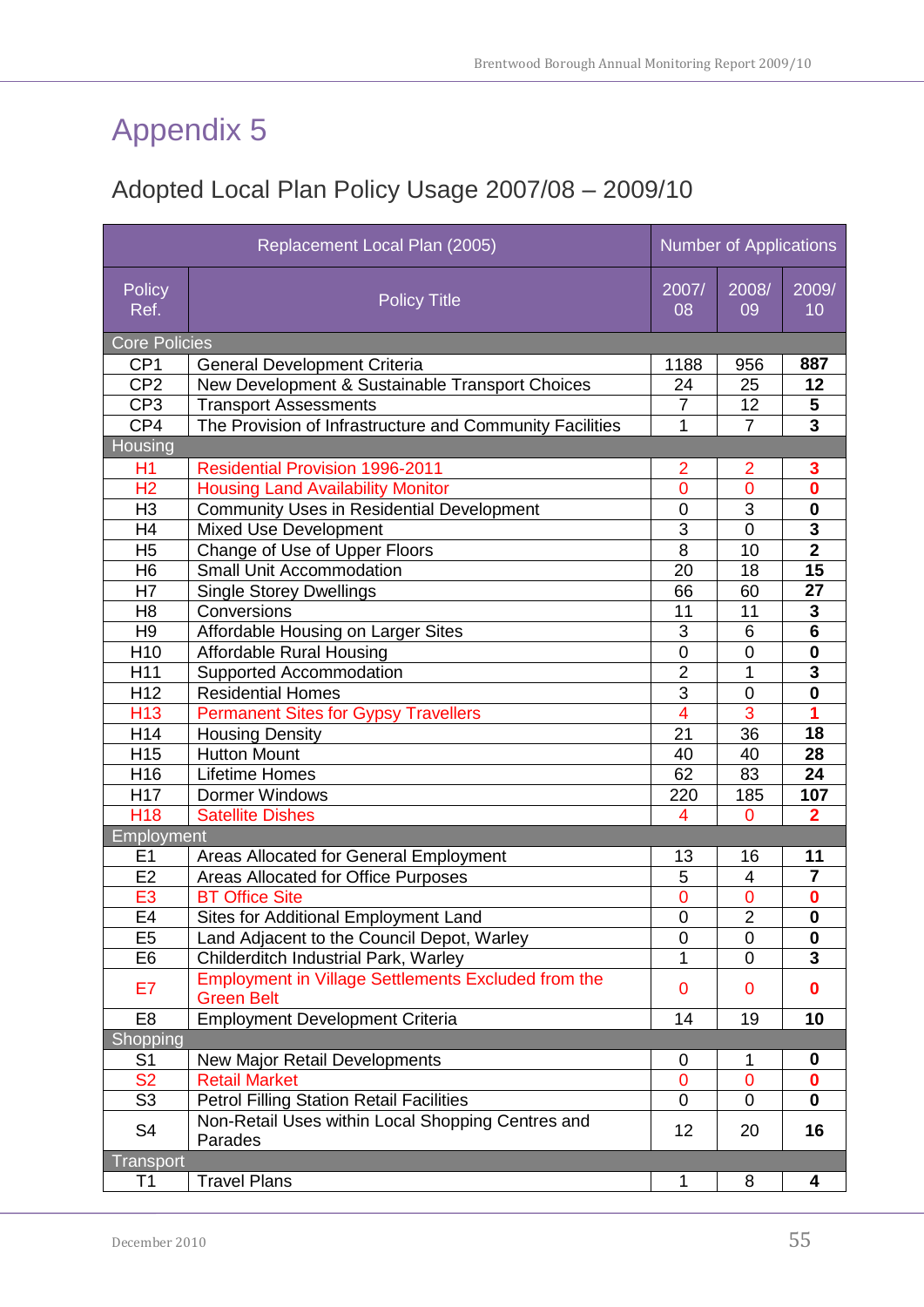| T <sub>2</sub>  | New Development & Highway Considerations                   | 58                      | 142            | 130                     |
|-----------------|------------------------------------------------------------|-------------------------|----------------|-------------------------|
| T3              | <b>Traffic Management</b>                                  |                         | 0              | 0                       |
| T4              | Lorry Traffic in Residential and Other Inappropriate Roads | 0<br>$\overline{2}$     | $\overline{0}$ | 1                       |
| T5              | Parking - General                                          | 42                      | 70             | 39                      |
| T <sub>6</sub>  | <b>Public Car Parking Strategy</b>                         | $\overline{2}$          | $\overline{2}$ | $\overline{\mathbf{2}}$ |
| T7              | <b>Off-Street Public Car Parking</b>                       | 1                       | 1              | $\overline{2}$          |
| T <sub>8</sub>  | <b>On-Street Parking</b>                                   | $\mathbf 0$             | $\mathbf 0$    | 0                       |
| T9              | <b>Commuter Car Parking</b>                                | 1                       | 0              | $\mathbf 0$             |
| T <sub>10</sub> | <b>Access for Persons with Disabilities</b>                | 1                       | 4              | $\mathbf 0$             |
| T <sub>11</sub> | <b>Bus Services</b>                                        | $\overline{0}$          | $\overline{0}$ | $\mathbf 0$             |
| T <sub>12</sub> | <b>Rail Services</b>                                       | $\mathbf 0$             | 0              | $\mathbf 0$             |
| T <sub>13</sub> | <b>Taxis</b>                                               | $\overline{0}$          | $\overline{0}$ | 1                       |
| T14             | Cycling                                                    | 3                       | 8              | $\overline{\mathbf{2}}$ |
| T <sub>15</sub> | <b>Pedestrian Facilities</b>                               | 1                       | $\overline{5}$ | 0                       |
|                 | Green Belt and the Countryside                             |                         |                |                         |
| GB1             | New Development                                            | 103                     | 119            | 140                     |
| GB <sub>2</sub> | <b>Development Criteria</b>                                | 230                     | 205            | 224                     |
| GB <sub>3</sub> | Settlements Excluded from the Green Belt                   | 1                       | $\overline{0}$ | 4                       |
| GB4             | <b>Established Areas of Development</b>                    | 11                      | 15             | 9                       |
| GB <sub>5</sub> | <b>Extensions to Dwellings</b>                             | 66                      | 60             | 63                      |
| GB <sub>6</sub> | <b>Replacement Dwellings</b>                               | 12                      | 14             | 13                      |
| GB7             | Garages, Swimming Pool/Enclosures and Outbuildings         | 39                      | 36             | 34                      |
| GB <sub>8</sub> | <b>Extensions to Gardens</b>                               | 3                       | 0              | $\overline{2}$          |
| GB9             | <b>Haverings Grove</b>                                     | $\overline{0}$          | 0              | $\overline{\mathbf{2}}$ |
| <b>GB10</b>     | Subdivision of Dwellings                                   | $\mathbf 0$             | $\overline{0}$ | $\overline{\mathbf{0}}$ |
| <b>GB11</b>     | <b>Temporary Siting of Mobile Homes</b>                    | 1                       | 6              | $\mathbf 1$             |
| <b>GB12</b>     | Permanent Dwellings for Agricultural Workers               | 3                       | $\overline{6}$ | $\overline{2}$          |
| <b>GB13</b>     | Removal of Agricultural Occupancy Condition                | 1                       | 1              | $\mathbf 0$             |
| <b>GB14</b>     | <b>Agricultural Buildings</b>                              | $\overline{2}$          | 5              | $\overline{\mathbf{3}}$ |
|                 | Re-Use and Adaptation of Rural Buildings for Small-Scale   |                         |                |                         |
| <b>GB15</b>     | Employment, Tourism, Leisure and Community Uses            | 12                      | 15             | 18                      |
| <b>GB16</b>     | <b>Residential Conversions</b>                             | $\mathbf 5$             | 8              | 11                      |
| <b>GB17</b>     | Conversion or Change of Use of Listed Buildings            | 8                       | 5              | $\mathbf 3$             |
| <b>GB18</b>     | <b>Existing Inappropriate Development Sites</b>            | 11                      | 8              | $6\phantom{1}$          |
| <b>GB19</b>     | Farm Shops and Retailing                                   | 0                       | $\overline{2}$ | 1                       |
| <b>GB20</b>     | <b>Garden Centres</b>                                      | $\overline{0}$          | $\overline{0}$ |                         |
| <b>GB21</b>     | <b>Cemeteries</b>                                          |                         | $\mathbf 0$    | 1                       |
| GB22            | <b>Outdoor Sports Facilities</b>                           | $\mathsf 3$             | 11             | 5                       |
| GB23            | <b>Ancillary Buildings</b>                                 | $\overline{7}$          | 5              | $\overline{\mathbf{3}}$ |
| <b>GB24</b>     | <b>Golf Courses</b>                                        | $\overline{2}$          |                | $\bf{0}$                |
| <b>GB25</b>     | <b>Riding Schools and Livery Stables</b>                   | $\overline{2}$          | 0              | $\mathbf 0$             |
| <b>GB26</b>     | <b>Other Stables</b>                                       | 6                       | $\overline{2}$ | 4                       |
| <b>GB27</b>     | Access to the Countryside                                  | 1                       | $\pmb{0}$      | 0                       |
| <b>GB28</b>     | <b>Landscape Enhancement</b>                               | 5                       | 4              | 5                       |
|                 | Sport & Leisure, Tourism and Community Services            |                         |                |                         |
| LT <sub>1</sub> | Strategic Public Open Space                                | $\overline{0}$          | 0              | 0                       |
| LT <sub>2</sub> | Development of Existing Urban Open Spaces                  | $\overline{\mathbf{4}}$ | 5              | 4                       |
| LT <sub>3</sub> | Areas Deficient in Open Space                              | 0                       | 0              | $\mathbf 0$             |
| LT4             | Provision of Open Space in New Development                 | $\mathbf 0$             | $\overline{7}$ | $\overline{2}$          |
| LT <sub>5</sub> | Displacement of Open Land Uses                             | 3                       | 0              | 3                       |
| LT6             | The Brentwood Centre                                       | $\mathbf 0$             | $\overline{2}$ | 1                       |
|                 | Provision of Small Scale, Local Recreation, Leisure,       |                         |                |                         |
| LT7             | <b>Cultural and Entertainment Facilities</b>               | $\overline{2}$          | $\overline{2}$ | 1                       |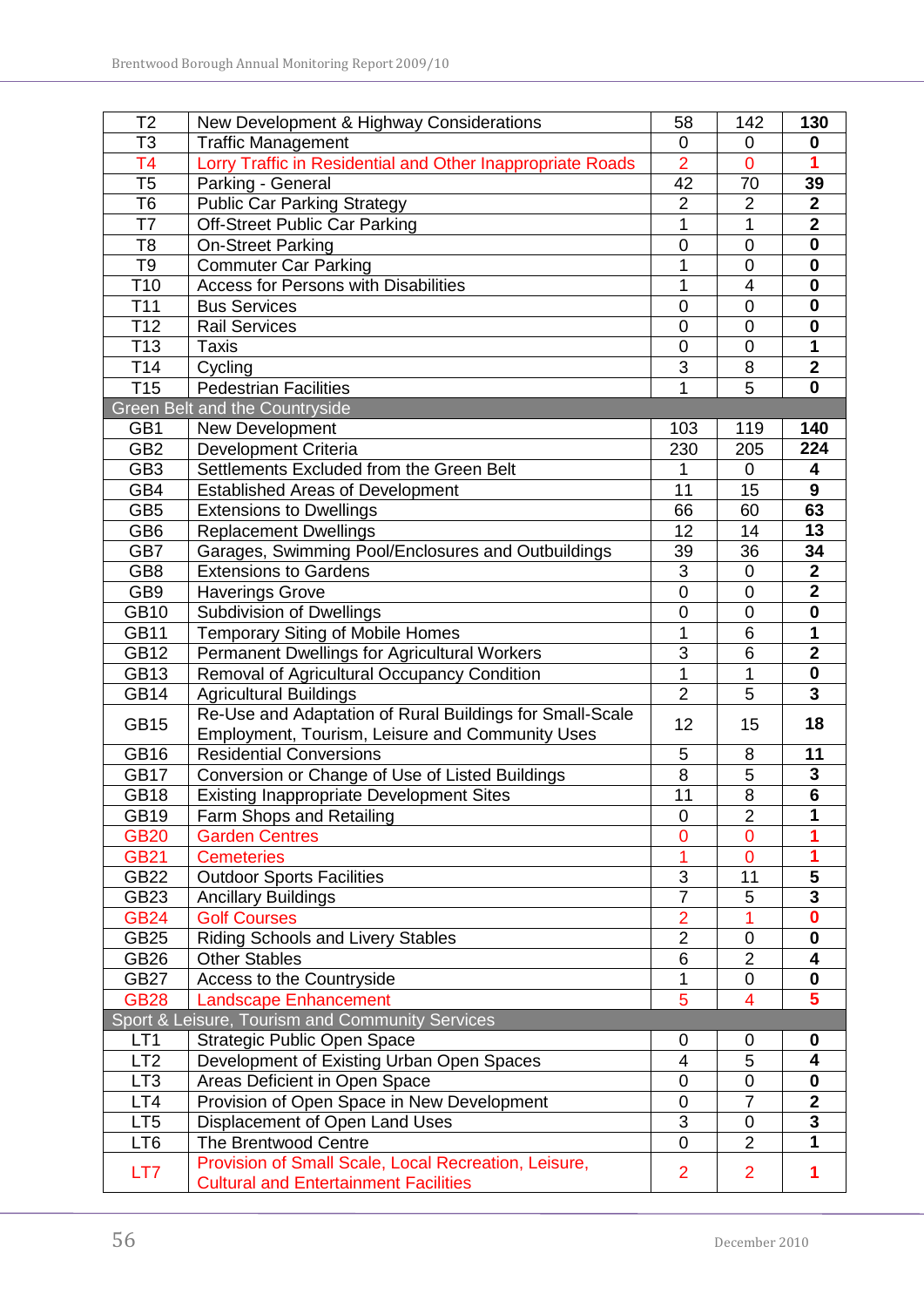| LT <sub>8</sub> | Use of Redundant Institutional, Recreational and                                               | 4              | $\overline{7}$ | 1                       |
|-----------------|------------------------------------------------------------------------------------------------|----------------|----------------|-------------------------|
|                 | <b>Community Buildings</b>                                                                     |                |                |                         |
| LT9             | <b>Highwood Hospital Site</b>                                                                  | 0              | $\overline{2}$ | $\mathbf 0$             |
| <b>LT10</b>     | Changes of Use or New Buildings for Institutional<br>$\overline{7}$<br>5<br>Purposes           |                |                | $\mathbf{2}$            |
| <b>LT11</b>     | Retention of Existing Local Community Facilities                                               | $\overline{2}$ | 12             | $\mathbf{3}$            |
| <b>LT12</b>     | <b>Proposals for Medical Uses</b>                                                              | $\overline{2}$ | 4              | $\bf{0}$                |
| <b>LT13</b>     | Footpaths and Cycleways in New Developments                                                    | $\mathbf 0$    | 0              | $\bf{0}$                |
| <b>LT14</b>     | <b>Recreational Routes</b>                                                                     | $\overline{0}$ | $\overline{0}$ | $\mathbf 0$             |
| <b>LT15</b>     | Hotel Accommodation in the Urban Area                                                          | $\overline{0}$ | $\mathbf 0$    | $\mathbf 0$             |
| LT16            | Bed and Breakfast and Self-Catering Accommodation                                              | $\overline{0}$ | $\overline{0}$ | $\mathbf 0$             |
| <b>LT17</b>     | <b>Transit and Other Picnic Sites</b>                                                          | $\mathbf 0$    | 0              | $\bf{0}$                |
| <b>LT18</b>     | <b>Caravan/Camp Sites</b>                                                                      | $\overline{0}$ | $\overline{0}$ | $\bf{0}$                |
| LT19            | Accessibility to Premises to which the Public are Admitted                                     | 1              | 5              | $\mathbf 0$             |
|                 | and to Employment Generating Developments                                                      |                |                |                         |
|                 | Conservation and Protection of the Environment                                                 |                |                |                         |
| C <sub>1</sub>  | <b>Sites of Special Scientific Interest</b>                                                    | 1              | 1              | 8                       |
| $\overline{C2}$ | <b>Local Nature Reserves</b>                                                                   | $\overline{0}$ | $\overline{0}$ | $6\overline{6}$         |
| C <sub>3</sub>  | County Wildlife Sites, Local Nature Reserves and Other                                         | 2              | 6              | 12                      |
|                 | Habitats and Natural Features of Local Value                                                   | 1              | $\overline{0}$ |                         |
| C <sub>4</sub>  | Management of Woodlands                                                                        |                |                | $\mathbf 0$             |
| C <sub>5</sub>  | Retention and Provision of Landscaping and Natural<br><b>Features in Development</b>           | 53             | 65             | 46                      |
| C <sub>6</sub>  | Tree Preservation Orders and Works to Preserved Trees                                          | 184            | 23             | 102                     |
| C7              | Development Affecting Preserved Trees, Ancient                                                 | 27             | 47             | 20                      |
|                 | Woodlands and Trees in Conservation Areas                                                      |                |                |                         |
| C <sub>8</sub>  | Ancient Landscapes and Special Landscape Areas<br>80                                           |                | 164            | 104                     |
| C <sub>9</sub>  | <b>Historic Parks and Gardens</b>                                                              | 3              | $\overline{2}$ | 1                       |
| C10             | <b>Protected Lanes</b>                                                                         | 1              | $\overline{2}$ | $\overline{\mathbf{2}}$ |
| C <sub>11</sub> | <b>Thames Chase Community Forest</b>                                                           | 1              | $\overline{2}$ | 1                       |
| C12             | Landscape Improvements                                                                         | 1              | 1              | 1                       |
| C <sub>13</sub> | New Development in the Lakeside Area, Ingatestone                                              | $\overline{0}$ | $\overline{0}$ | $\mathbf{0}$            |
| C <sub>14</sub> | Development Affecting Conservation Areas                                                       | 86             | 72             | 75                      |
| C <sub>15</sub> | Listed Buildings - Demolition, Alterations or Extensions                                       | 82             | 68             | 69                      |
| C16             | Development within the Vicinity of a Listed Building                                           | 49             | 58             | 32                      |
| C17             | Change of Use of a Listed Building                                                             | 9              | 15             | $\overline{7}$          |
| C <sub>18</sub> | Ancient Monuments and Archaeological Sites                                                     | 3              | $\overline{7}$ | 9                       |
| C <sub>19</sub> | Secured by Design                                                                              | $\mathbf 0$    | $\overline{2}$ | $\mathbf 0$             |
| C <sub>20</sub> | <b>Shop Fronts</b>                                                                             | 6              | 10             | 6                       |
| C <sub>21</sub> | <b>Illuminated Advertisements</b>                                                              | 35             | 35             | 18                      |
| C <sub>22</sub> | Signs within Conservation Areas and on Listed Buildings                                        | 17             | 12             | 12                      |
| C <sub>23</sub> | <b>Externally Illuminated Hanging Signs</b>                                                    | 4              | 3              | 3                       |
| C24             | Non-Illuminated Advertisements                                                                 | 20             | 5              | 14                      |
| C <sub>25</sub> | Floodlighting and Other Forms of Illumination                                                  | 5              | 6              | 6                       |
|                 | <b>Infrastructure and Resources</b>                                                            |                |                |                         |
| IR <sub>1</sub> | <b>Utility Providers</b>                                                                       | $\mathbf 0$    | 0              | 0                       |
| IR <sub>2</sub> | Telecommunications                                                                             | 1              | $\overline{7}$ | $\mathbf{2}$            |
| IR <sub>3</sub> | Protecting the Best and Most Versatile Agricultural Land                                       | 1              | 0              | 0                       |
| IR4             | <b>Recycling Facilities</b>                                                                    | $\mathbf 0$    | $\overline{2}$ | 0                       |
| IR <sub>5</sub> | Energy and Water Conservation and the Use of<br>Renewable Sources of Energy in New Development | 66             | 89             | 56                      |
| IR <sub>6</sub> | <b>Renewable Energy Schemes</b>                                                                | $\overline{2}$ | 0              | 3                       |
| IR7             | Development in Areas at Risk of Flooding                                                       | 5              | 3              | 1                       |
|                 |                                                                                                |                |                |                         |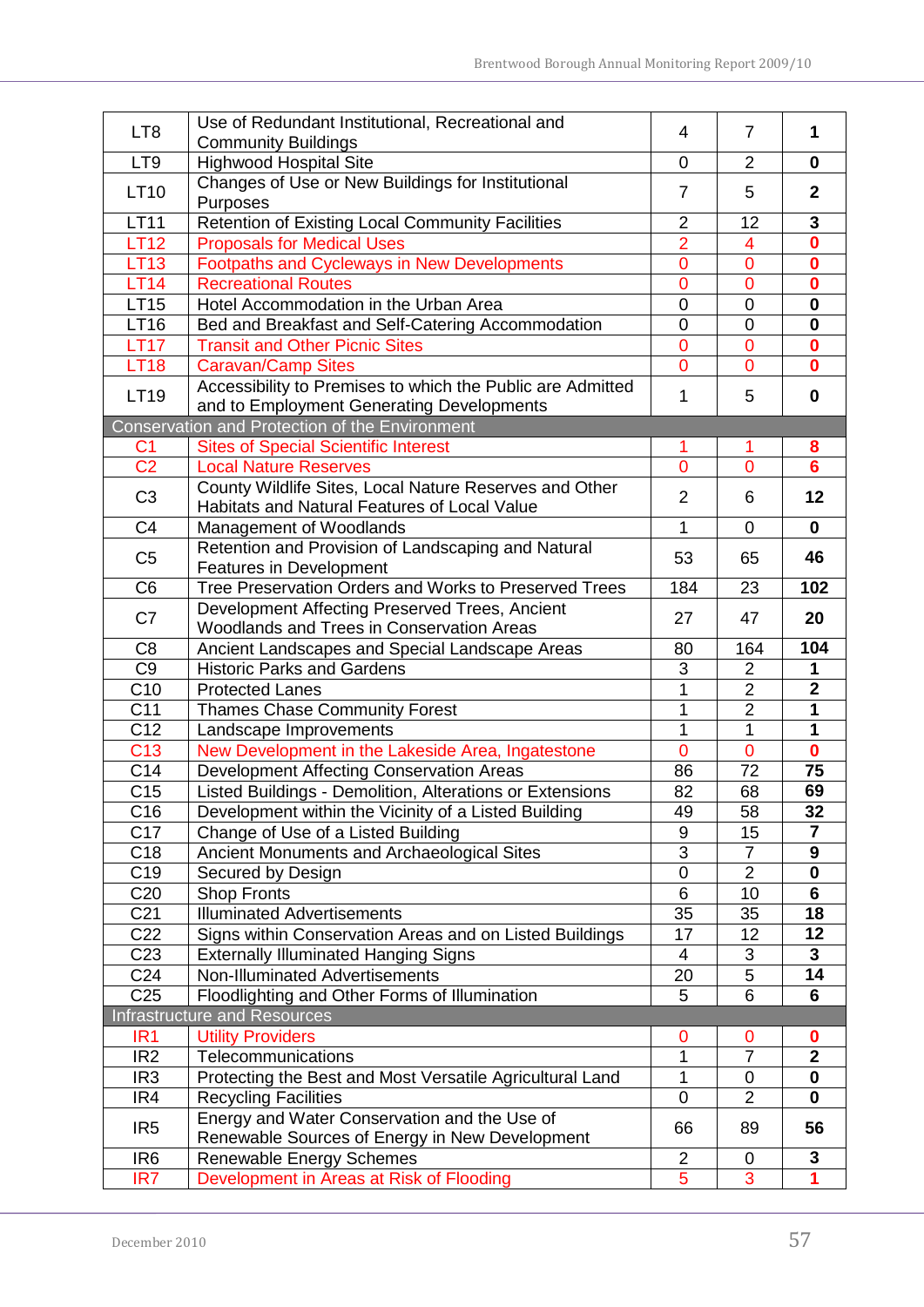| IR <sub>8</sub>          | <b>Surface Water Run Off</b>                                 | $\Omega$       | $\overline{2}$ | 1                       |
|--------------------------|--------------------------------------------------------------|----------------|----------------|-------------------------|
| <b>Pollution Control</b> |                                                              |                |                |                         |
| PC <sub>1</sub>          | Land Contaminated by Hazardous Substances<br>1               |                | 4              | 6                       |
| PC <sub>2</sub>          | <b>Hazardous Substances</b>                                  | $\overline{0}$ | $\overline{0}$ | $\bf{0}$                |
| PC <sub>3</sub>          | Development in the Vicinity of Hazardous Substances          | $\overline{0}$ | $\overline{0}$ | $\overline{\mathbf{1}}$ |
| PC4                      | <b>Noise</b>                                                 | $\overline{8}$ | $\overline{9}$ | $\overline{17}$         |
| PC <sub>5</sub>          | <b>Traffic Noise</b>                                         | $\overline{2}$ | 1              | $\mathbf{2}$            |
| PC <sub>6</sub>          | <b>Transport Pollution</b>                                   | $\overline{0}$ | 1              | $\mathbf 0$             |
| PC7                      | Areas of Poor Air Quality                                    | 1              | $\overline{0}$ | $\overline{3}$          |
|                          | <b>Brentwood Town Centre</b>                                 |                |                |                         |
| TC <sub>1</sub>          | Vacant and Redevelopment Sites within Residential            | 1              | 1              | $\mathbf 0$             |
|                          | <b>Allocated Areas</b>                                       |                |                |                         |
| TC <sub>2</sub>          | <b>Residential Replacement</b>                               | 1              | $\overline{2}$ | $\bf{0}$                |
| TC <sub>3</sub>          | <b>Mixed Use Development</b>                                 | $\overline{7}$ | $\overline{3}$ | 1                       |
| TC4                      | Use of Upper Floors Above Commercial Premises                | 5              | $\overline{5}$ | $\overline{\mathbf{3}}$ |
| TC <sub>5</sub>          | Type of Accommodation                                        | 10             | $\overline{6}$ | $\overline{2}$          |
| TC <sub>6</sub>          | Small-Scale Shops                                            | $\mathbf 5$    | 8              | $\overline{\mathbf{4}}$ |
| TC7                      | <b>Non-Retail Uses</b>                                       | $\overline{7}$ | 11             | $\overline{10}$         |
| TC8                      | Professional/Financial Office Uses                           | 1              | $\overline{0}$ | $\mathbf 0$             |
| TC <sub>9</sub>          | The Telephone Exchange                                       | $\overline{0}$ | $\overline{0}$ | $\mathbf 0$             |
| TC10                     | Site of the William Hunter Way Car Park                      | $\overline{0}$ | 1              | $\mathbf 0$             |
| <b>TC11</b>              | Traffic in the High Street                                   | $\overline{0}$ | $\overline{0}$ | $\mathbf 0$             |
| <b>TC12</b>              | Landscaping in the Town Centre                               | $\mathbf 0$    | $\overline{0}$ | $\bf{0}$                |
| <b>TC13</b>              | <b>Pedestrian Areas</b>                                      | $\overline{0}$ | $\overline{2}$ | $\mathbf 0$             |
| <b>TC14</b>              | Advertisements and Shop Fronts                               | 15             | 11             | 8                       |
| <b>TC15</b>              | Shops Fronts Facing William Hunter Way                       | $\overline{1}$ | $\overline{0}$ | $\mathbf 0$             |
| <b>TC16</b>              | Non-Illuminated Advertisements fronting William Hunter       | 3              | 0              | $\mathbf 0$             |
|                          | Way                                                          |                |                |                         |
| <b>TC17</b>              | <b>Open Space/Amenity Areas</b>                              | $\overline{0}$ | $\overline{0}$ | $\bf{0}$                |
| <b>TC18</b>              | New Cultural, Entertainment or Leisure Uses                  | $\mathbf 0$    |                | $\mathbf 0$             |
| <b>TC19</b>              | <b>Medical/Health Uses</b>                                   | 1              | $\overline{1}$ | 1                       |
|                          | 127 Policies Saved beyond August 2008, 28 Policies not Saved |                |                |                         |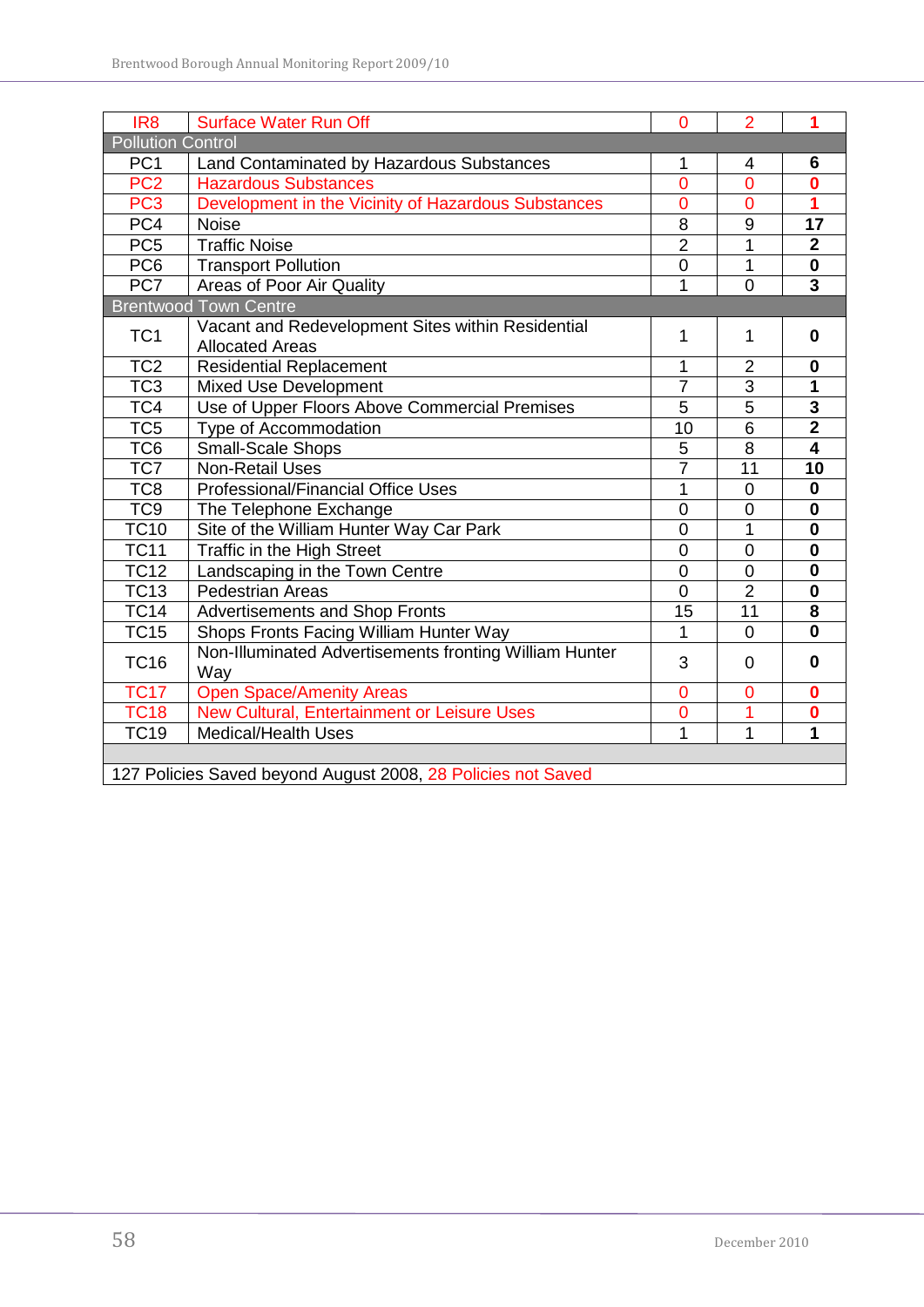### <span id="page-58-1"></span><span id="page-58-0"></span>List of Abbreviations

| <b>AMR</b>   | <b>Annual Monitoring Report</b>                       |
|--------------|-------------------------------------------------------|
| <b>BAP</b>   | <b>Biodiversity Action Plan</b>                       |
| <b>CWS</b>   | <b>County Wildlife Site</b>                           |
| <b>DCLG</b>  | Department of Communities and Local Government        |
| <b>DPD</b>   | Development Plan Document                             |
| EBP          | <b>Essex Biodiversity Plan</b>                        |
| <b>ELR</b>   | <b>Employment Land Review</b>                         |
| GIS          | Geographical Information System                       |
| GO-East      | Government Office for the East of England             |
| <b>GTAA</b>  | Gypsy and Traveller Accommodation Assessment          |
| <b>LDD</b>   | <b>Local Development Document</b>                     |
| <b>LDF</b>   | <b>Local Development Framework</b>                    |
| <b>LDS</b>   | <b>Local Development Scheme</b>                       |
| LoWS         | <b>Local Wildlife Site</b>                            |
| <b>MYE</b>   | Mid-Year Estimate                                     |
| <b>ONS</b>   | <b>Office of National Statistics</b>                  |
| <b>PDL</b>   | Previously Developed Land                             |
| <b>PINS</b>  | Planning Inspectorate                                 |
| <b>PPG</b>   | <b>Planning Policy Guidance note</b>                  |
| <b>PPS</b>   | <b>Planning Policy Statement</b>                      |
| <b>RLP</b>   | <b>Brentwood Replacement Local Plan</b>               |
| <b>RSP</b>   | Replacement Structure Plan                            |
| <b>RSS</b>   | <b>Regional Spatial Strategy</b>                      |
| <b>SCI</b>   | <b>Statement of Community Involvement</b>             |
| <b>SHLAA</b> | <b>Strategic Housing Land Availability Assessment</b> |